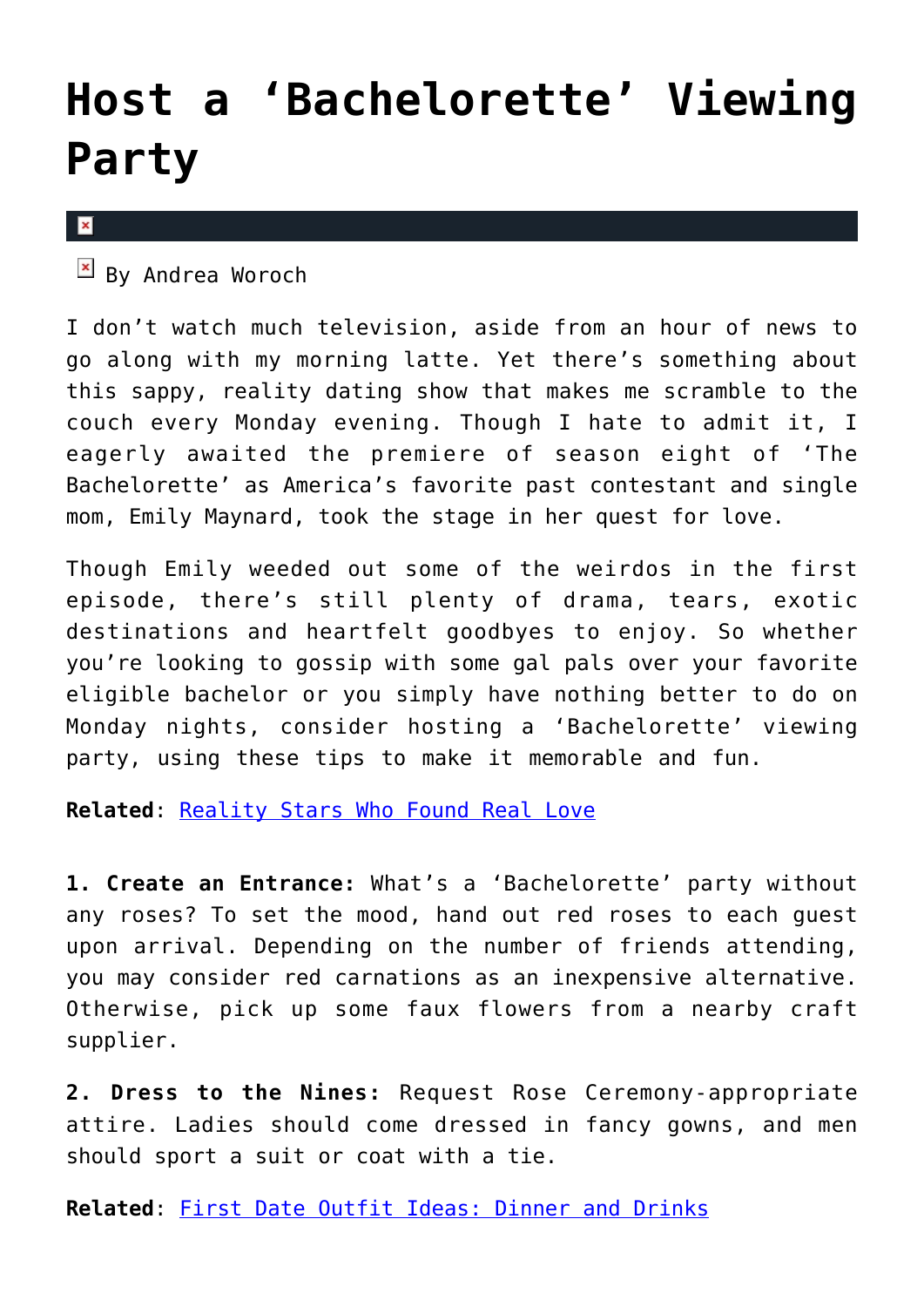**3. Be Refreshing: '**Bachelor' and 'Bachelorette' contestants are always sipping on a cocktail, enjoying a glass of wine or toasting with champagne, so decide what drink you'd like to serve at your party. Ask guests to chip in with their favorite beverage to keep costs under control, and pick up inexpensive plastic flute glasses from the dollar store.

**4. Serve Exotic Food:** In addition to festive cocktails, you may also consider offering ethnic finger foods based on the show's upcoming destination. Check out Pinterest for recipe ideas, and load up your supermarket loyalty card with mobile coupons from CouponSherpa.com to score savings.

**5. Drink Up:** Reality TV drinking games are an exciting way to get your friends into the show, especially those who could care less about which bachelor is sent home. Identify a common word or phrase that gets overused by a specific character, and ask everyone take a sip of his or her drink each time it is said.

**6. Vote On It:** Ask guests to vote on which bachelors they think will be picked for a one-on-one date and which guys will be sent home during the Rose Ceremony. Make sure that anyone who read a spoiler blog keeps his or her lips sealed!

**Related**: [Date Idea: Couple Up with Game Night](http://cupidspulse.com/weekend-date-idea-game-night-double-date-partner/)

**7. Try Trivia:** During commercials, quiz your guests on their ['Bachelor'](http://cupidspulse.com/category/reality-tv-couples/the-bachelor/) and 'Bachelorette' IQ. Grab details about past episodes and contestants on TV.com, and create a trivia game using index cards.

**8. Offer Goody Bags:** You can't play games without handing out prizes to the winners. Keep it cheap with inexpensive treats like candy and candles for the goody bags.

*Andrea Woroch is a nationally-recognized consumer and moneysaving expert who helps consumers live on less without radically changing their lifestyles. From smart spending tips*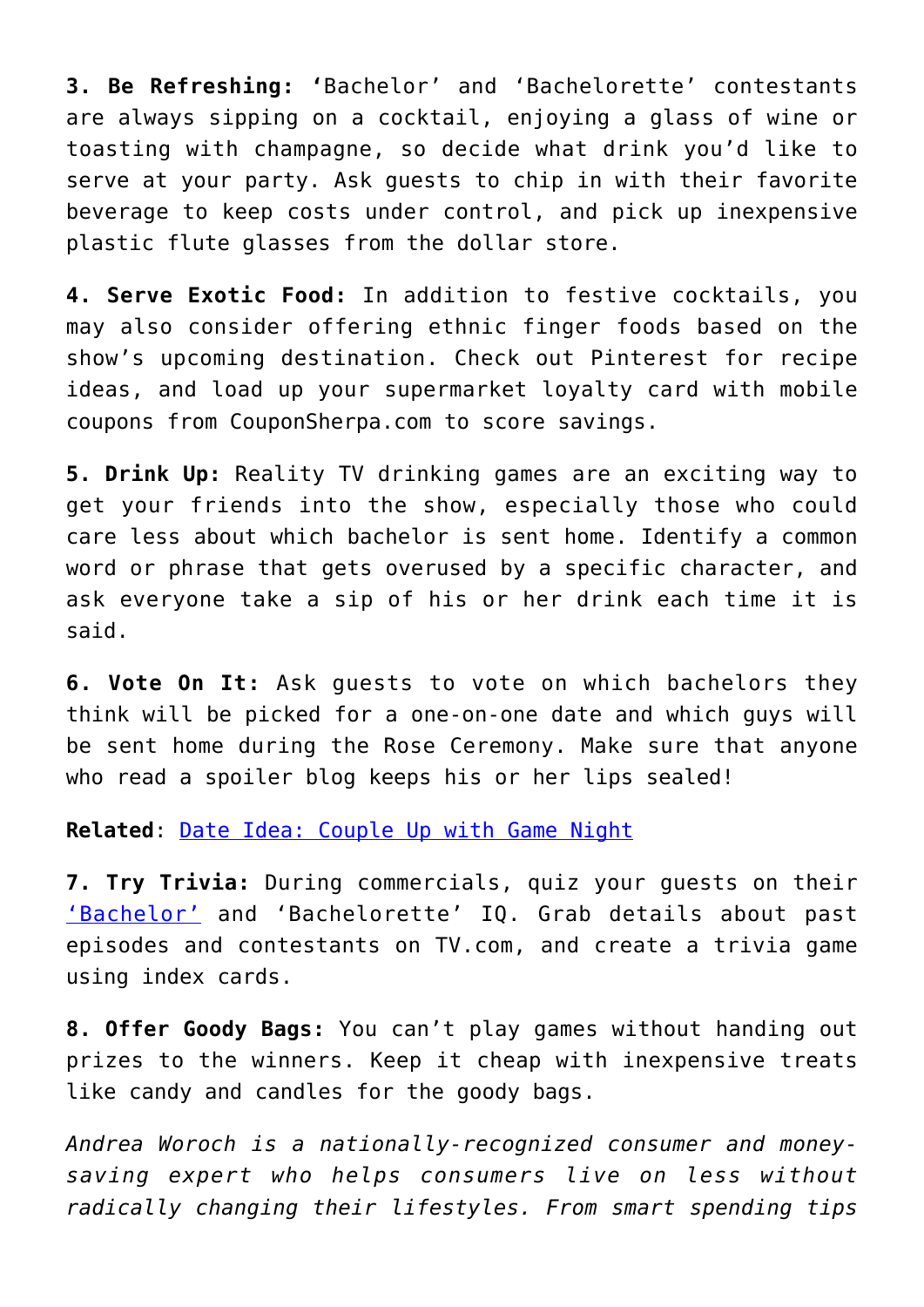*to personal finance advice, she transforms everyday consumers into savvy shoppers. Woroch has been featured on top news outlets such as* Good Morning America, NBC's Today, MSNBC, New York Times, Kiplinger Personal Finance, CNNMoney *and many more. You can follow her on Twitter for daily savings advice and tips.*

*For all media inquiries, please contact Andrea Woroch at 970-672-6085 or andrea@kinoliinc.com.*

# **[Celebrity Couples Who Let](https://cupidspulse.com/31828/celebrity-couples-who-let-money-ruin-their-relationship/) [Money Ruin Their Relationship](https://cupidspulse.com/31828/celebrity-couples-who-let-money-ruin-their-relationship/)**

 $\overline{B}$  By Lily Rose

It's 2.6 inches wide and 6.1 inches long, and we all want it. We're not sure what you're thinking, but we're talking about the Benjamin's, dough, loot, c-notes, otherwise known as … money. The green stuff may not be the root of all evil, but it certainly is the root of a lot of relationship woes. Just ask these celebrity couples:

**1. Sir Paul McCartney and Heather Mills:** In June 2002, model Heather Mills and former Beatles member, Sir Paul McCartney, married, but then divorced just four years later. Money may not have ruined this couple's marriage, but it certainly made an amicable post break-up relationship seem improbable. Once the divorce papers were filed, the mudslinging started. Mills branded McCartney an abusive drug user, while she was labeled as a high-class prostitute. Watching the nasty insults and allegations flying back and forth was like watching a fast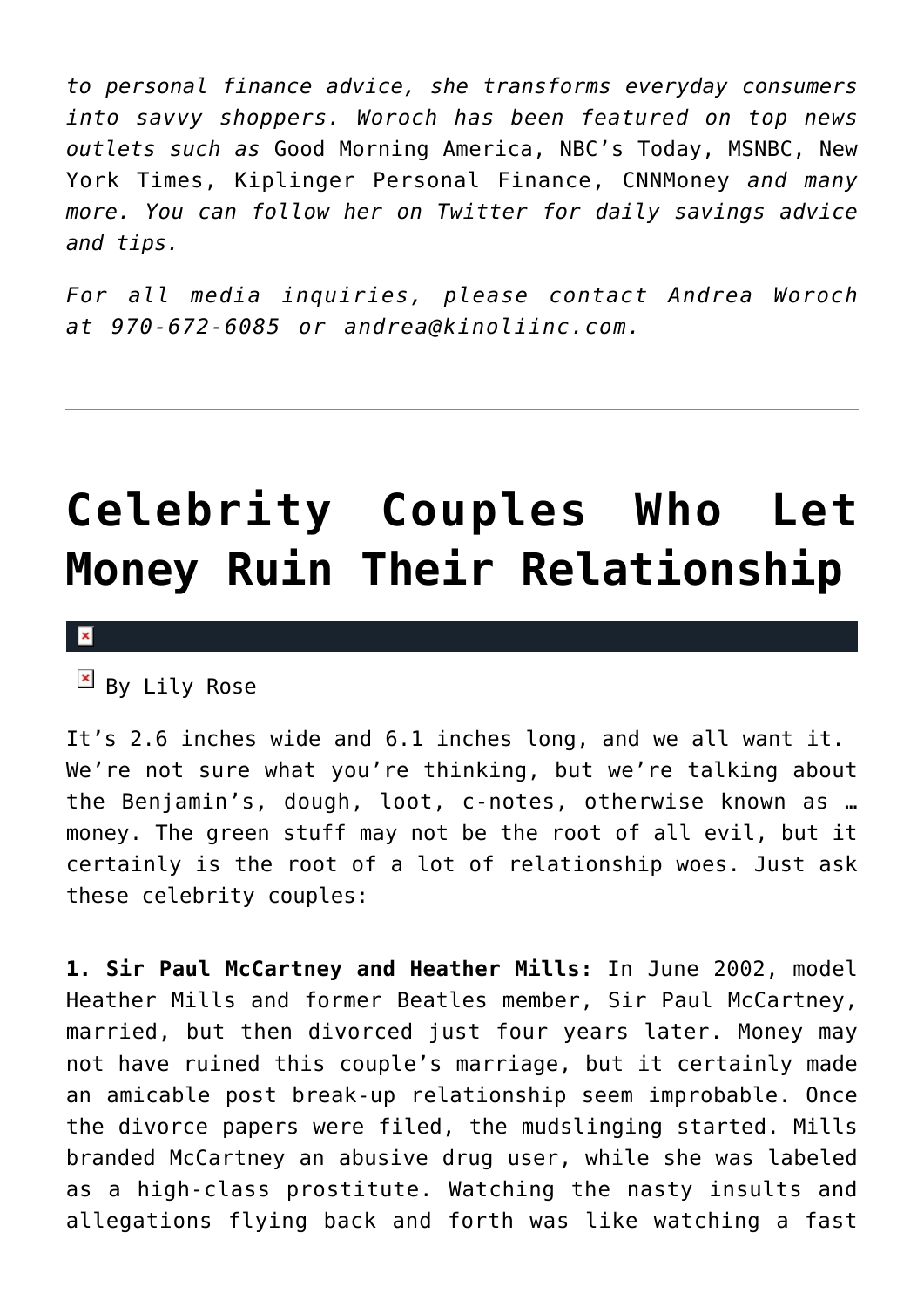moving tennis match–it left the public dizzy and a bit nauseous. With a model on one side of the court and music royalty in the other, our bets were on McCartney. Mills ended up with a £24.3 million settlement, a mere fraction of McCartney's total net worth.

**2. Rihanna and Chris Brown**: It's all in the tweets, folks. Pop star Rihanna and long time ex-beau, singer Chris Brown, may be doing a little something-something on the down low. Brown's new girlfriend, aspiring model, Karrueche Tran, and Rihanna have even engaged in a little social media sparring on Twitter. If Rihanna and Brown are privately seeing each other, money is a likely factor in their unwillingness to publicize their reconciliation, as Rihanna fans may never forgive the pop princess for taking back her abusive ex. And seeing Rihanna and Brown together is just one more reminder of Brown's assault conviction— a reminder his career may not survive.

### **Related:** [Rihanna Explains Why She's Still in Contact with](http://cupidspulse.com/rihanna-explains-why-contact-ex-chris-brown/) [Chris Brown](http://cupidspulse.com/rihanna-explains-why-contact-ex-chris-brown/)

**3. Nick Lachey and Jessica Simpson**: No one can argue that reality television is financially lucrative. But, many celebrity couples pay the ultimate price — their relationship. Just ask Jon and Kate Gosselin, Travis Barker and Shanna Moakler or Carmen Electra and David Navarro. Maybe it's the stress of having each of your private moments taped and shared with the public, or maybe it's having a camera crew following you around, hoping for controversy. Who knows? But one thing is crystal clear — couple-centered reality TV shows are almost always a precursor for divorce. For singer Nick Lachey and *Fashion Star* judge, Jessica Simpson, however, divorce may not have been such a bad thing. On July 15, 2011, Lachey married television host, Vanessa Minnillo and on May 1, 2012, Simpson and fiancée, Eric Johnson welcomed their daughter, Maxwell.

**Related:** [What Attracts Us to Bad Boys?](http://cupidspulse.com/what-attracts-us-to-bad-boys-chris-brown-brad-pitt/)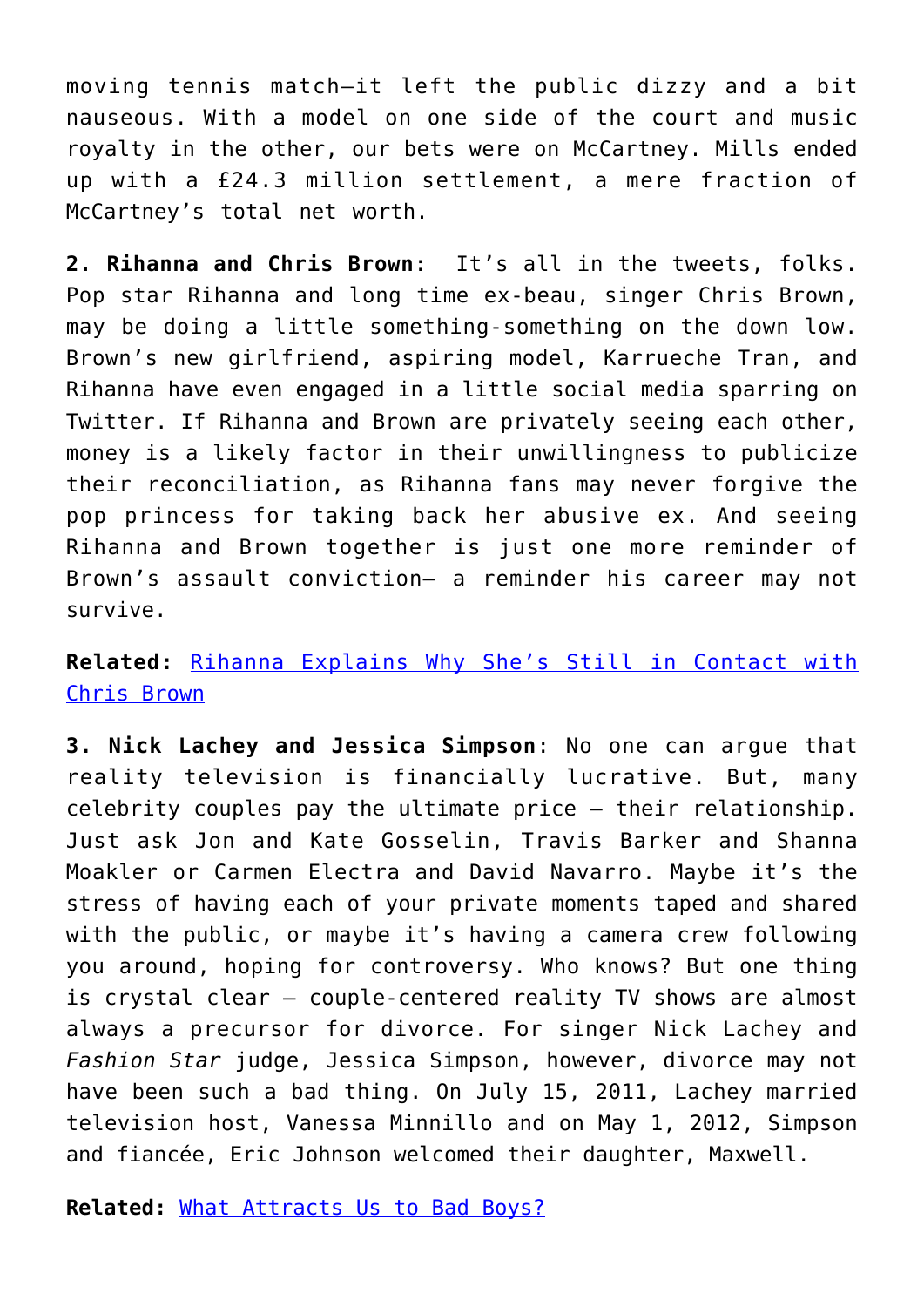**What are some other celebrity couples who let money get in the way? Share your ideas below.**

### **[When Dates Go Bad: 5 Ways to](https://cupidspulse.com/31570/when-dates-go-bad-tips-enjoy-bad-dates/) [Find the Funny in Dating](https://cupidspulse.com/31570/when-dates-go-bad-tips-enjoy-bad-dates/)**

#### $\pmb{\times}$

 $\overline{B}$  By Sujeiry Gonzalez

We've all had our share of bad dates. Even gorgeous celebrities like Katherine Heigl have dished on terrible romantic encounters. She admitted to once having an awkward date with a personal trainer, who not only gave her his headshot, but also shaved his legs. Total turn off!

My latest bad date was with a Miami artist who was new to New York City. I met him at Bryant Park and demanded dinner, as opposed to sitting on a bench with a basket of fruit. He obliged, and we ended up at BBQ's in Times Square. As he discussed his career goals in a monotone voice (I thought I was on a date with Ferris Bueller's English teacher), I realized I was on yet another bad date.

So, what can we do in this common situation? For my survival, I decided to find the funny in the ever present bad date. Here's how you can, too:

**Related:** [Spring Cleaning: 5 Types of Guys to Dump](http://cupidspulse.com/spring-cleaning-five-types-guys-dump-breakup-galtime/)

### **1. Imagine yourself on a deserted island.**

If you picture this, you can appreciate your date's company even when he chews with his mouth open. Besides, wouldn't you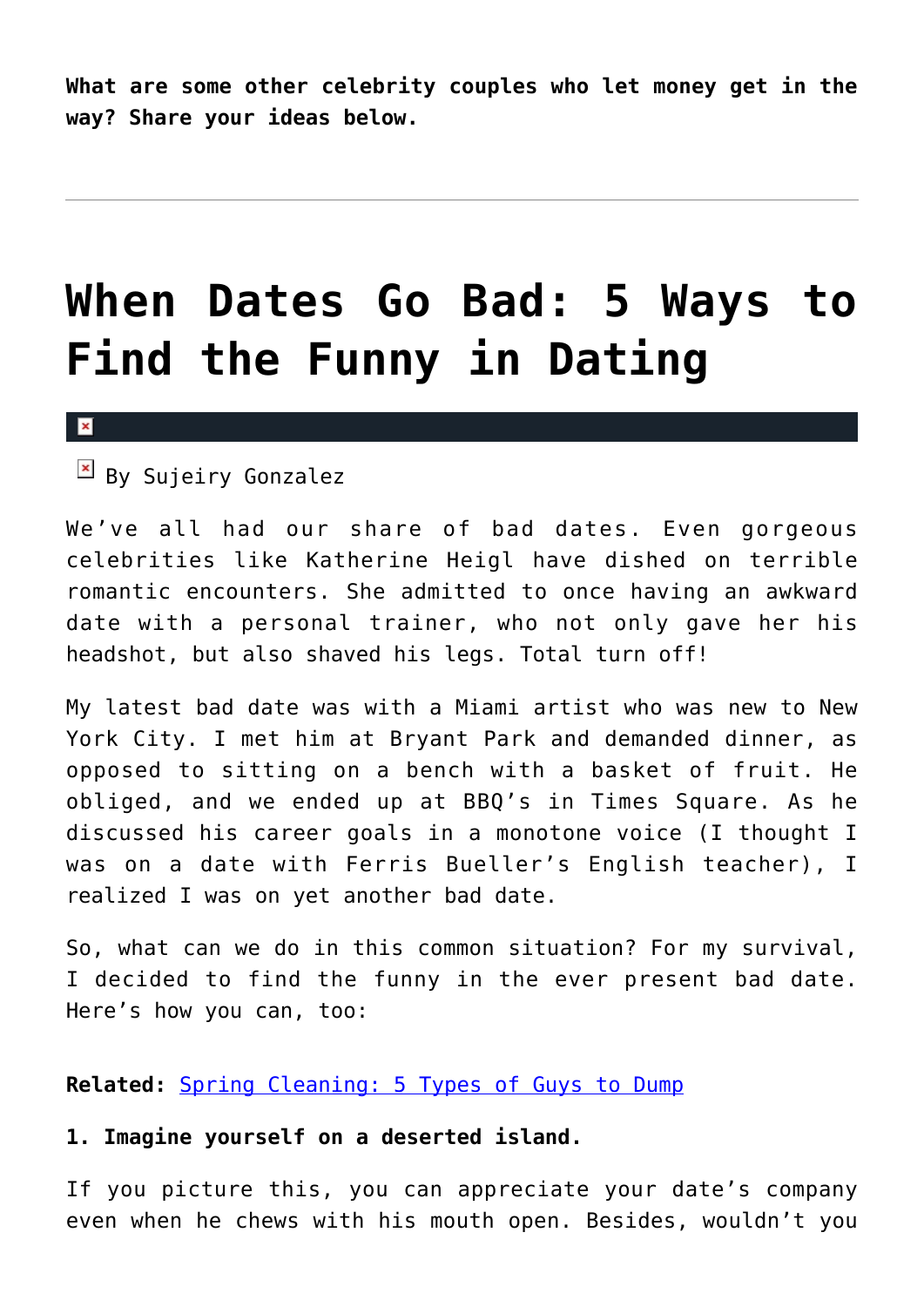rather have someone to laugh at with than be alone?

#### **2. Chow down as if you're with a girlfriend.**

You don't need to impress a bad date, so why not unbutton your jeans and order a real meal? On my date with Miami Monotone Man, I ordered a quarter chicken, French fries and a piece of warm cornbread. Leave the salad for the one you want to impress!

#### **3. Drink yourself into a tizzy**.

Drinking will make your date seem funnier, hotter and much more pleasant. When he slurps his soda, slurp your drink. When he picks up his cell phone to text, take a shot. It's like your very own drinking game! That said, don't let it get *too* out of control. Bad decisions, anyone?

#### **4. Make a mental list of things to tell your friends.**

This won't be difficult when you're on a bad date. Just make sure to jot down what's funny. You could focus on the bad, but that's less challenging. Plus, what fun is that?

#### **5. Test out different dating techniques on your bad date.**

You're already out, so why not use him like a guinea pig? You can flirt in different ways or ask questions you wouldn't dare ask a man you want to impress. This experiment can be a fun twist to a dud of a night.

#### **Related:** [Five Conversations to Avoid on the First Date](http://cupidspulse.com/five-conversations-to-avoid-on-first-date/)

Next time you're on a bad date, remember that it's supposed to be fun even when you're not hitting it off. Try these tips and have a laugh while you're out with Ferris Bueller's English teacher.

*Sujeiry Gonzalez, often referred to as the "Latina Carrie Bradshaw," is a funny and vibrant relationship (non)expert*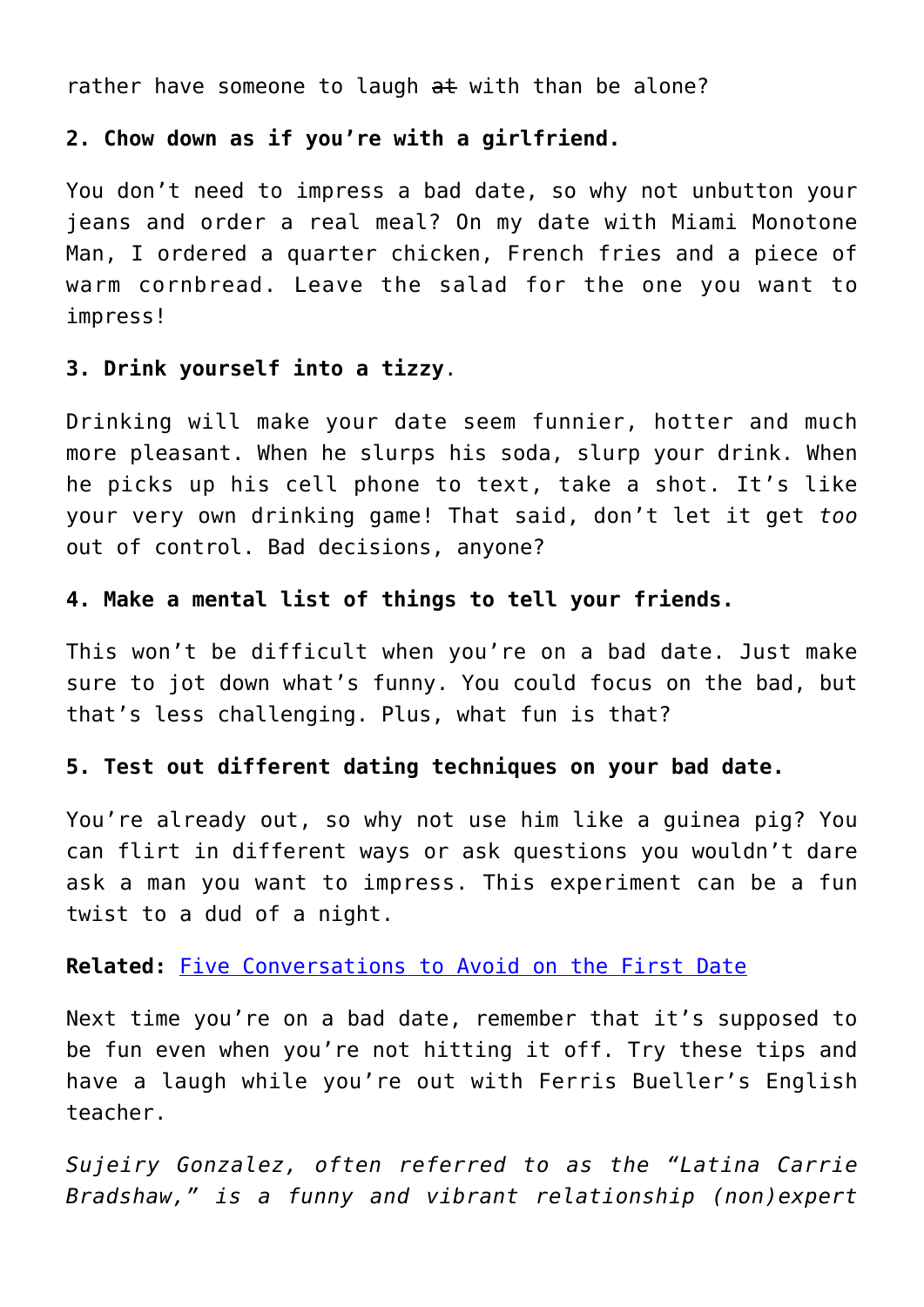*that tells it like it is — with just add a little more sass, a lot more Bacardi and ton of laughs. Recently she penned her first book, Love Trips: A Collection of Relationship Stumbles*, a *poignant and witty collection of personal essays in which she chronicles her relationship stumbles. For more information on Sujeiry Gonzalez, visit lovesujeiry.com or lovetripsbook.com.*

## **[What Role Does Ambition Play](https://cupidspulse.com/31620/what-role-does-ambition-play-in-a-relationship/) [In a Relationship?](https://cupidspulse.com/31620/what-role-does-ambition-play-in-a-relationship/)**

 $\mathbf{x}$ 

### $\boxed{\times}$  By Steven Zangrillo

Women and men have ways of motivating each other for the greater mutual success. The need for a partner with drive and ambition is an overarching common criterion among people looking for healthy relationships. Ambition affects how we choose our partners and is an attractive quality when a person gives you the confidence that they will always be looking to improve on their successes. It begs the question of what role ambition plays in the dynamic of our relationships; how do we reconcile our need for better things? It is important to know that when ambition, positively or negatively motivated, is driving or dragging on your partnership. Here are just a few ways ambition plays a significant role in a relationship:

**1. Career:** This is where the prospect of ambition becomes a two-pronged situation. Ambition is a dangerous factor in the scope of a relationship — it can bring goal-oriented love birds together or it can split you in two different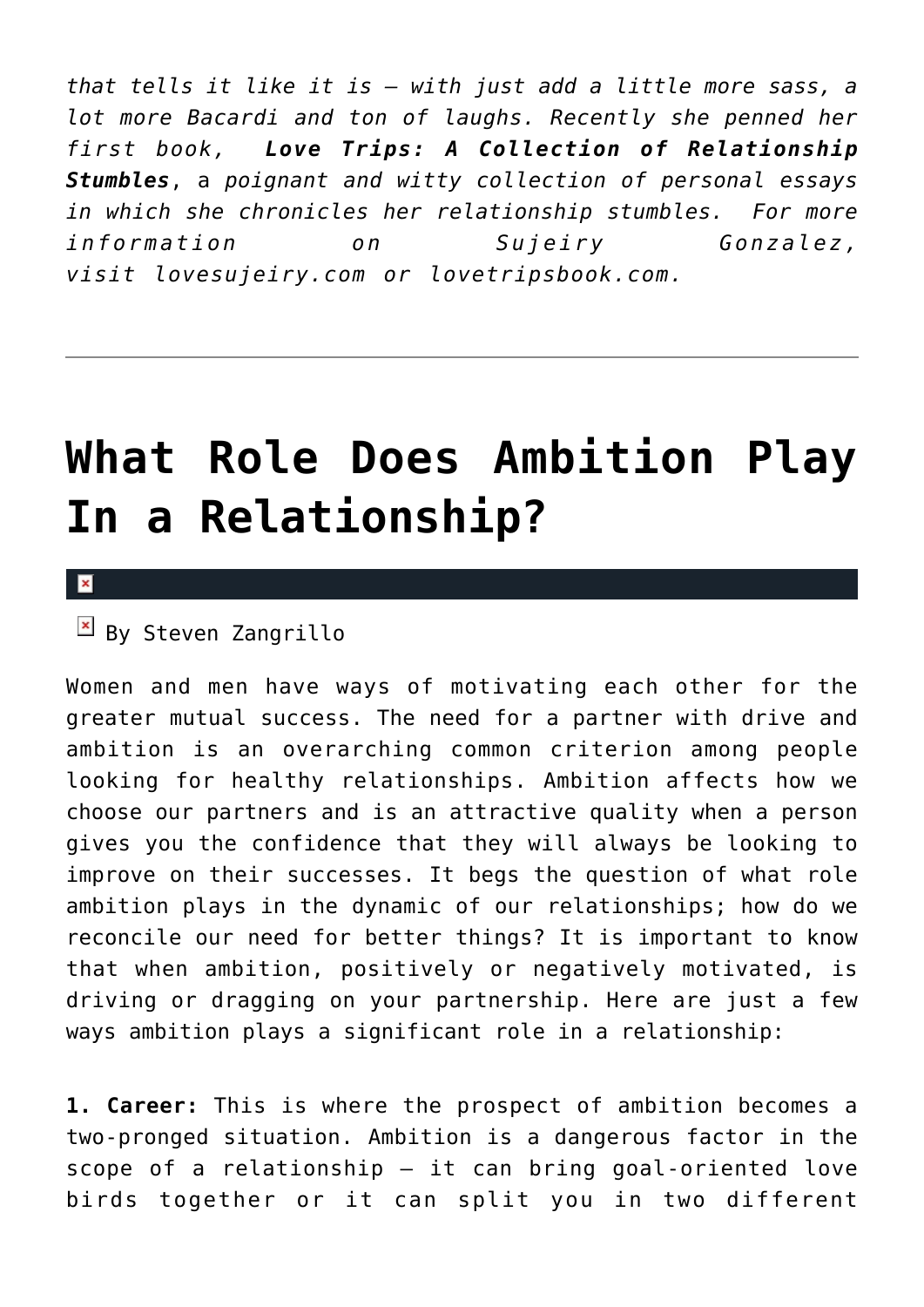directions. Someone ambitious for a life as a successful writer who is dating someone ambitious for immediate success in a finance career might have a hard time making that work. Our level of ambition affects the way we make career and social choices.

#### **Related:** [Snooki's Pregnancy – Can You Salvage Your Image?](http://cupidspulse.com/snooki-pregnancy-salvage-image-career/)

**2. Finances:** The whimsical notion that "love conquers all" is difficult to uphold when you have a mortgage to pay. This, of course, is different than gold digging. However, when people are looking for their potential life-long mate, they are essentially searching for someone who is, or plans to be, financially stable. In that reality, ambition walks hand in hand with how far you're willing to take your relationship.

**Related:** [Celebrities – Love, Marriage and the Money in Between](http://cupidspulse.com/celebrities-love-marriage-money/)

**3. Love:** Ambition should, at the very least, determine what kind of partner you pursue. It's unfair to pursue someone who won't help you achieve the things for which you're ambitious. While it isn't someone else's job to adjust their entire life strategy in the interest of solely supporting the life you want, you should find someone who is willing to compromise in the means of supporting both you and their endeavors. In this sense, you should also make sure that you are both following paths that are more or less on the same track. The search of lasting love, being taken care of emotionally and being loved for who you are all timeless notions. People want that, and will go to great lengths to ensure they are in an emotionally stable and healthy relationship.

There is no universal advice to be given on how ambition should define the scope of your relationship. Everyone is ambitious for different reasons — success, money, healthy love, being taken care of financially or being able to provide. How that ambition affects the steps you take together is up to you. Don't put yourself in a position to be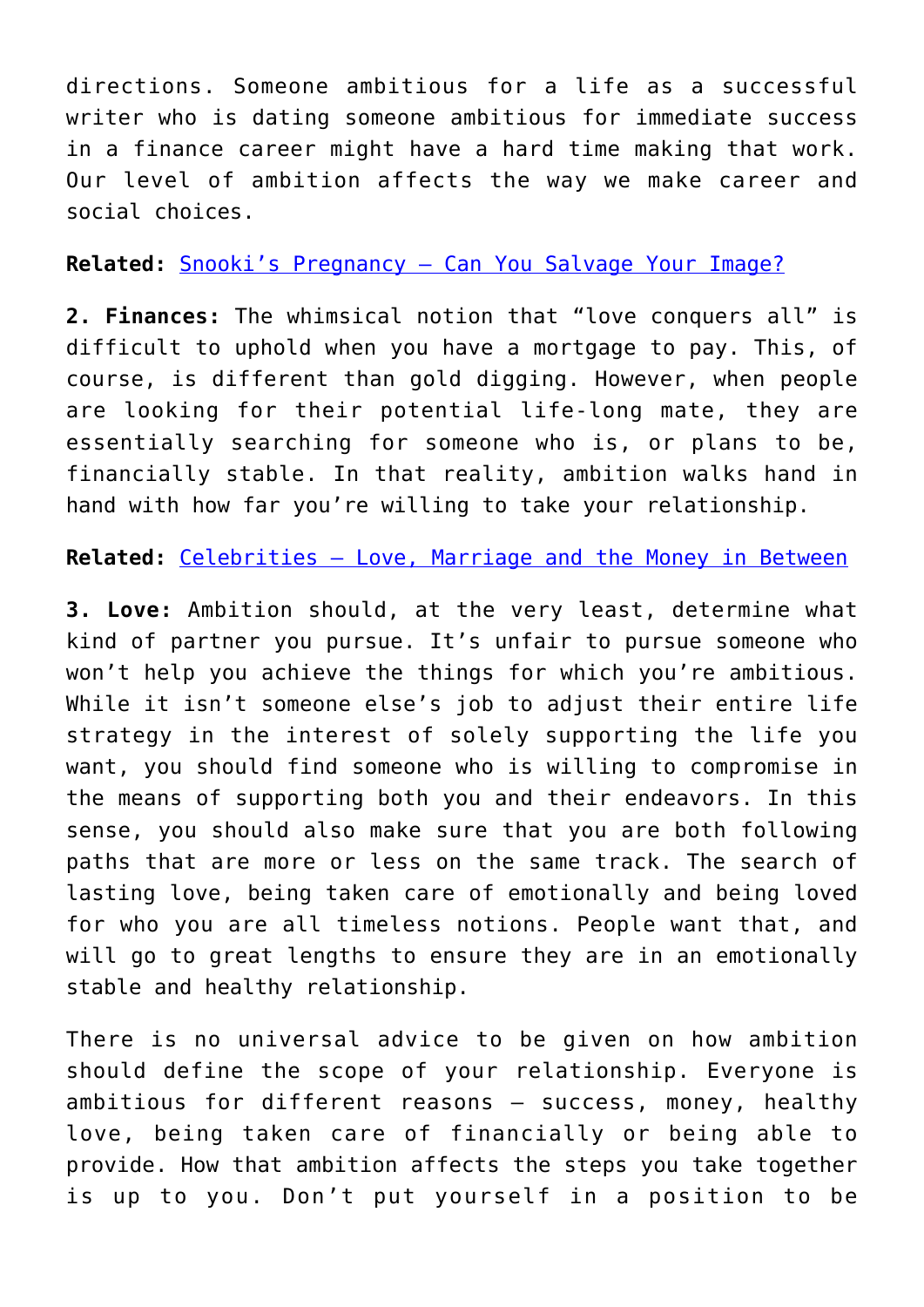disappointed. Above all, the things that we are ambitious for determine the arc of our life paths; so, if you're ambitious for happiness you'll never fall short.

**What role does ambition play in your relationship? Share your comments below.** 

# **[Hollywood Relationships:](https://cupidspulse.com/31526/celebrities-love-marriage-money/) [Love, Marriage, and the Money](https://cupidspulse.com/31526/celebrities-love-marriage-money/) [in Between](https://cupidspulse.com/31526/celebrities-love-marriage-money/)**

 $\pmb{\times}$ 

By Victor McGlothin

Katy Perry was in love with Russell Brand. They got married, and then 14 months later, they experienced a celebrity divorce. When Hollywood relationships heat up so fast and end just as quickly, we all go running to blogs and message boards looking for answers. Often, reasons why celebrity couples break up are obvious…and it usually involves money.

### **Causes of Failed Hollywood Relationships**

In Perry's case, she was a popular singer before marrying Brit uber-talent Brand. Both of them were exceedingly busy on photo and movie shoots, concert tours, and everything else that accompanies stardom. With so much time spent apart, it's no wonder they experienced problems that ultimately resulted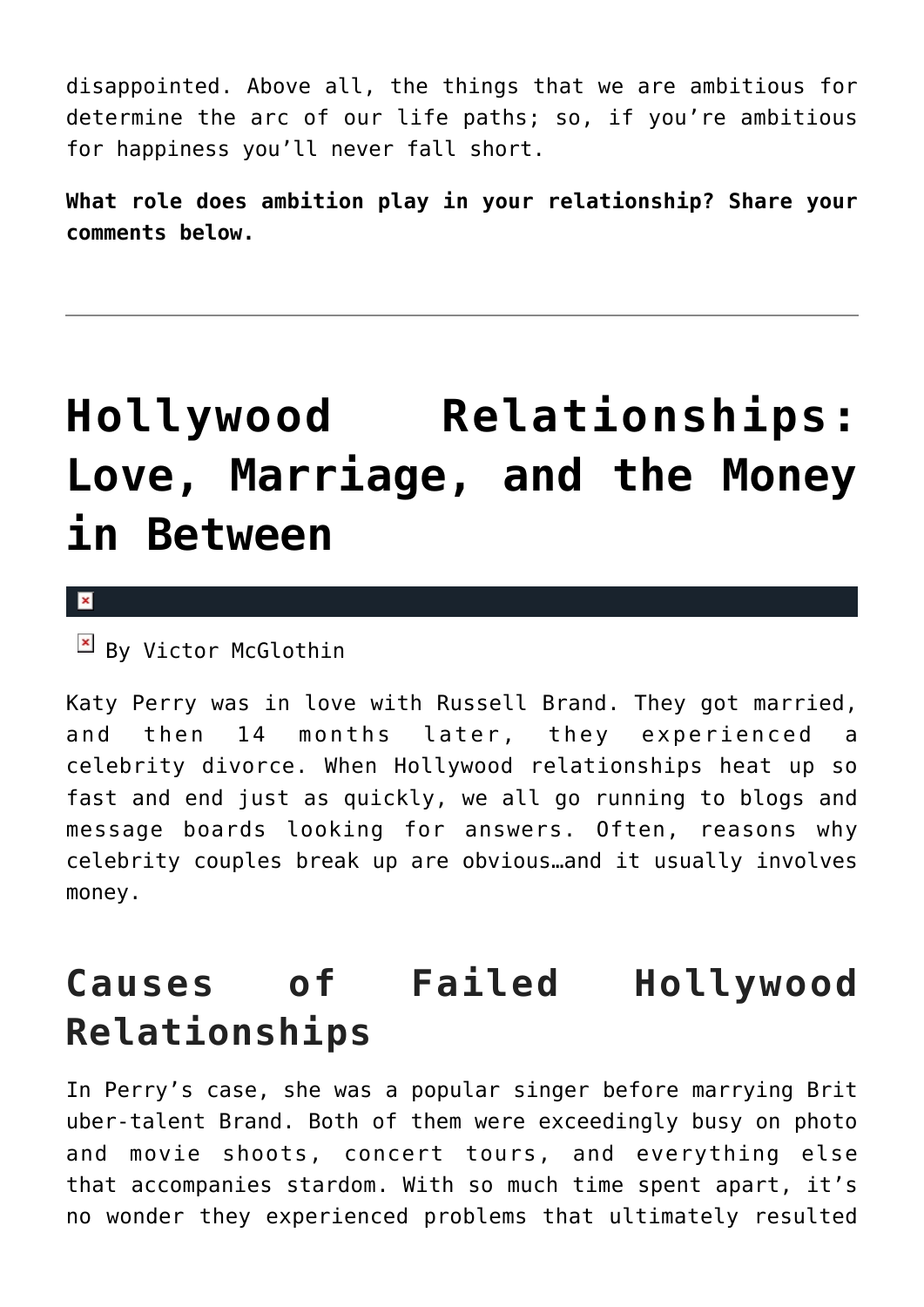in a failed celebrity marriage. The question is: What makes celebs think they can sustain a healthy relationship and love while living apart and chasing the almighty dollar rather than the connection that keeps the home fires burning?

**Related Link:** [Why Celebrities Fall In and Out of Love So](http://cupidspulse.com/why-celebrities-fall-in-out-love-quickly-whirlwind-romance-heartbreak-divorce/) **Ouickly** 

Perry and Brand aren't the only culprits to this type of demise. Perhaps the biggest wedding sham of all time was Kim Kardashian's televised nuptials to NBA power forward Kris Humphries of the New Jersey Nets. After 10 million viewers watched the choreographed broadcast on *E!*, 72 short days later, it was all over. Once it occurred to Humphries that Kardashian got what she wanted — astronomical wedding coverage gracing dozens of magazine covers and an \$18 million payday for the exclusive rights — he filed to have the marriage annulled, citing fraud allegations. It was merely an attempt to save face after being used and branded in the national tabloids as the villain and then subsequently lambasted online by Kardashian's family.

Kardashian refused to ante up the \$9 million owed to Humphries for his role of a lifetime in the wedding plot, but then, she offered \$7 million as a consolation prize. Over 90 days after the 72 day scam marriage ended, their celebrity divorce is still pending and adoring fans are still choosing sides. Yet another hot mess caused by money!

**Related Link:** [What Kim Kardashian Taught Me About Marriage](http://cupidspulse.com/what-kim-kardashian-taught-me-about-marriage-kris-humphries-divorce-wedding-special/)

### **Money, Relationships, and Love**

Stories of Hollywood relationships like Brand and Perry's or Kardashian and Humphries's are all over the place, and there's usually the issue of money behind all of them. Even if money doesn't destroy a relationship and love, it always has a place. Even famous couple Brad Pitt and Angelina Jolie use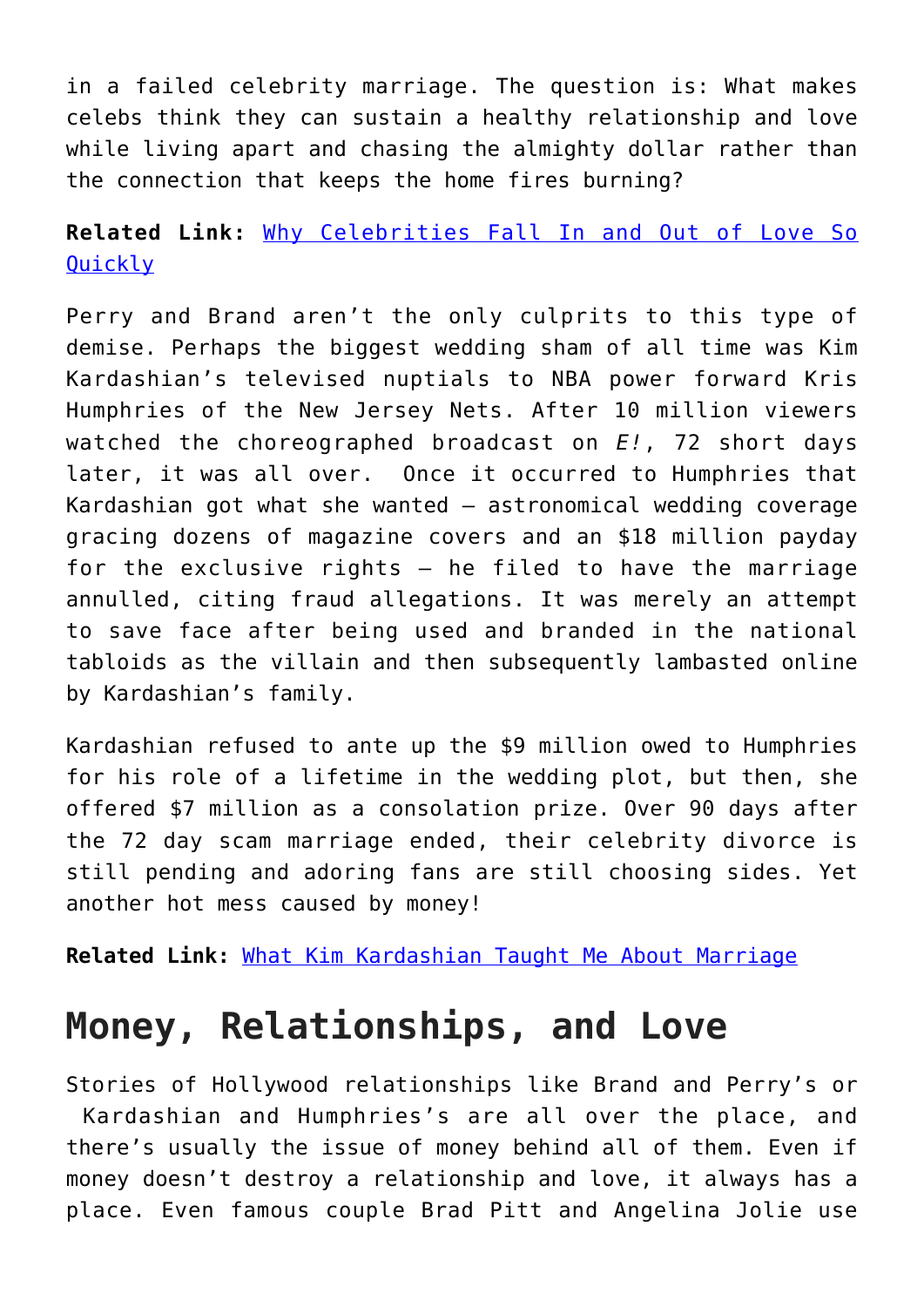money to buy happiness on occasion (see her massive engagement ring and \$25 million donation toward children's image rights).

Although us normal folk don't typically have the type of cash that popular celebrities bring to the table, it's still good to learn from the often careless ways in which they throw that money around. We should keep cash in the back of our minds, if at all possible, while pursuing a deep connection.

*Victor McGlothin is a best-selling novelist and writer for wastedcash.com, providing commentary on celebrity spending and consumerism.* 

# **[Memorial Day Getaways for](https://cupidspulse.com/31401/memorial-day-getaways-for-lovers/) [Lovers](https://cupidspulse.com/31401/memorial-day-getaways-for-lovers/)**

#### $\pmb{\times}$

### $\mathbb{F}$  By Deana Meccariello

Kick off a new summer with your beau the right way by getting away! Memorial Day is a time for fun, sun and relaxing with that special someone. Here is a list of places you and your loved one can take off to celebrate the arrival of summer as well as your feelings for each other:

#### **Related:** [Three's a Crowd: Four Perfect Couples Holidays](http://cupidspulse.com/four-perfect-couples-holidays/#more-30628)

**1. Montauk**: Long Island, New York is home to Montauk, which not only offers a romantic and picturesque setting for couples to enjoy, but an array of fun filled activities for you to enjoy over the course of your weekend. Intimate outdoor restaurants and bars and beautiful beaches where you can take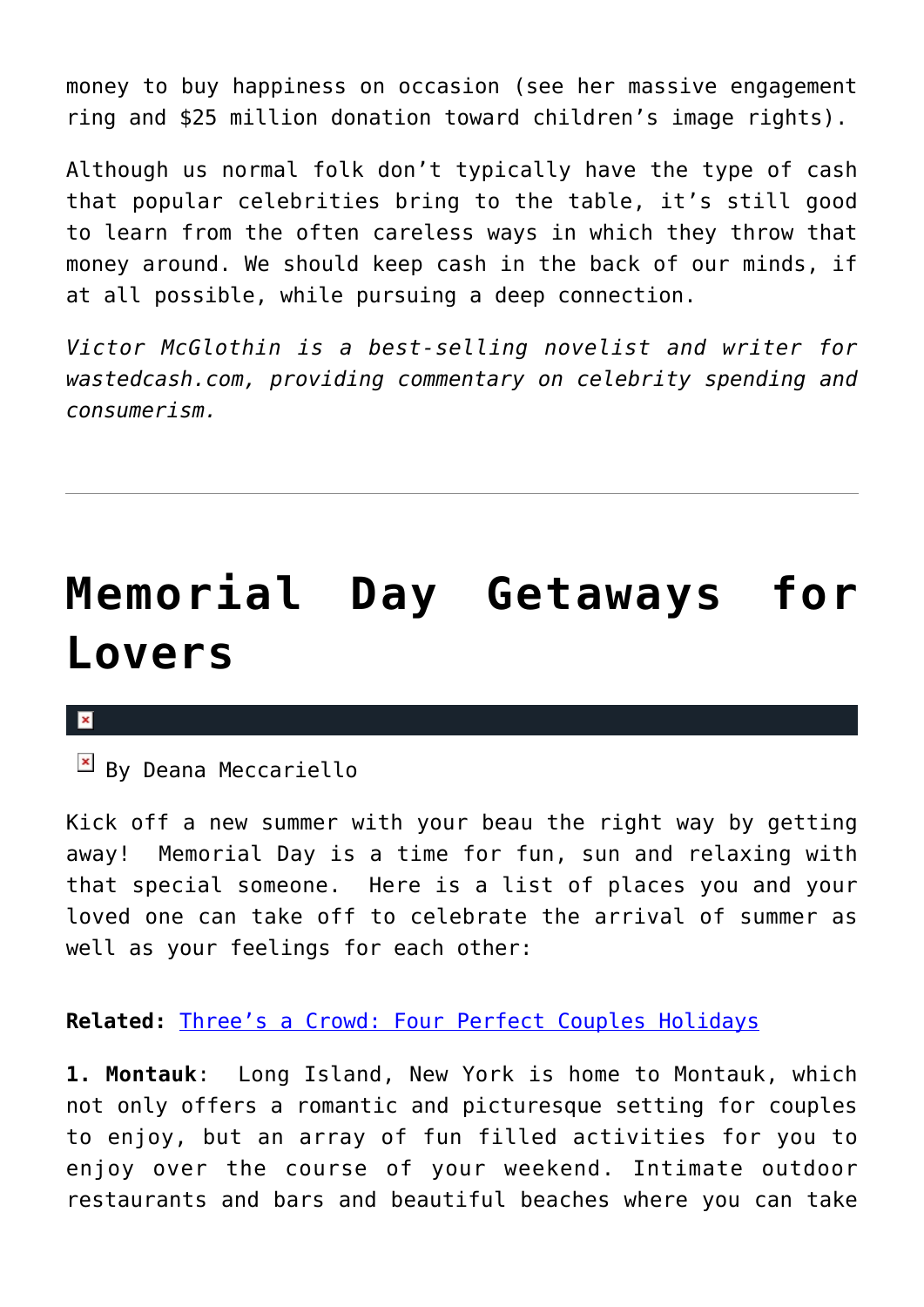in a breathtaking sunsets are just some of the activities you and your partner can enjoy.

**2. The Beaches of Fort Myers & Sanibel**: One of the benefits of vacationing in Florida is that it offers beautiful beach getaways. While visiting this romantic wonderland, you and your lover must be sure to visit what the state deems to be its "most romantic park," Lovers Key, which overlooks the Gulf of Mexico. Here you can partake in beautiful walks along the beach or thrilling water sports with your beau like parasailing or jet-skiing.

**3. The Delaware Water Gap**: Enjoy a day floating along the Delaware River or rent a raft and float along with your lover. If you're looking to get more than just your feet wet, go for a swim or unleash your inner dare-devil and partake in cliff diving, which is available in certain areas along the way. Surely, after enjoying all morning tubing down the river, a meal will be long overdue, so enjoy a romantic lunch while taking in the sun and each other's company.

**4. Wine Country:** For the romantic, low-key couple, San Francisco's Wine Country offers a gorgeous place to indulge in wonderful wine and great food. This place offers many secluded cottages for you and your love to find solitude together. Napa Valley and Sonoma County are also infamous for the wine and their activities. Depending on which destination you choose, you and your partner can enjoy live music, BBQ oyster among other foods at Sonoma's "Oysterpalooza" or sip organic tea and honor the memory of a loved one at the "Tea & Memories in Rose Garden." If you and your mate have your heart set on Napa Valley, "Sterling Vineyard's Greek Festival" and "Tres Sabores Movie Night" are just some of the activites you and your lover can enjoy

**Related:** [Date Idea: Plan a Picnic with Love](http://cupidspulse.com/weekend-affairs-pack-a-picnic-with-love/)

**5. Lake Tahoe:** California's Lake Tahoe is a wonderful place to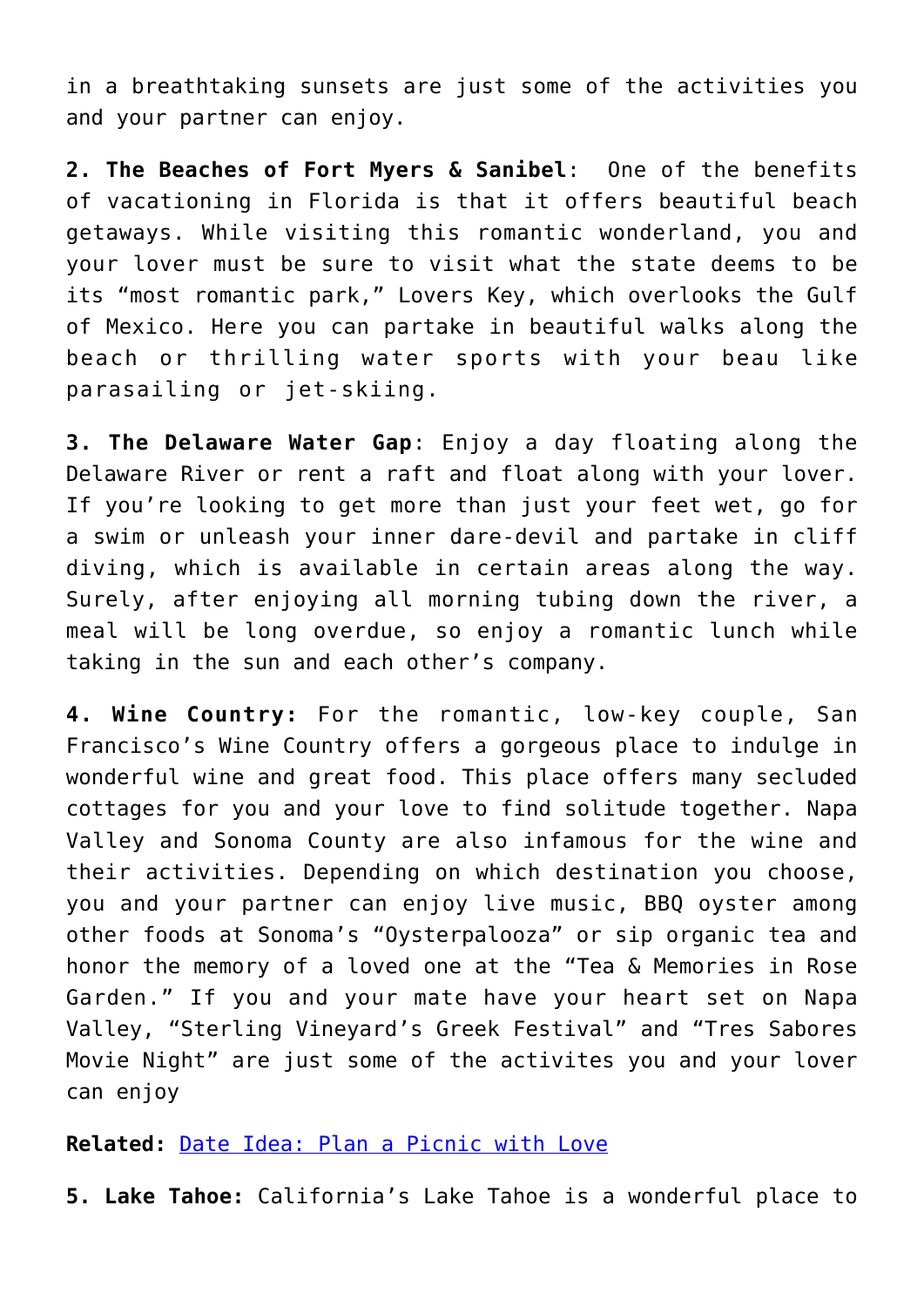spend Memorial Day with the one you love if you're the outdoorsy type of couple. It offers an escape from the heat and fog present in other parts of California and leaves you with beautiful landscapes and fun activities such as mountain biking and hiking. It truly is an outdoor enthusiast's paradise.

**What do you and your partner have planned for Memorial Day weekend? Share your comments below.**

# **[Do Fairytale Relationships](https://cupidspulse.com/31308/fairytale-relationships-exist-outside-hollywood/) [Only Exist in Hollywood?](https://cupidspulse.com/31308/fairytale-relationships-exist-outside-hollywood/)**

#### $\pmb{\times}$

 $\mathbb{F}$  By Keryl Pesce

When Richard Gere came galloping back on his white horse (AKA stretch-white limo) to rescue Julia Roberts (AKA Cinderella), a not-so-small piece of the dreamer in us melted as we sighed and secretly wished real life were just like that. I mean, fairytale relationships only exist in childhood stories and movies, right?

If you want to get closer in touch with what relationships are really like, tune in to *The Real Housewives of NJ, NY, Atlanta* or wherever. That's more like it. Relationships are hard work, next to impossible to maintain and filled with drama, jealousy and cruelty. Umm, how about not!

I'm going to let you in on two very big secrets:

**Secret #1. What you believe equals what you receive.**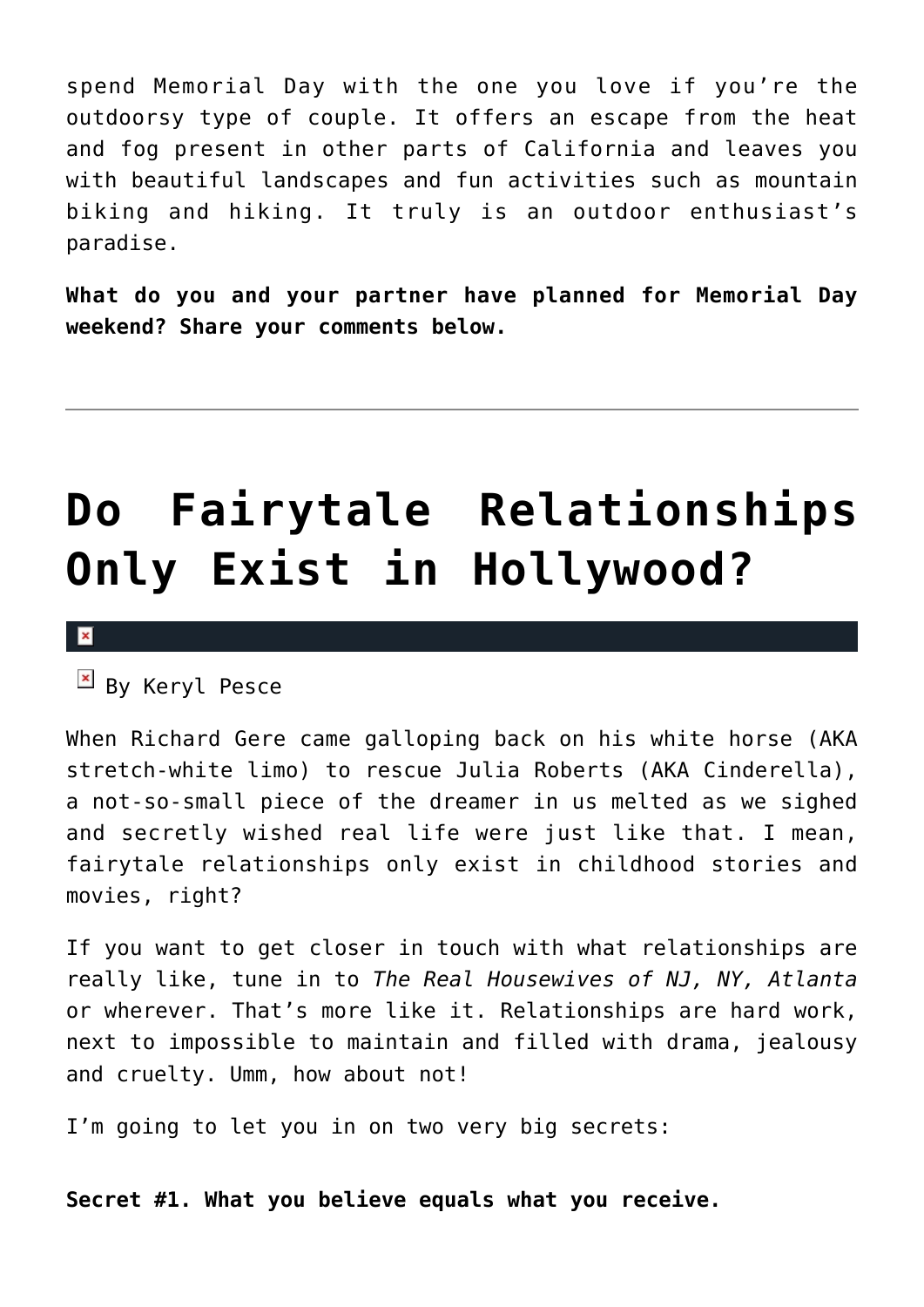#### **Secret #2. Fairytale relationships DO exist in real life.**

There. I said it. I know it's not what you're used to hearing. That's precisely the problem.

**Related:** [It's Time to Stop Asking, 'When Will It Be My Turn?'](http://cupidspulse.com/re-evaluate-your-single-self-and-improve-your-love-life/)

We're bombarded with statistics, negative news stories and a personal thorn in my side — reality TV which hammer into our brains that divorce, affairs, selfishness and crap relationships are the norm and what we should expect. Make a note. What we focus on expands.

**Related:** [How to Avoid the Reality Show Relationship Curse](http://cupidspulse.com/kim-kardashian-kris-humphries-how-to-avoid-reality-show-relationship-curse-jessica-simpson-hulk-hogan-carmen-electra-kate-gosselin/)

If you're wondering why you've had a difficult time finding Mr. Right or why your "was hoping he would turn into Mr. Right" made a left, I've got good news for you. There are fantastic people and amazing relationships waiting to be had. They exist. They are real. I know, because I'm in one.

I had the "get married in case no one better comes along" relationship. He cheated. I left. And truthfully, I'm not knocking him. It was simply the wrong two people coming together.

Fast forward to today and the newer, younger (by 8 years  $-$  go me!) version is quite frankly, a fairytale. My happiness is more important to him than his own. He cooks, helps with laundry, is generous in bed and yes, calls me "Baby." Hate me if you wish, but I'm not here to brag. I'm here to raise your expectations. Because that is the one and only thing you need to do to bring yourself closer to the same thing.

The problem isn't you, life or the lack of quality people. The problem is that we believe (wrongly) that we should expect all the negatives about relationships. That's the bad news. The good news is that the solution is pretty simple. Hit reset.

You attracting an amazing relationship begins with deciding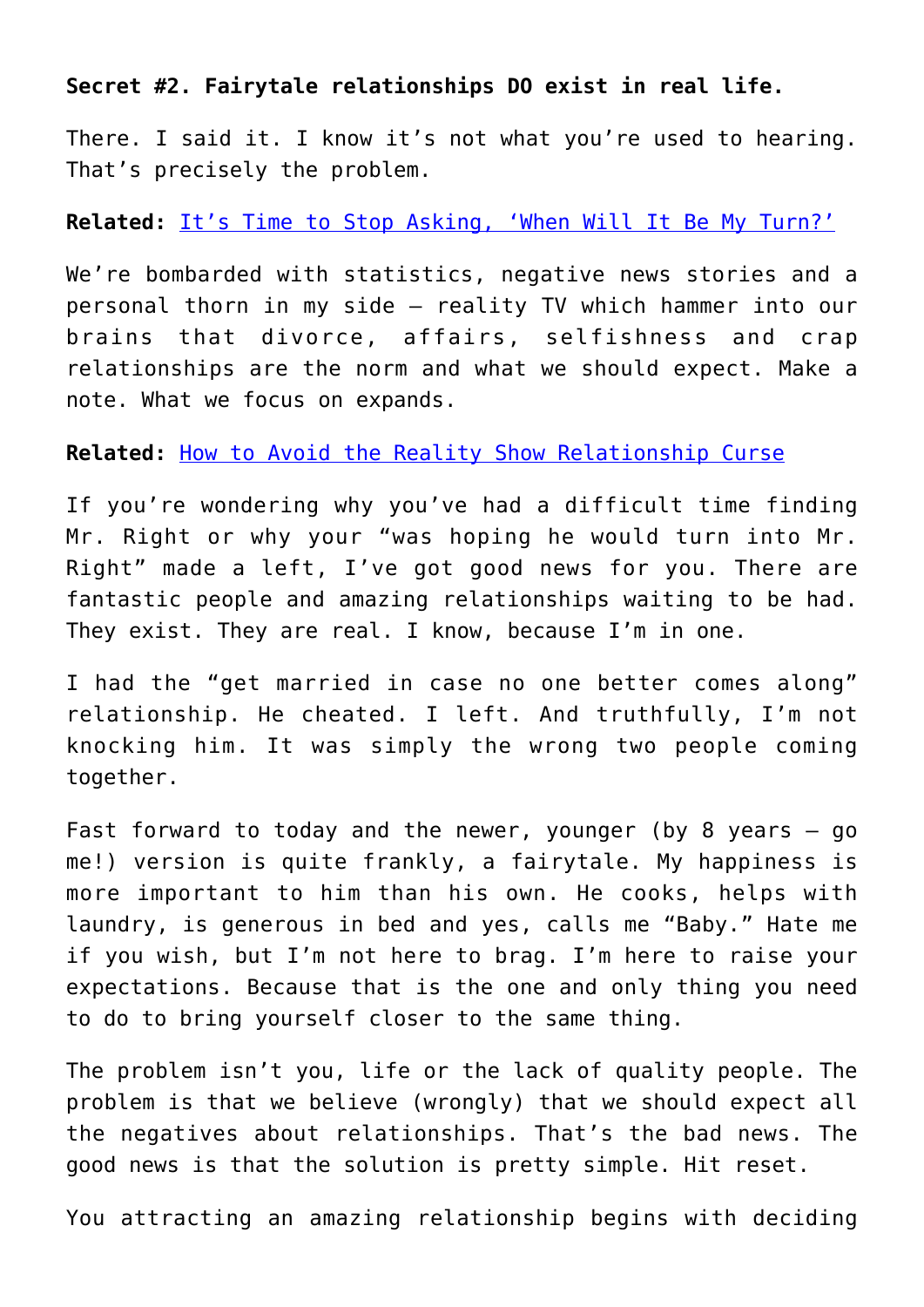what you want and believing you can get it. When I crawled out of the pitiful depths of despair, I began to think in terms of what I wanted, not what I didn't want. From there, it was simply a matter of training myself to stay focused on that and to trust. Think and act out of faith that what you want will come to you, not fear that it will not. Make this one small shift in your thinking, and watch what happens.

*Keryl Pesce is the author of "Happy Bitch — The girlfriend's straight-up guide to losing the baggage and finding the fun, fabulous you inside." She is co-host of the weekly talk radio show "Happy Hour" and is co-founder of Happy Bitch wine.* 

### **[Stars Who Go Public With Love](https://cupidspulse.com/30188/stars-who-go-public-with-love-and-affection/) [and Affection](https://cupidspulse.com/30188/stars-who-go-public-with-love-and-affection/)**

#### $\pmb{\times}$

### $\mathbb{E}$  By Samantha Mucha

Finding the right person is a thrilling experience, but keeping your hands off of one another in public is often a challenge. A new relationship is filled with flirty kisses, not-so-secretive butt grabs and romantic handholding.

In some cases, a little PDA is cute and picture worthy. Finding the balance between over-the-top scandalous make-out sessions and a cute peck on the cheek is the key to being a favorite couple versus a hated couple. These celebrity couples are all successful at acting like a couple in the spotlight without going overboard with their PDA:

**1. Selena Gomez and Justin Bieber:** Every time a photo of this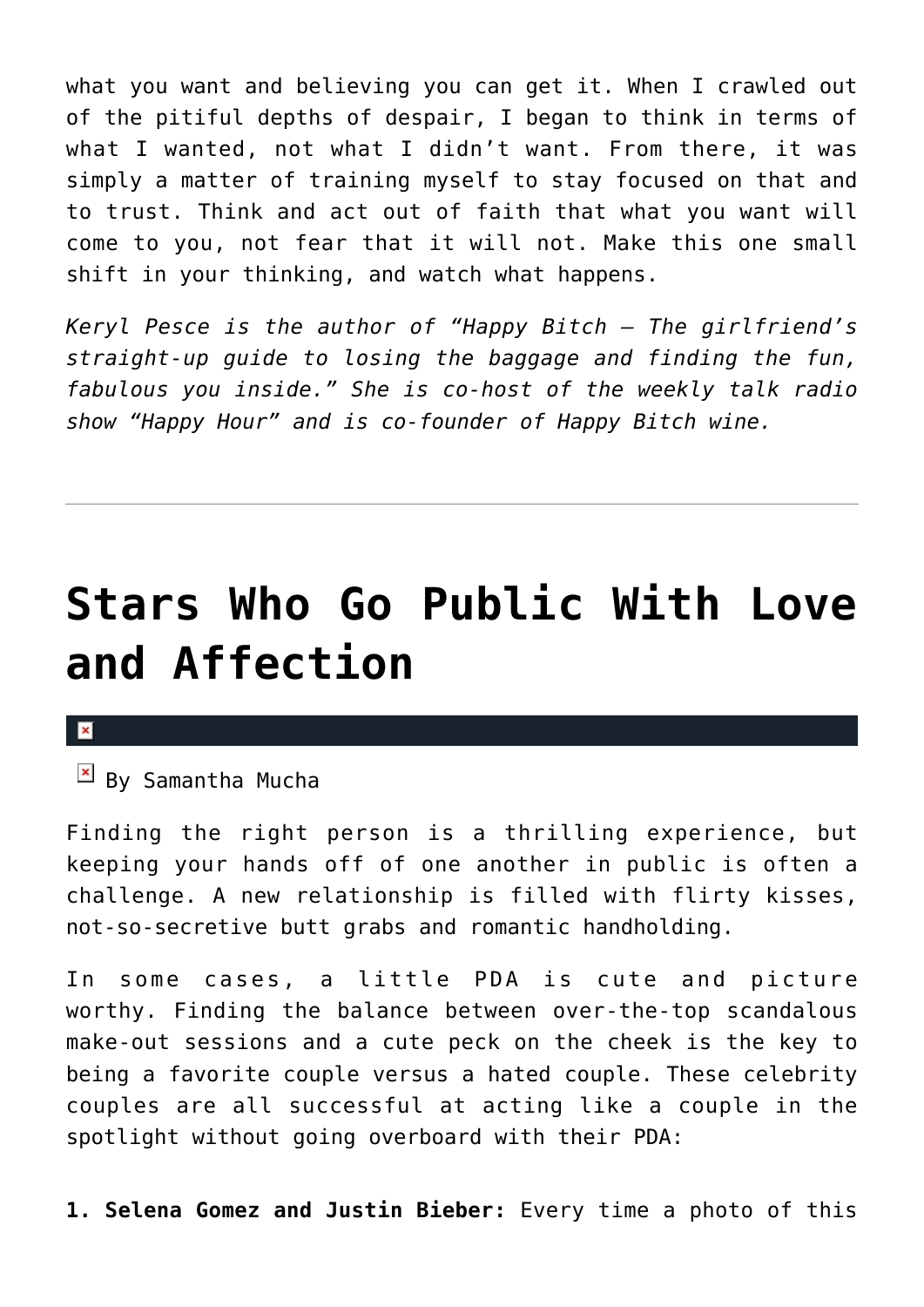duo surfaces, they are usually smiling, [holding hands](http://cupidspulse.com/caught-justin-bieber-and-selena-gomez-holding-hands/) or sharing a kiss. Since Gomez and Bieber are young and have a young fan base, acting appropriately in public is important for them not only in the relationship world, but for their careers as well. Nothing Bieber and Gomez do would be banned PG rated film.

**Related:** [Justin Bieber Proves Honesty Is the Best Policy](http://cupidspulse.com/justin-bieber-proves-honesty-best-policy/)

**2. Khloe and Lamar Odom:** This celebrity couple is famous for their baby talk and goo-goo eyes, however they do it in a way that makes people fall in love with their love. These lovebirds share a special bond that's obvious to those who see them interact. Sweet kisses and giggles are all this couple allows the press to capture, making them appear innocent and sweet.

**3. Liam Hemsworth and Miley Cyrus:** This is another fairly young couple who shares their love for one another with linked arms, holding hands or gentle kisses. Each photo seen of Hemsworth and Cyrus appears happy and simple. Whether it be a giggle on the beach or a deep glance into each other's eyes at an award show, this couple is the epitome of happiness and love.

**Related:** [Liam Hemsworth Says Miley Cyrus Would Beat Him in](http://cupidspulse.com/actor-liam-hemsworth-girlfriend-miley-cyrus-beat-him-hunger-games-movie/) ['Hunger Games'](http://cupidspulse.com/actor-liam-hemsworth-girlfriend-miley-cyrus-beat-him-hunger-games-movie/)

**4. Nick Cannon and Mariah Carey:** Smiling faces are an understatement with this celebrity pair, especially when pictured with their beautiful babies. The duo is usually spotted holding hands and placing kisses on each other's cheeks, creating a special glow about them whenever they are together.

**5. Katie Holmes and Tom Cruise:** Holmes and Cruise are another charming couple whose photos demonstrate their closeness and the way they deeply care about one another. Cruise always wraps his arms around Holmes or has his hands poised on her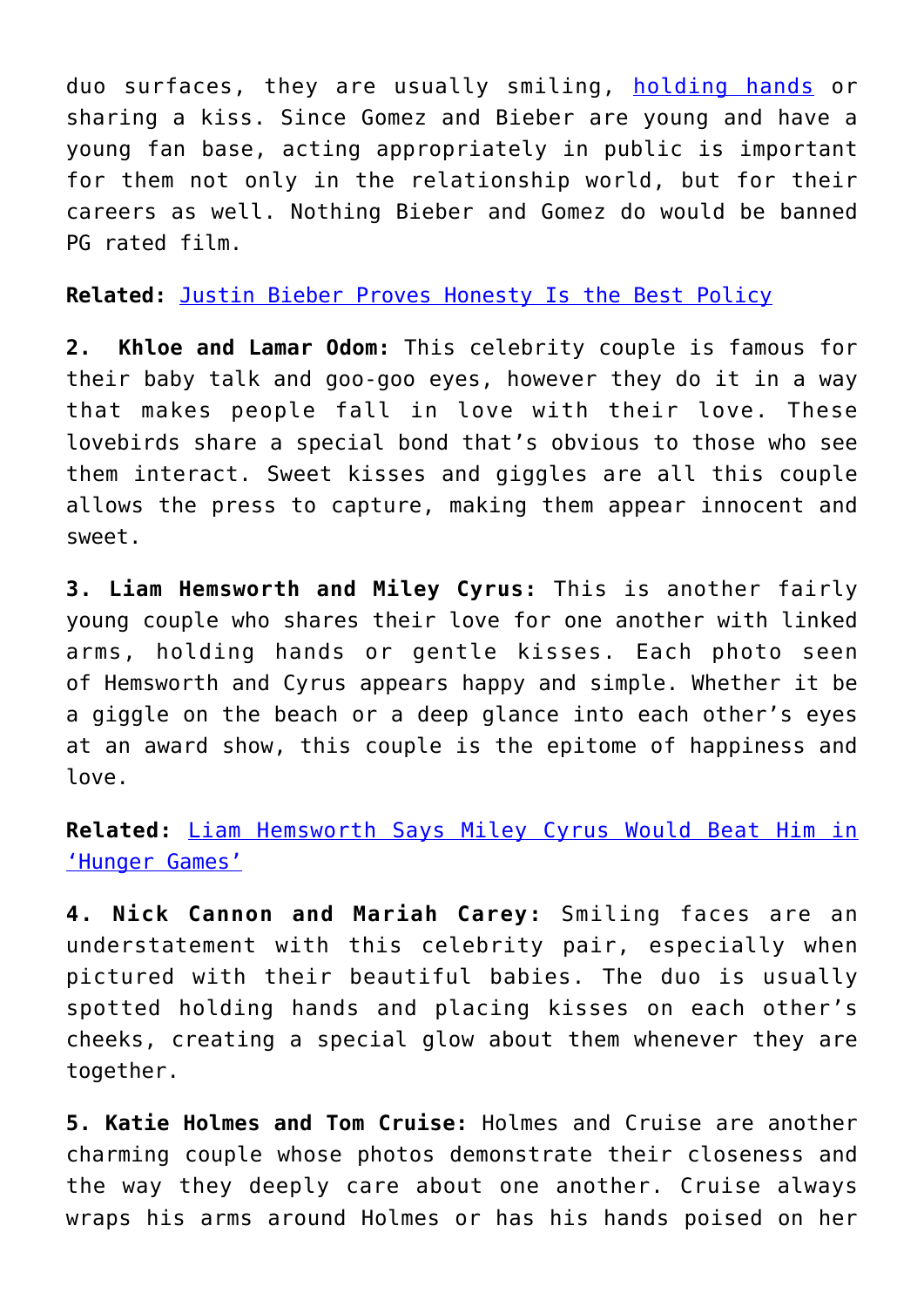face while he plants a kiss on her lips. Their long, trusting relationship is evident in the simple, but pleased way, this celebrity couple glances into one another's eyes.

 **What couples do you think go public with love and affection? Share your stories below.**

### **[Top 3 Reasons Celebrities](https://cupidspulse.com/31224/top-reasons-celebrities-seek-therapy/) [Seek Therapy](https://cupidspulse.com/31224/top-reasons-celebrities-seek-therapy/)**

 $\mathbf{x}$ 

### $\overline{B}$  By Dr. Fran Walfish

Many of us aspire to live the glamourous life of a celebrity. When captured on camera, they almost always look happy, healthy, wealthy and full of life. As the leading Beverly Hills psychotherapist, I am here to tell you that everyone's problems are the same. Yours, mine and those of the rich and famous all have common threads. It's true that when you have money, the worries about how to make the rent and pay bills are eliminated, but they are replaced with panic about where your next hit will come from and how to remain in your lifestyle. Here are the top three issues for which celebrities seek therapy:

#### **1. Communication problems.**

Just like you and I, no one is perfect … not even celebrities. I teach my patients first to accept their own flaws. We must be kind and non-judgmental to ourselves if we ever hope to accept our companions, spouses and children. When communication (taking turns talking and listening without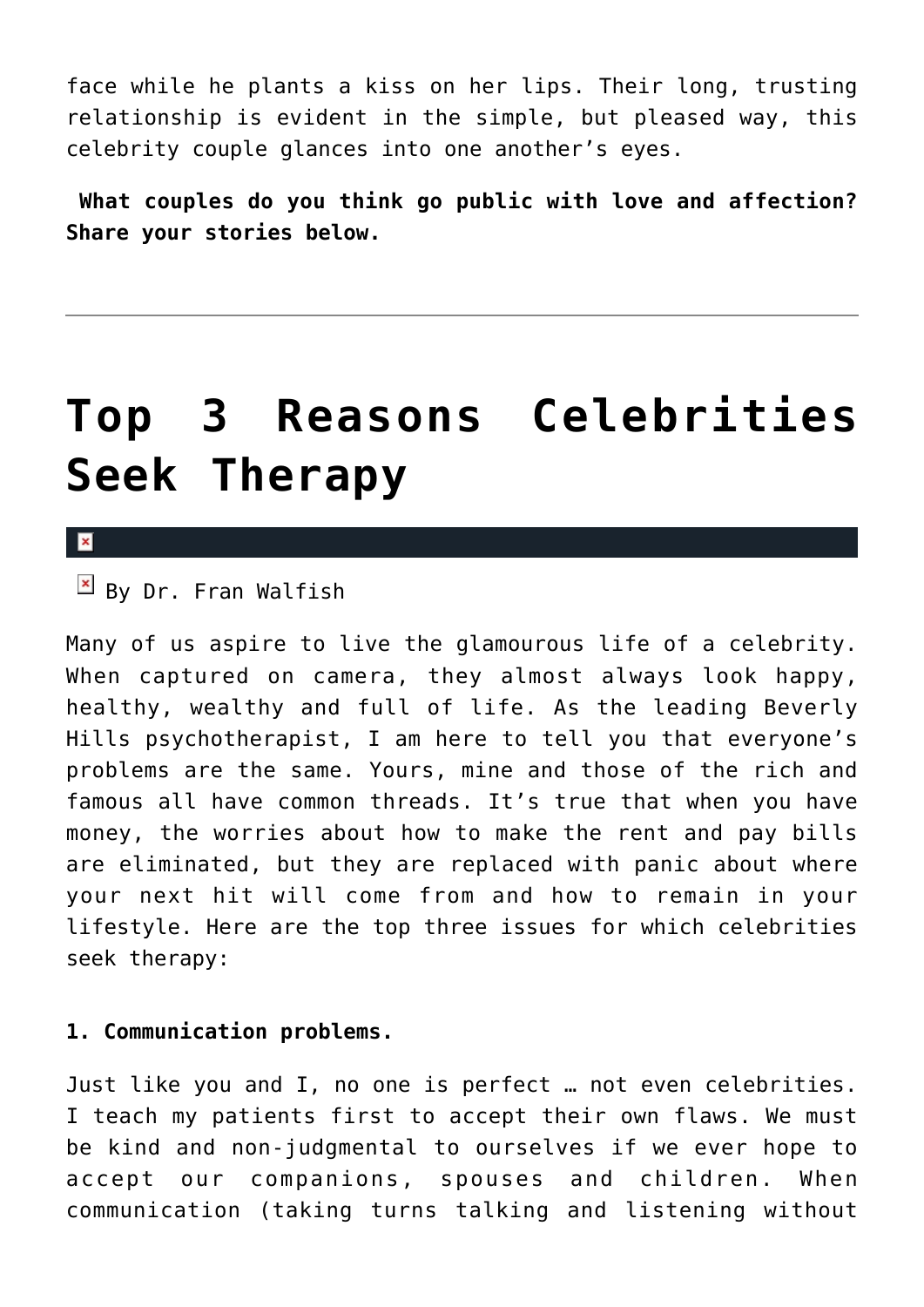judgment) breaks down with defensive arguing, criticisms or interrupting, it causes a crack in the foundation of the romantic relationship. Distance between partners can emerge and begin a life of separateness, secrecy, cheating and divorce.

**Related:** [How to Communicate to Get What You Need](http://cupidspulse.com/how-to-communicate-get-need-galtime-communication-boundaries/)

### **2. Parenting issues.**

I have treated hundreds of children of celebrities. The most common reason is to help parents identify, implement and follow-through on boundaries. Contrary to public belief, this is not more challenging because of affluence and privilege. I was on clinical staff for 15 years at Cedars-Sinai Medical Center where I treated underprivileged and underserved families. The issues were the same as in *90210*. It is simply hard for parents to say "no" to their beloved kids. It's even harder when kids have parents with work, charity, and a variety of other commitments that fill their calendars. Parents feel guilty about not being available to their children, and when they are there, they don't want to fight. They take the easier road by saying "yes."

#### **3. Controlling personalities.**

The old saying that 'opposites attract' holds true in the way that we are drawn to our partners. For most couples, there's usually one dominant and one passive partner. Individuals fall anywhere within a spectrum from mild to extreme. An extreme example is a 90210 couple in which the husband controlled all of their money. The wife never had her name on their mutual checks, nor was she allowed to have a housekeeper. The couples therapy involved slow-motion step-by-step exploration of the source and meaning of the husband's control. It took long, hard work to chip away at his defenses and help him let go of some of his rigidities.

#### **Related:** [5 Ways to Stop Sabotaging Your Relationships](http://cupidspulse.com/5-tips-advic-bad-habits-sabotage-relationships-dating-advice/)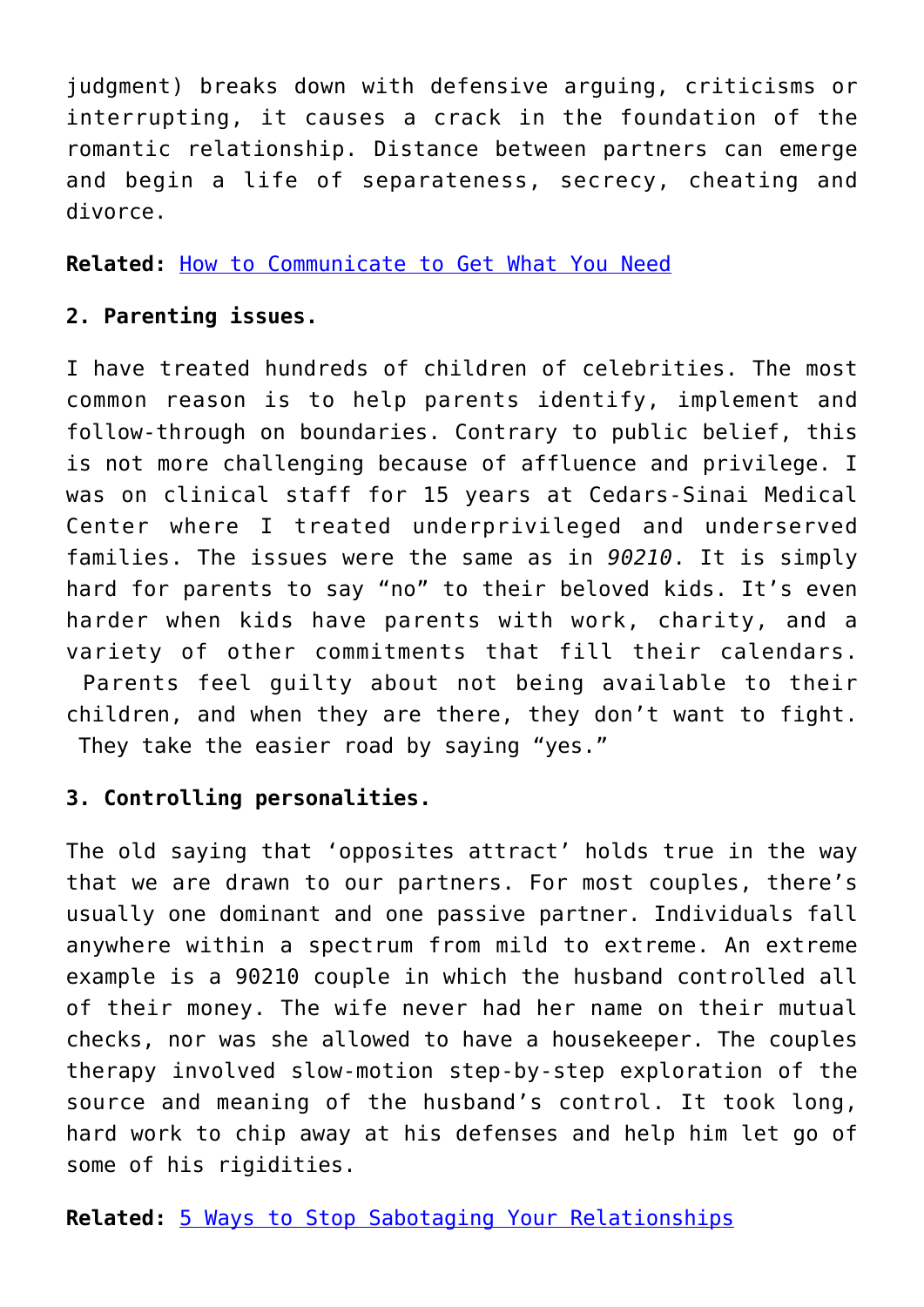The bottom line is that when there are two people in a relationship, things must feel good (enough) to both partners. Here are my top 10 tips:

1. Always be curious and open enough to look within and become more self-aware.

2. Be kind and nice to your partner, spouse, and child(ren).

3. Do not strive for perfection. Be "good enough."

4. Don't get caught in power struggles.

5. Never engage in negotiations, bargaining, or deal making.

6. Balance nurturing with setting and holding boundaries.

7. Listen when dealing with conflicts. Reflect out loud what you hear the other person feeling and needing.

8. Encourage healthy expression of all emotions, including anger.

9. Nurture the relationship by having quality one-on-one time, date night, and daily talk time at least once a week. The foundation of your family is built upon the bricks and mortar of your marital relationship.

10. Shield your children from hearing Mom and Dad fight. It raises their anxiety.

*Dr. Fran Walfish is a Beverly Hills family psychotherapist and the author of The Self-Aware Parent.*

# **[Nine Unexpected Places to](https://cupidspulse.com/30827/nine-unexpected-places-find-love/) [Find Love](https://cupidspulse.com/30827/nine-unexpected-places-find-love/)**

 $\pmb{\times}$ 

 $\overline{B}$  By Kelly Rouba, GalTime Writer

You can find love anywhere, just make sure to keep your eyes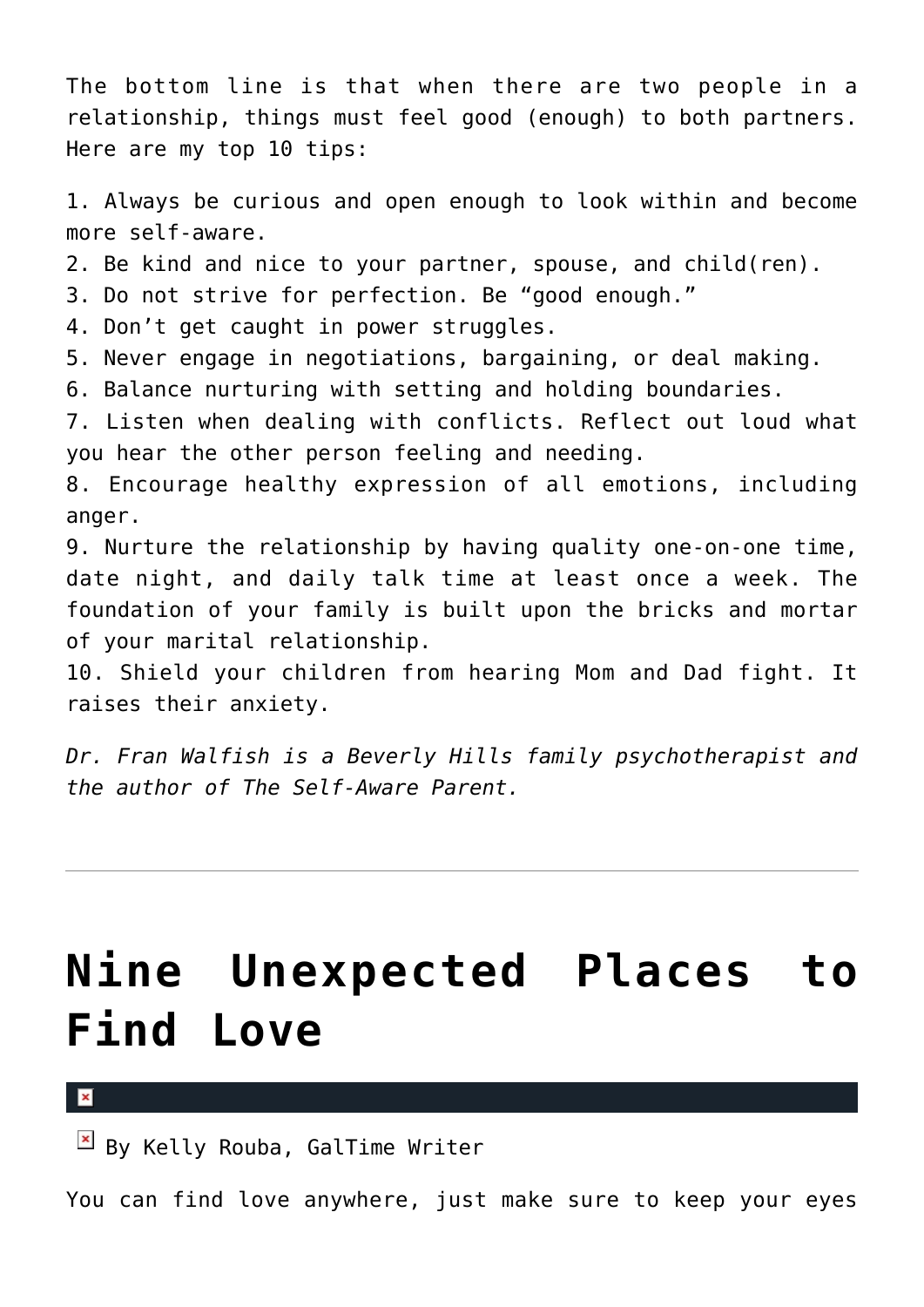#### open!

Finding love is never easy– or so it seems when you're single. As many women will admit, the bar scene isn't always an ideal place to meet men and flirting with someone at work is sometimes frowned upon. So if you're "looking for love in all the wrong places" or just unsure of where to mingle with eligible singles, GalTime's relationship expert Nikki Leigh has a few suggestions that just might help you get on the right path to meeting the man of your dreams.

According to Leigh, it's possible to meet someone just about anywhere; whether it's while shopping at the grocery store or while working out at the gym. But if you're looking for a true partner, Leigh believes there is a strategy or two that can help you find someone that you're more likely to be attracted to and really interested in. "If you want to meet someone that may be more compatible with you and [who shares] your likes and dislikes, think about meeting people in places and around things that really interest you,"she said. "If you love to read, you could meet someone at a library or at a book store or at a book reading or signing. If you are very healthconscious, think about going to a gym or a health food store."

Also keep in mind when you're looking for love, it's important to be open-minded. "A key to meeting people is to always be open to the idea of making new friends and reaching out to people," Leigh asserts. Here are some more of Leigh's tips with helping you find love in unexpected places:

### **9 Unexpected Places to Find Love**

- The post office
- On the bus, subway, or other public transportation
- An airport

– In a night class or another type of class, such as cooking class

– At a church or church events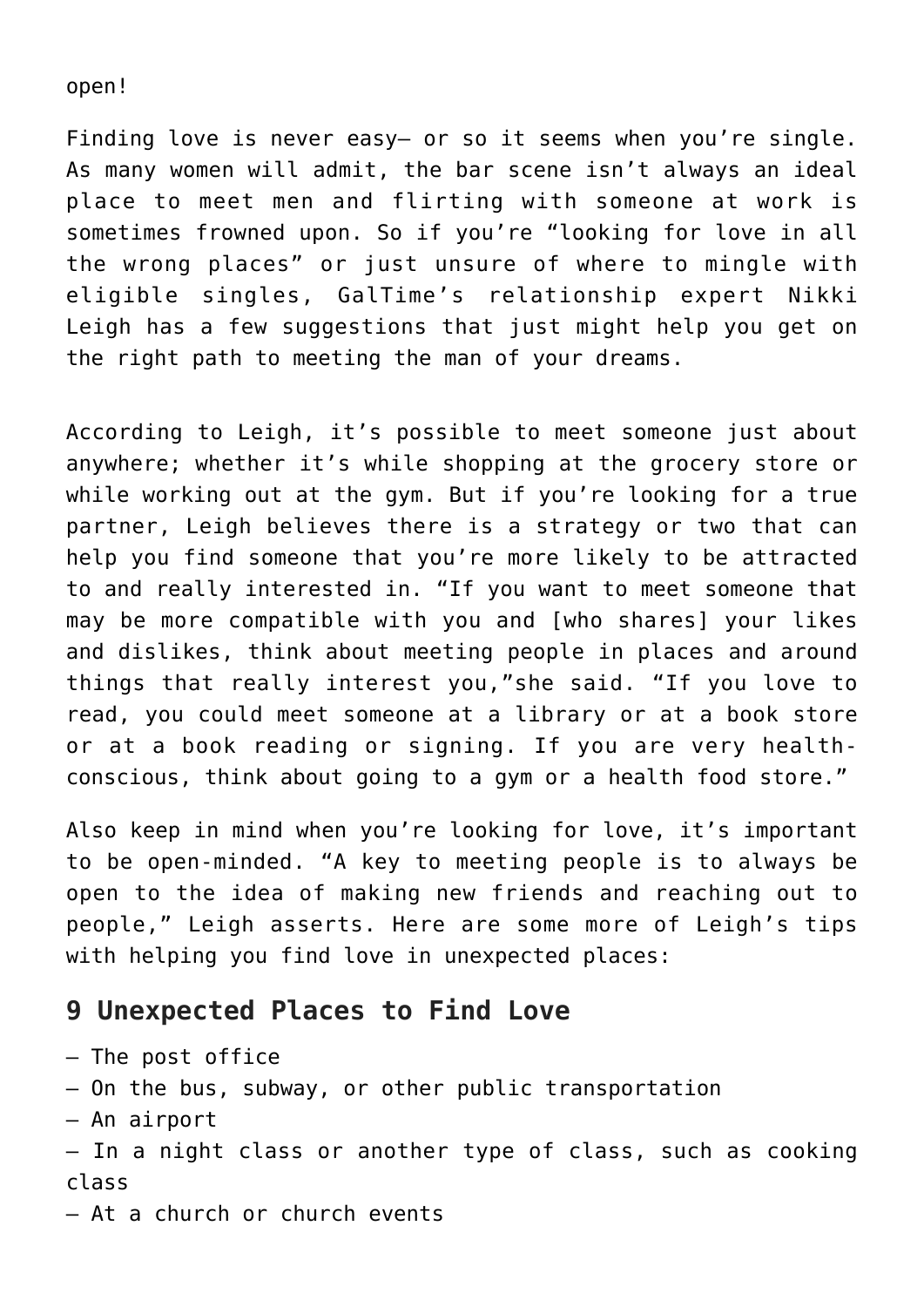– At local senior events, if you're an older adult; oppositely, many colleges are hosting "young alumni" events and some organizations even have mixers for young professionals – Online (aside from dating sites, you may want to try gaming

sites or sites devoted to hobbies of interest to you)

– In the park

– At a local store

"There can be a fine line between reaching out to meet new people and coming across like a crazy stalker," Leigh cautions. Remember, if you do decide to approach someone at a public location or event, make sure to do so with tact.

"If you're in the grocery store and you see an interesting guy or girl and a quick glance in their cart reveals they have similar taste, you may want to say hello as you pass them," Leigh said. "Then, if you can meet their gaze, smile at them, a smile is very warm and friendly." Noting that you should be careful not to leer at the person, Leigh continues "After that, if they smile back at you or, if they are pondering a decision in one of the aisles, you can subtly mention a favorite of yours and recommend they try it, but never be pushy or get in their face." There is a real art to being subtle yet friendly and a little flirty.

"This approach can also be used on a train, bus, or subway, especially when it's a route you travel frequently," Leigh adds. "I've talked with people who have done this with great results, and I've had a great number of fun conversations in the grocery store."

Next time you see someone who catches your eye, don't be afraid to say hello and flash him a suggestive smile. You never know where it might lead you!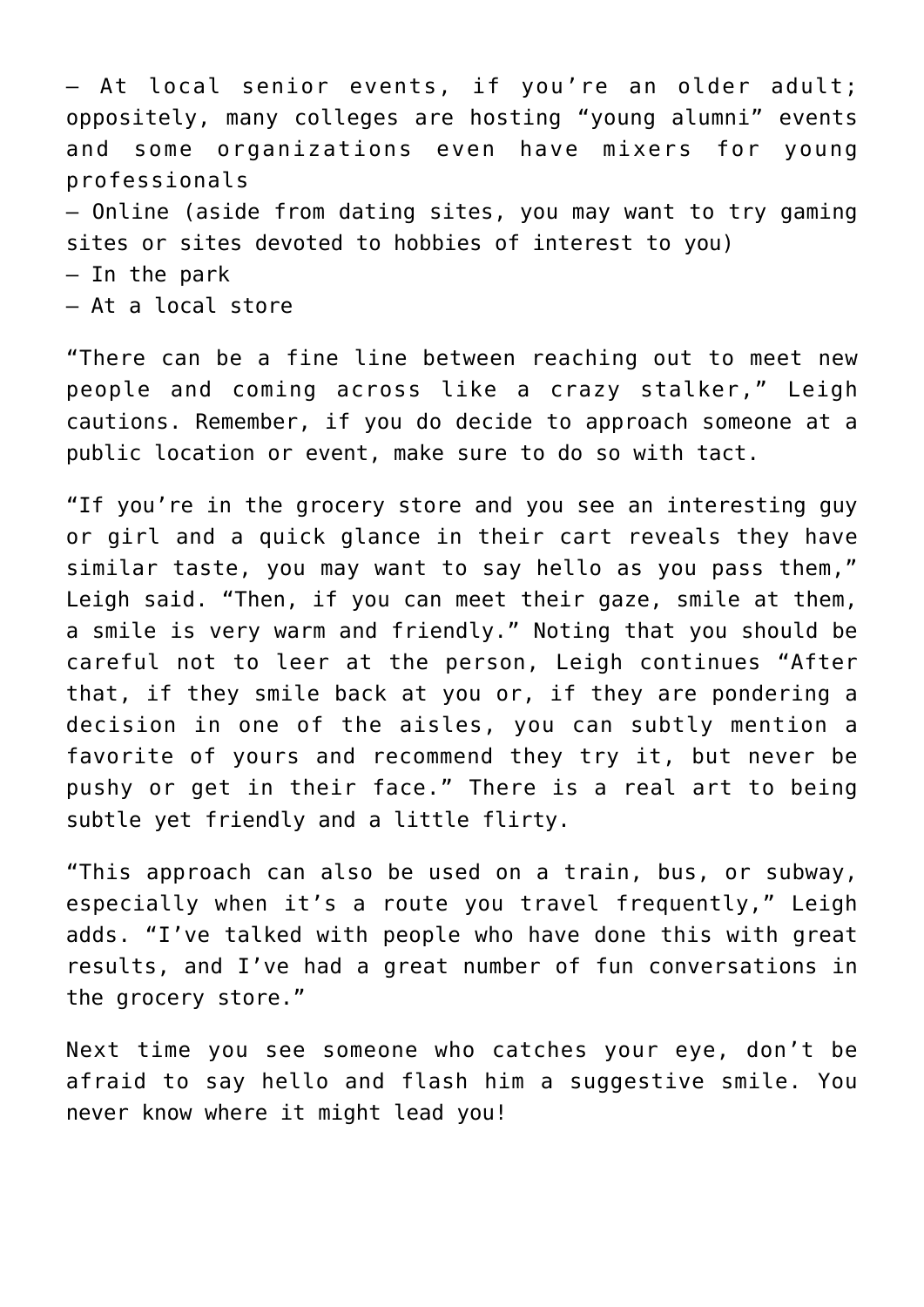### **[Where Did Macho Go?](https://cupidspulse.com/31054/where-did-macho-go-tips-to-let-man-be-man/)**

#### $\pmb{\times}$

 $\boxed{\times}$  By John Powers

Modern love is complicated. Expectations are higher than ever and men are being forced to evolve or risk becoming obsolete. This man believes that there are positives to masculinity that are often overlooked. Here are some tips to help you let your man be a man:

#### **Smell His Pheromones**

He is a man, and sometimes smells like one. You should cherish his manly characteristics. His testosterone brings balance to your relationship. Do not force him to shave his chest. If he wants to grow a beard, let him. Admire his manliness, and encourage him to enjoy sports and spend time with other men.

**Related:** [Pros & Cons – Bonding With Your Man's Friends](http://cupidspulse.com/pros-cons-bonding-mans-friends/)

#### **Let Him Dress Himself**

As long as he wears khakis to your cocktail party, you should allow him to veto the argyle cardigan. He is not Mr. Rogers. If he wears a sportscoat, don't bust his balls about the jeans. They are not as tight as the jeans on a hipster in the West Village, but they are new and clean. Be proud of the man you're with, and he will walk proudly beside you.

### **Embrace His Sexuality**

He is heterosexual, not metrosexual. Allow him to indulge his primal urges. Let him take control in the bedroom, and stay open-minded. He likes your lady lumps, and you should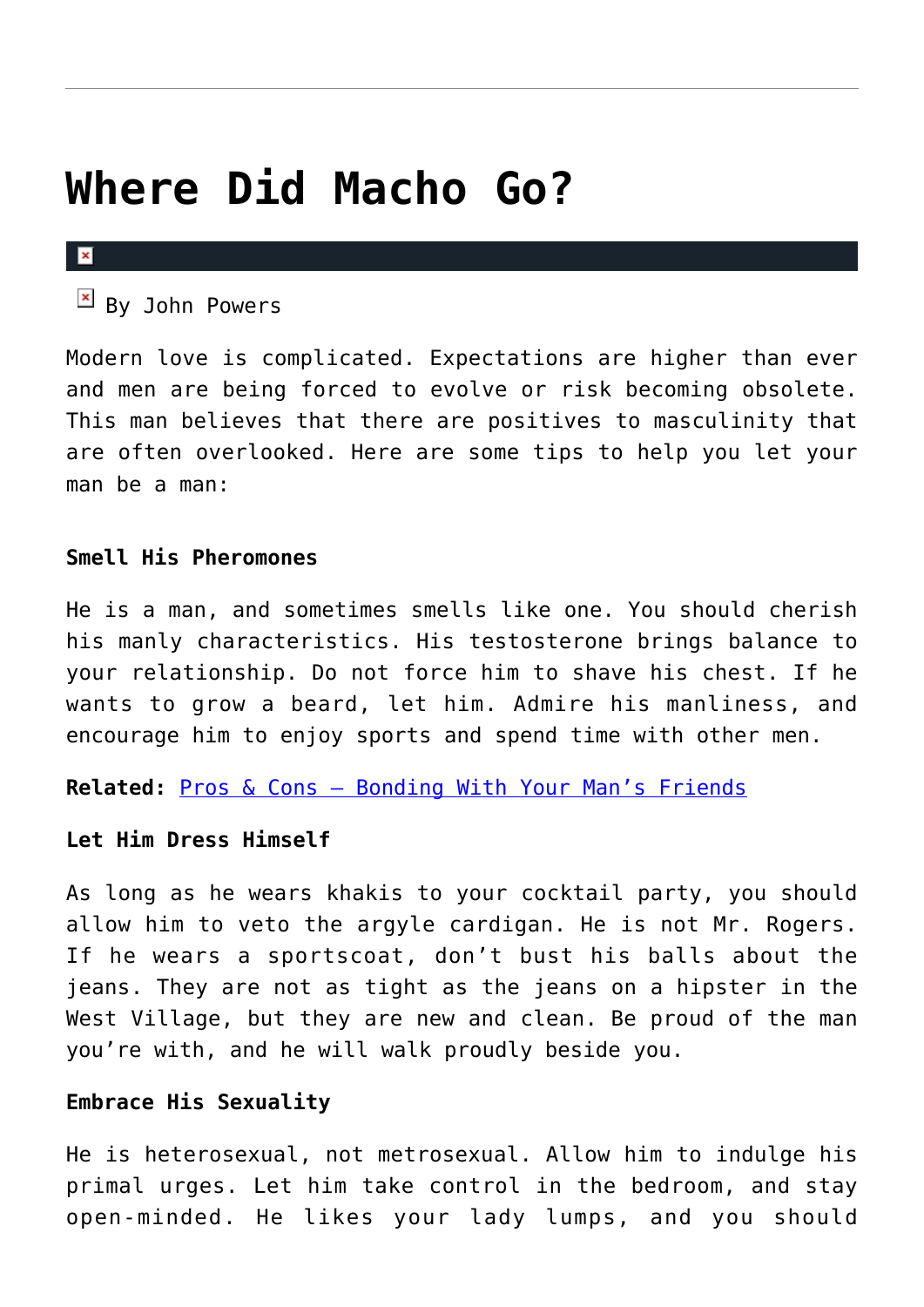appreciate your differences. Just because you're vegan doesn't mean he can't enjoy an occasional steak.

**Related:** [Love Advice Q&A: Is It Weird That My Man Always Texts](http://cupidspulse.com/88642/love-advice-texting-instead-of-calling-dating-experts/) [Instead of Calling?](http://cupidspulse.com/88642/love-advice-texting-instead-of-calling-dating-experts/)

### **Masculine Men**

Too often these days women look at Johnny Depp or even Justin Bieber as their ideal man. A man need not appear feminine or prepubescent. Hugh Jackman and Christian Bale are both happily married and full of machismo. An old-fashioned man knows how to treat a lady right.

Clearly your man and his masculinity are vital to the success of your relationship. Follow these tips to ensure your man feels like one.

*John Powers is a heterosexual, single male. He does graphics for TV by day and standup comedy by night. He enjoys playing and listening to rock music, driving around with the top down on his convertible, walking aimlessly around Manhattan, and sipping on deep red wine near the beach.*

# **[Best Celebrity Moms \(Who Also](https://cupidspulse.com/30997/best-celebrity-moms-great-wives-mothers-day/) [Make Great Wives\)](https://cupidspulse.com/30997/best-celebrity-moms-great-wives-mothers-day/)**

 $\pmb{\times}$ 

 $\mathbb{E}$  By Che Blackwood

Making a relationship work is hard. Throw in full-time jobs, opposing schedules and nosey families, and it can be darn near impossible to find the time you need to make it work. Now, add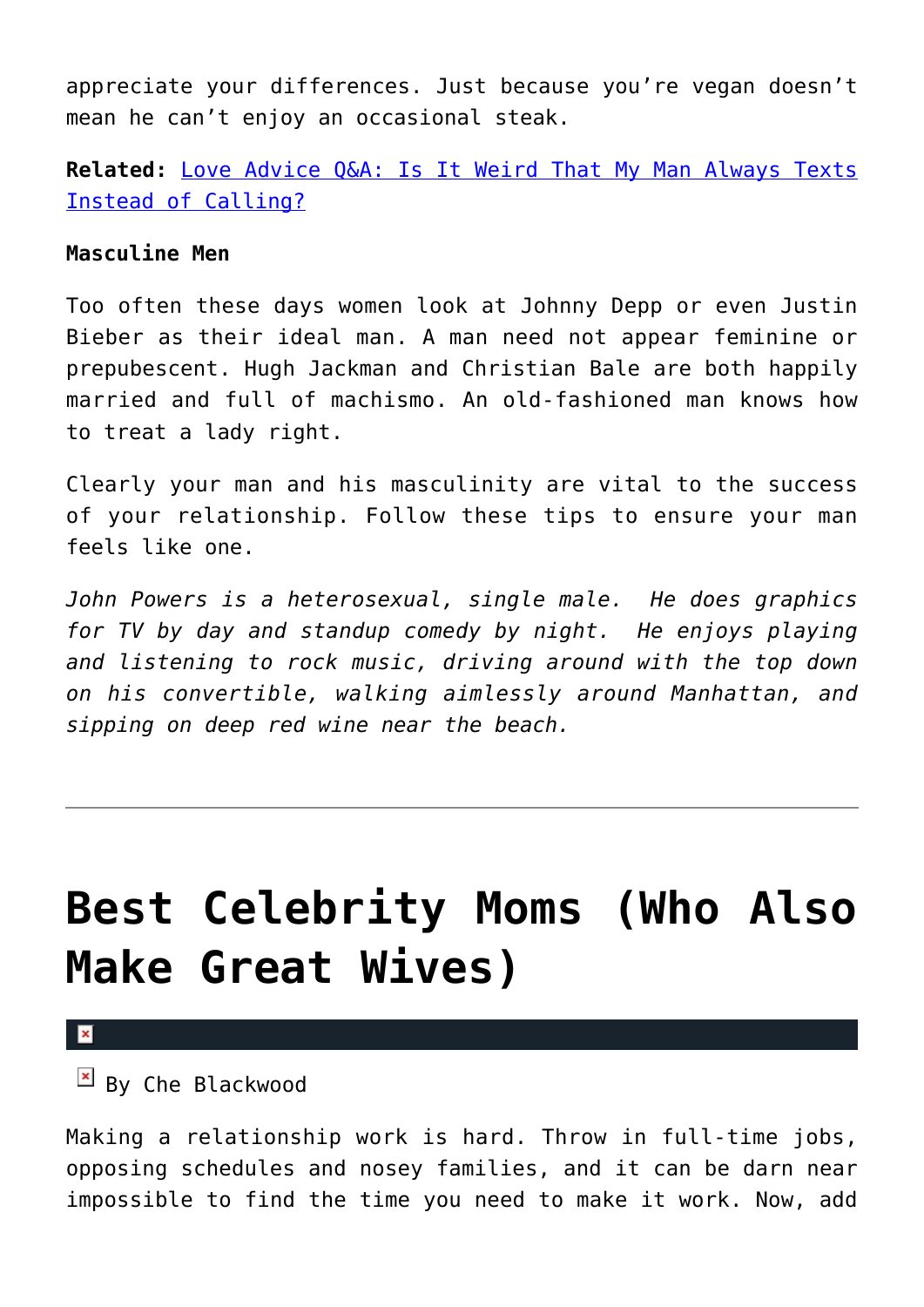children to the mix, and some might begin to assume you're attempting to commit partnership suicide. Any woman that has the privilege of being called Mom, or even those who've tried their hand at babysitting, knows that after making macaroni necklaces and finishing science projects, there isn't much time left at the end of the day to dedicate to yourself, let alone your partner. Fortunately, it is possible to fulfill your parental duties and keep your mate happy without completely sacrificing your sanity, shower time or friendships. While it may sound like an urban legend, these celebrity moms have found a way to make juggling kids, love and inner happiness look somewhat easy:

#### **Related:** [Snooki's Pregnancy — Can You Salvage Your Image?](http://cupidspulse.com/snooki-pregnancy-salvage-image-career/)

**1. Victoria Beckham:** This former Spice Girl ditched her Poshlike alter ego for a life of domesticity after marrying sexy soccer player David Beckham in 1999. Four kids later, Mrs. Beckham can be found naming handbags from her clothing line after daughter Harper and taking her sons to FAO Schwartz. While it's obvious that Beckham is a [fun mom,](http://cupidspulse.com/fashion-icon-victoria-beckham-discusses-working-mom-fashion-week-nyc/) she's also a stunning wife. Low-cut dresses and six inch heels keep this mama looking hot and since their last child isn't even a year old yet, it's obvious that after thirteen years, her style has kept her husband interested.

**2. Gwenyth Paltrow:** Paltrow makes sure her children, Apple and Moses, think she rocks by taking them to see their dad, Coldplay's Chris Martin, in concert as often as possible. On top of raising her children amongst some of music's biggest legends, she's also made a career out of mommy-blogging, dishing on the most kid-friendly restaurants and best toys. However, this celeb doesn't pretend that being a wife and mom is easy. She's reported that the pressure has caused trouble in her relationship, but in the end, commitment wins out. The actress reminds us that love can't overcome everything, but that the willingness to try sure can. Her devotion to her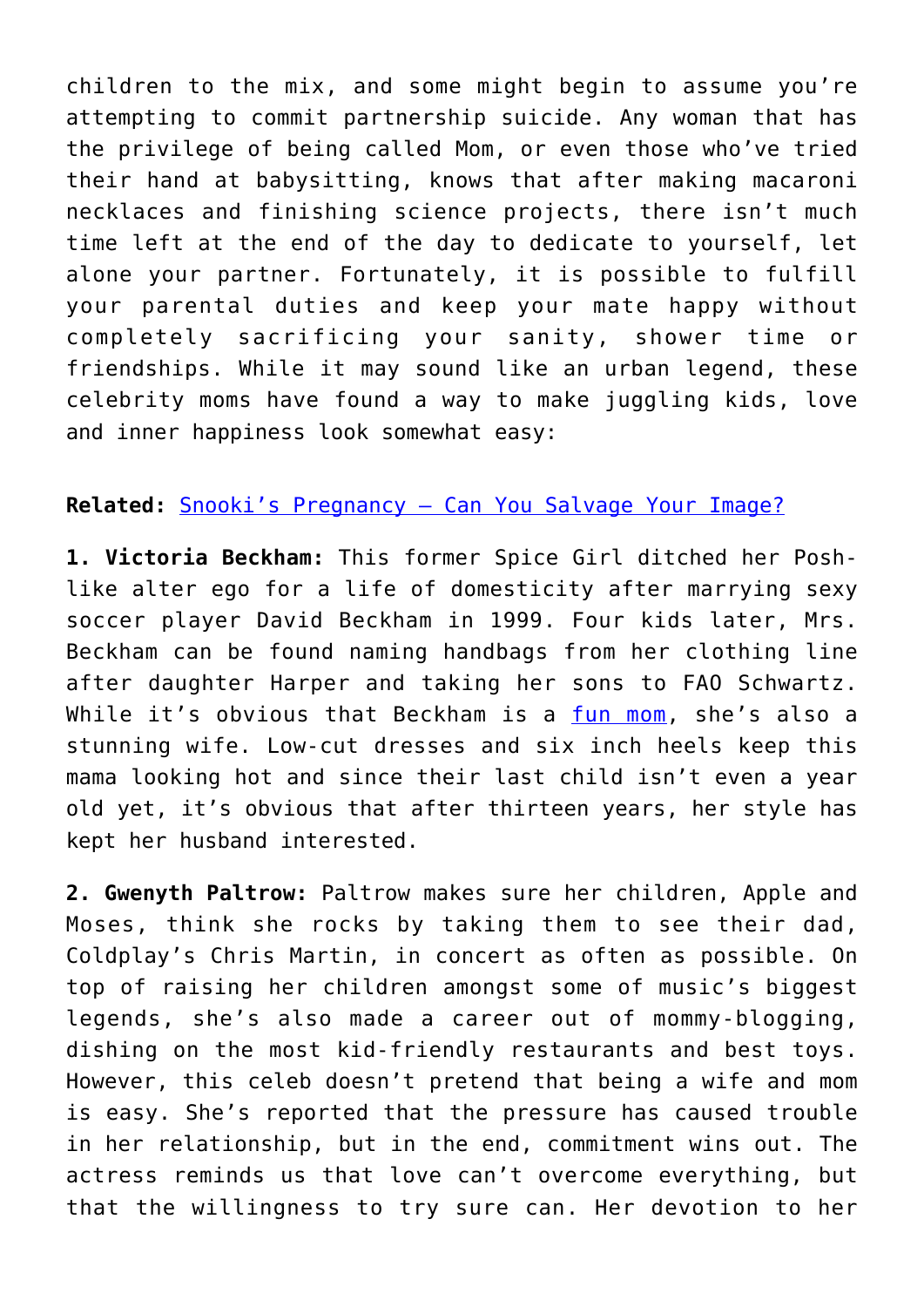family makes her one of the coolest moms we know.

**3. Jennifer Garner:** Garner is the epitome of a laid back mommy. Regardless of her Hollywood status, Mrs. Affleck walks her children to school every day, is frequently spotted bringing her two daughters to the park and focuses on each of her children's individual interests. The actress is so humble that she had no problem dishing in an interview that her eldest daughter, 5-year-old Violet, called her fat. While a great attitude makes for a great mom, her bouncy personality has made her a great wife to actor Ben Affleck as well. In fact, he admitted publically that his wife's unique demeanor leaves him happier and more at ease than he ever thought possible. With their first son having been born a month ago, let's hope Garner can continue to keep this growing family happy.

**4. Nicole Richie:** This former party girl ditched her crazy habits when she married rocker Joel Madden, but she didn't walk away from her almost natural ability to be hip. As a fashion designer, Richie has named a number of her companies after daughter Harlow. She's also performed on stage with her children's favorite show, *Yo Gabba Gabba*, and can be spotted bringing Harlow ice cream at ballet class and taking son Sparrow to the beaches of Malibu. With such a rocky past, Richie seems to genuinely appreciate and cherish every moment of motherhood. However, she hasn't forgotten the needs of her husband. The lovebirds continue to make time for each other, recently visiting Coachella, enjoying intimate date nights and making it a point to actively raise their children together.

**Related:** [Nicole Richie Gives Motherhood Advice to Pregnant](http://cupidspulse.com/fashion-star-nicole-richie-motherhood-advice-to-pregnant-jessica-simpson/) [Jessica Simpson](http://cupidspulse.com/fashion-star-nicole-richie-motherhood-advice-to-pregnant-jessica-simpson/)

**5. Jessica Alba:** This Hollywood actress went public about the pressure of raising a baby in the public eye after giving birth to her first daughter, Honor, After the birth of her second daughter, Haven, she's grown more accustomed to life in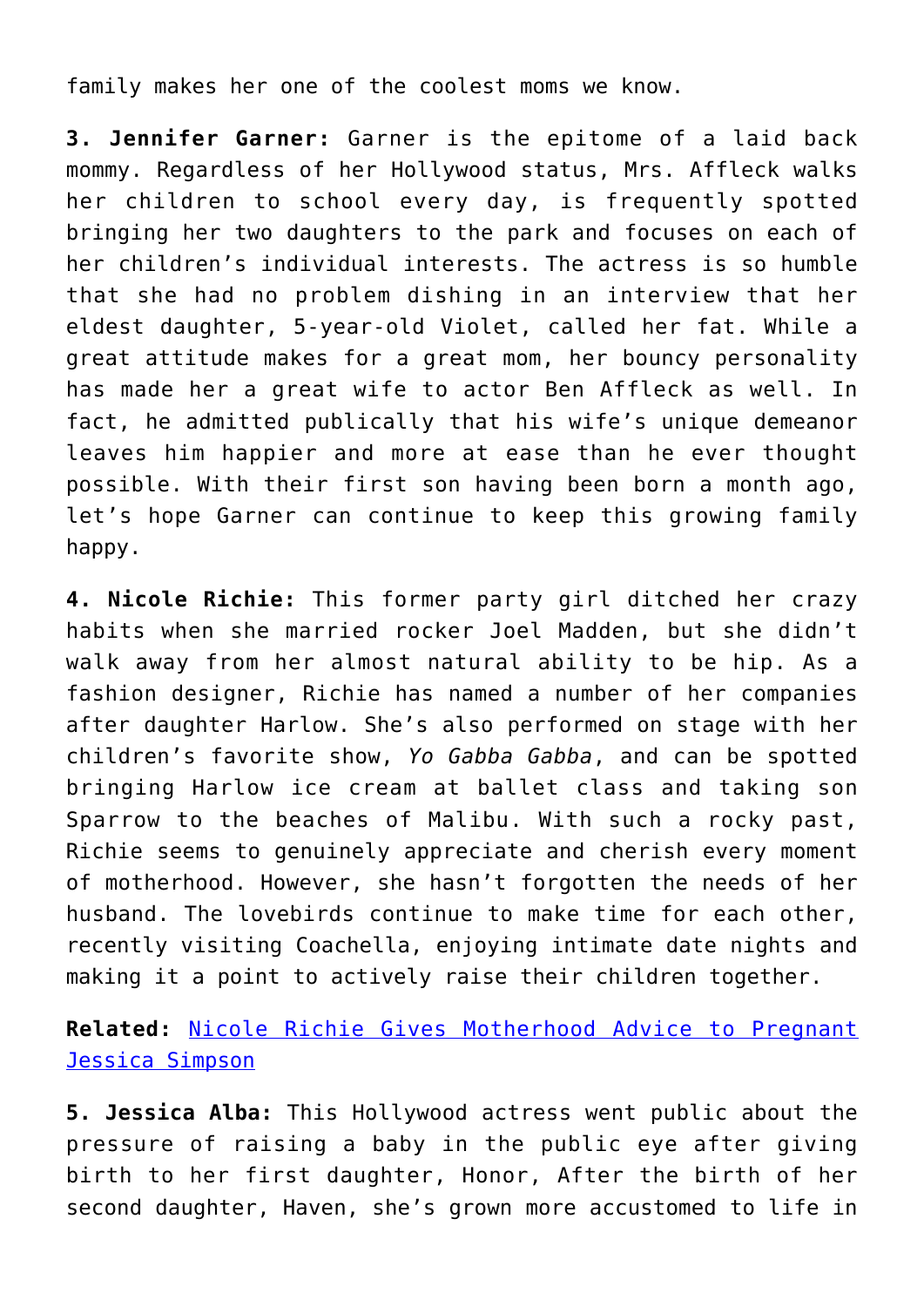the limelight. Never photographed without her children, Alba manages to keep their lives as private as possible without sacrificing their time together. Ransacking her house, she has made her life kid-friendly by adding education into everything she does. Alba admits that raising children is hard, but by taking the pressure off of herself, this Bohemian beauty has turned into a baby-raising bombshell. She and husband Cash Warren have also taken the pressure out of their relationship by taking the time to hang out alone. Whether stealing a weekend away in New York City or sneaking in a day at the beach together, Alba has made it a point to keep her relationship fresh; and it appears to us that Warren couldn't be happier!

**What other celebrity moms do you think should be on our list? Share your comments below.**

# **[Relationship Rescue: 7 Steps](https://cupidspulse.com/30978/relationship-rescue-7-steps-to-take-before-divorcing/) [to Take Before Divorcing](https://cupidspulse.com/30978/relationship-rescue-7-steps-to-take-before-divorcing/)**

 $\mathbf{x}$ 

 $\mathbb{F}$  By Tristan Coopersmith

Picture this: You are at the altar, on the brink of saying "I do" to your hunky fiancé. Your designer dress is stunning. The weather is perfect. You've never had a better hair day. It all seems so dreamy until the officiant tweaks the vows a bit instead saying, "til death do you part or you aren't willing to work on your marriage anymore." Naturally, you'd be awestruck. After all, such words certainly don't channel those fairytale wedding fantasies. The fact though is that most marriages don't end with one spouse six feet under; they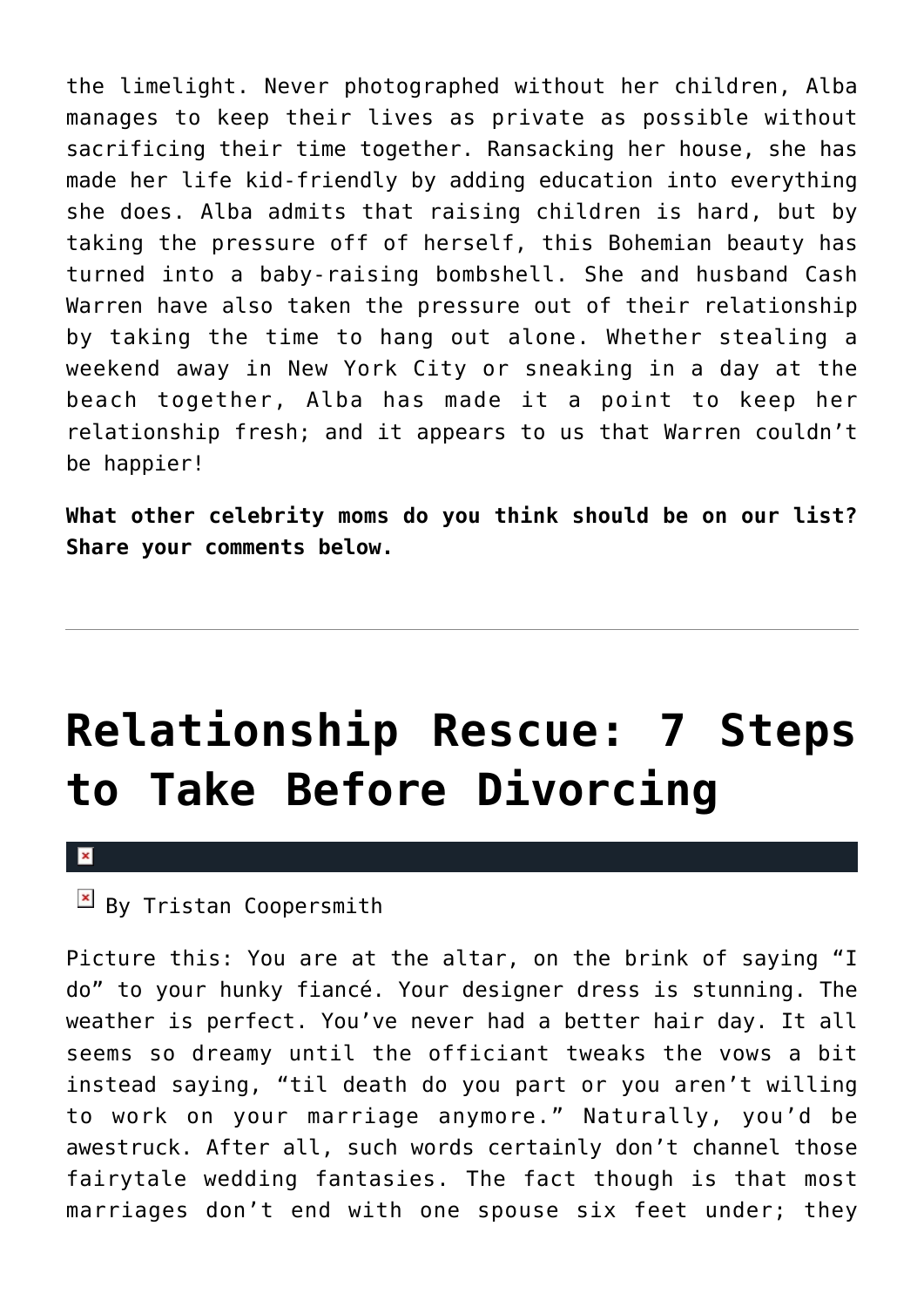dissolve because couples often try to rescue their relationship after the chance of survival window has closed.

Take Jennie Garth (our beloved Kelly from the original *90210*) and Peter Facinelli (the grown up *Twilight* hunk*)* for example. Together nearly TWO decades, this couple recently called it quits, reportedly after trying to work on their marriage. But as any marriage counselor will tell you, working on it may not be enough, especially if that work begins too late. So what's a couple in marriage distress to do? Before you say, "I don't anymore," follow these steps for a promising road to relationship rescue:

**1. Accept that you've got issues… big ones.** Just like in recovery programs, denial is not option if you want to see a brighter day. Challenges must be faced head on, recognizing that they won't just magically evaporate one day, but rather they must be worked through and seen as opportunities to grow.

**Related:** [Kim Kardashian's Divorce – A Reminder About](http://cupidspulse.com/kim-kardashian-divorce-reminder-relationship-mistakes-avoid-kris-humphries-marriage-split-breakup/) [Relationship Mistakes to Avoid](http://cupidspulse.com/kim-kardashian-divorce-reminder-relationship-mistakes-avoid-kris-humphries-marriage-split-breakup/)

**2. Communicate.** Chances are if you are strutting down divorce road, you've likely ceased communication, or at least communication of the healthy kind. Decide now, today that you will work diligently to express yourself clearly and respectfully, and that you will listen with a loving heart and open mind.

**3. Nurture your relationship.** Great marriages take a lot of deliberate TLC. Love fades when spouses don't routinely invest in each other. Daily tune-ups can point a broken relationship towards the path of healing. Try simple gestures like compliments, words of appreciation and intimate touch.

**Related:** [Newlywed 911 – Protecting Young Marriages](http://cupidspulse.com/newlywed-911-protecting-young-marriages/)

**4. Get help.** Marriage counseling can work wonders, if you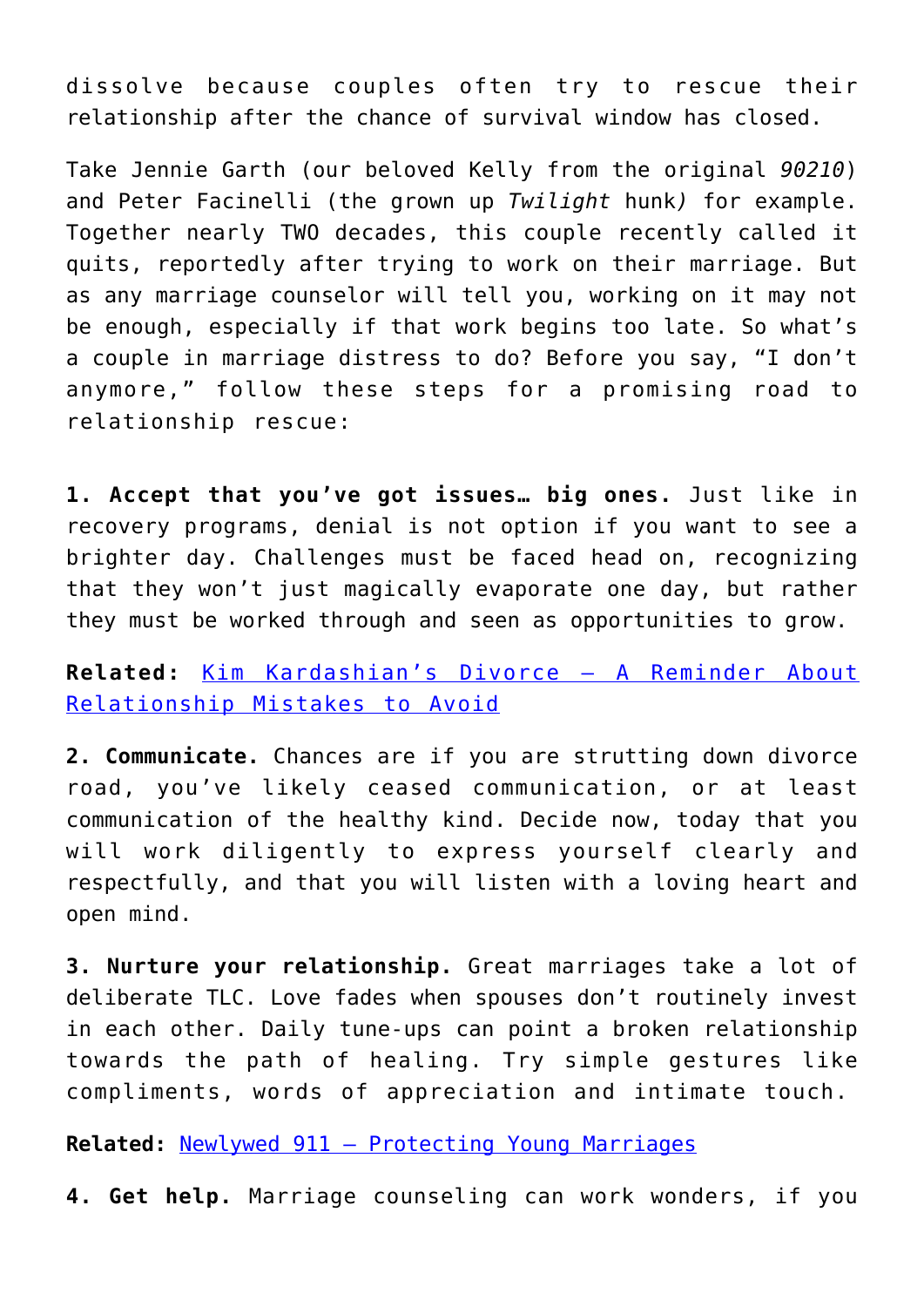strike while the marriage iron is hot. Seek a counselor who you have chemistry with and who's philosophies and methods align with you. According to Pepperdine University Professor of Marriage and Family Therapy's Mario DiSalvo, "Marriage counseling is usually unsuccessful due to couples seeking help six years too late," so don't wait!

**5. Set goals.** Without meaningful goals, any partnership will struggle and eventually fizzle. When it comes to a marriage, goals help couples get on the same page about the present and provide a roadmap for the future. Such goals can be co-created by a marriage therapist. They should be measurable and hold both parties accountable for their success. Be sure when developing goals that you acknowledge stepping stone successes along the way, and celebrate them!

**6. Build a support circle.** Turn towards trusted friends and better yet, couples who's marriages you admire, for support. When the going gets rough, enlist such sources to help you stay strong, focused and positive.

**7. Take a trip down memory lane.** Re-reading your vows, visiting the scene of your first date, or reenacting your proposal, all offer rich reminders as to why you got married in the first place. Oftentimes life can get in the way of love but a simple reminder of how and why you ended up together in the first place can do a relationship wonders.

*Tristan Coopersmith works one-on-one, in groups, through ecourses, in workshops and taking listener calls on-air to uncover people's blocks to guide them towards healthy, fulfilling, sustainable, relationships through designing personal plans for success.*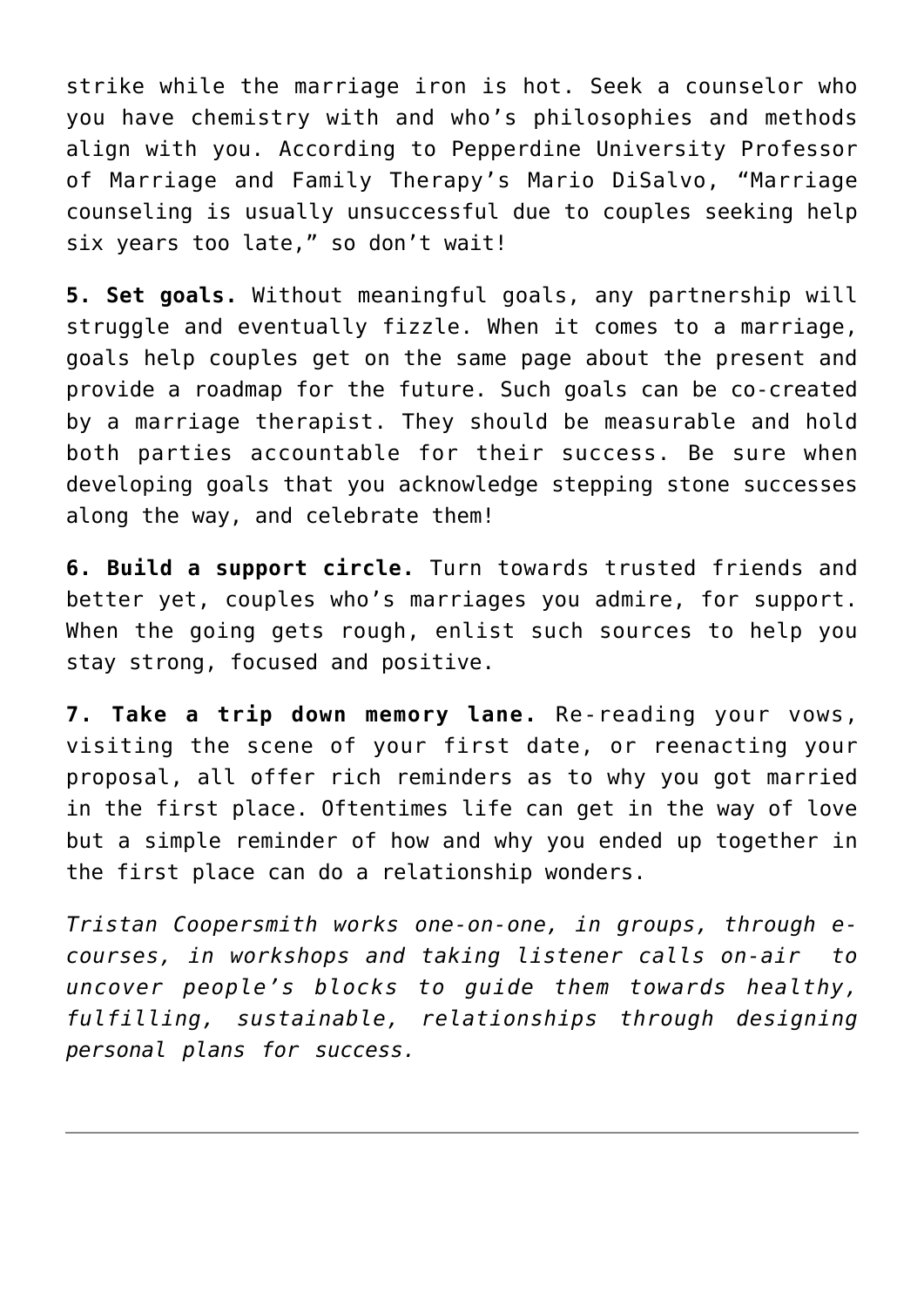### **[Your Mom's Top 5 Relationship](https://cupidspulse.com/30815/mom-top-5-relationship-mistakes/) [Mistakes: Don't Make Them](https://cupidspulse.com/30815/mom-top-5-relationship-mistakes/)**

 $\vert \mathbf{x} \vert$ 

 $\mathbb{E}$  By GalTime's Dating Expert Jennifer Oikle, PhD

With Mother's Day around the corner, you've probably got mom on your mind. Sure, you've got a million things to thank her for.

But chances are– unless your mom and dad had a storybook romance, you also inherited a few not so lucky relationship habits from being your mother's daughter. In fact, watching your parent's relationship is the biggest way you learned how to relate to men, so it's not surprising that you may have picked up some patterns that remind you of your mother.

The good news is– you don't have to make the same man mistakes as mom. You can choose to *learn* from her instead. Below are the top five relationship habits you may have learned from your mother and how to chart a new, healthy, happy course for love.

#### **Mom Mistake #1: Staying Too Long in a Painful Relationship**

Many mothers stay in hurtful marriages "for the children." If you watched your mom play this role, you may have learned that you too, should suffer, for the sake of love. Now, you may have a hard time leaving relationships that just aren't right for you because you don't want to hurt anyone.

**Related:** [Discover 'The Old Fashioned Way' in Ginger Kolbaba's](http://Discover ‘The Old Fashioned Way’ in Ginger Kolbaba’s Newest Book About Love Read more at http://cupidspulse.com/86016/ginger-kolbaba-the-old-fashioned-way-book-about-love/#FxRoef5gvs5el0d0.99) [Newest Book About Love](http://Discover ‘The Old Fashioned Way’ in Ginger Kolbaba’s Newest Book About Love Read more at http://cupidspulse.com/86016/ginger-kolbaba-the-old-fashioned-way-book-about-love/#FxRoef5gvs5el0d0.99)

To bust out of this rut, you'll need to examine your definition of commitment. Commitment only works when it's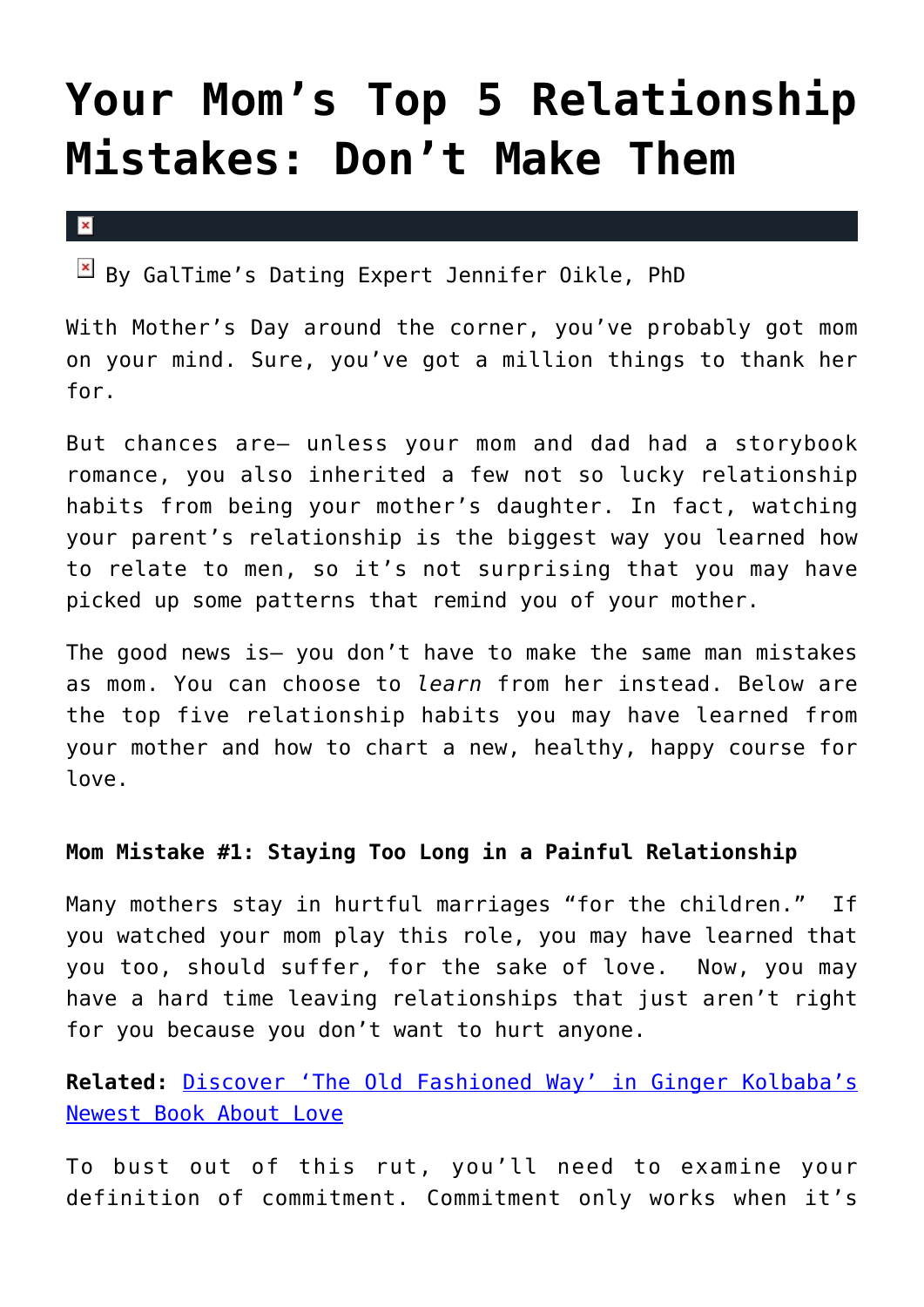healthy for both partners involved. Once harm is being created in a relationship, you owe it to you both to move on and create a loving, harmonious environment to thrive in.

#### **Mom Mistake #2: Denying Your Needs**

You may have watched your mom so busy pleasing everyone else that it didn't even seem she had any needs of her own! If so, you might find it hard to allow yourself to have a need or ask for help.

To curb this pattern, practice tuning into what you need first and speak it out loud to your partner. He can't honor your needs, if he doesn't know what they are. Also, you don't have to do everything by yourself. Notice when you wish you had some help and ask for it.

#### **Mom Mistake #3: Warring with the Opposite Sex**

If your mom and dad constantly fought, you may have learned to associate love with pain. Now, you almost don't know what to do if things are smooth sailing with your partner, so you'll create tension and conflict to stay in your comfort zone.

**Related:** [Exclusive Celebrity Interview: Soon-to-Be Mom Terri](http://cupidspulse.com/87901/celebrity-interview-terri-seymour-pregnancy-baby-simon-cowell/) [Seymour Jokes About Simon Cowell's Son Dating Her Daughter](http://cupidspulse.com/87901/celebrity-interview-terri-seymour-pregnancy-baby-simon-cowell/)!

To break this habit, notice when you begin to nag, complain, or start an argument with your beau. Was it when things were actually beginning to feel too good? Or did you have a legitimate concern? Pause the conversation to see what you really think, feel, and need. Then restart it, with a calm "I statement" that avoids any blame of your partner.

#### **Mom Mistake #4: Giving Up Your Self**

Many moms mistakenly become role models for giving up your right to have a life! By always putting their spouse and kids ahead of their own happiness, they can teach you that you too have to give up who you and what you love to have a romantic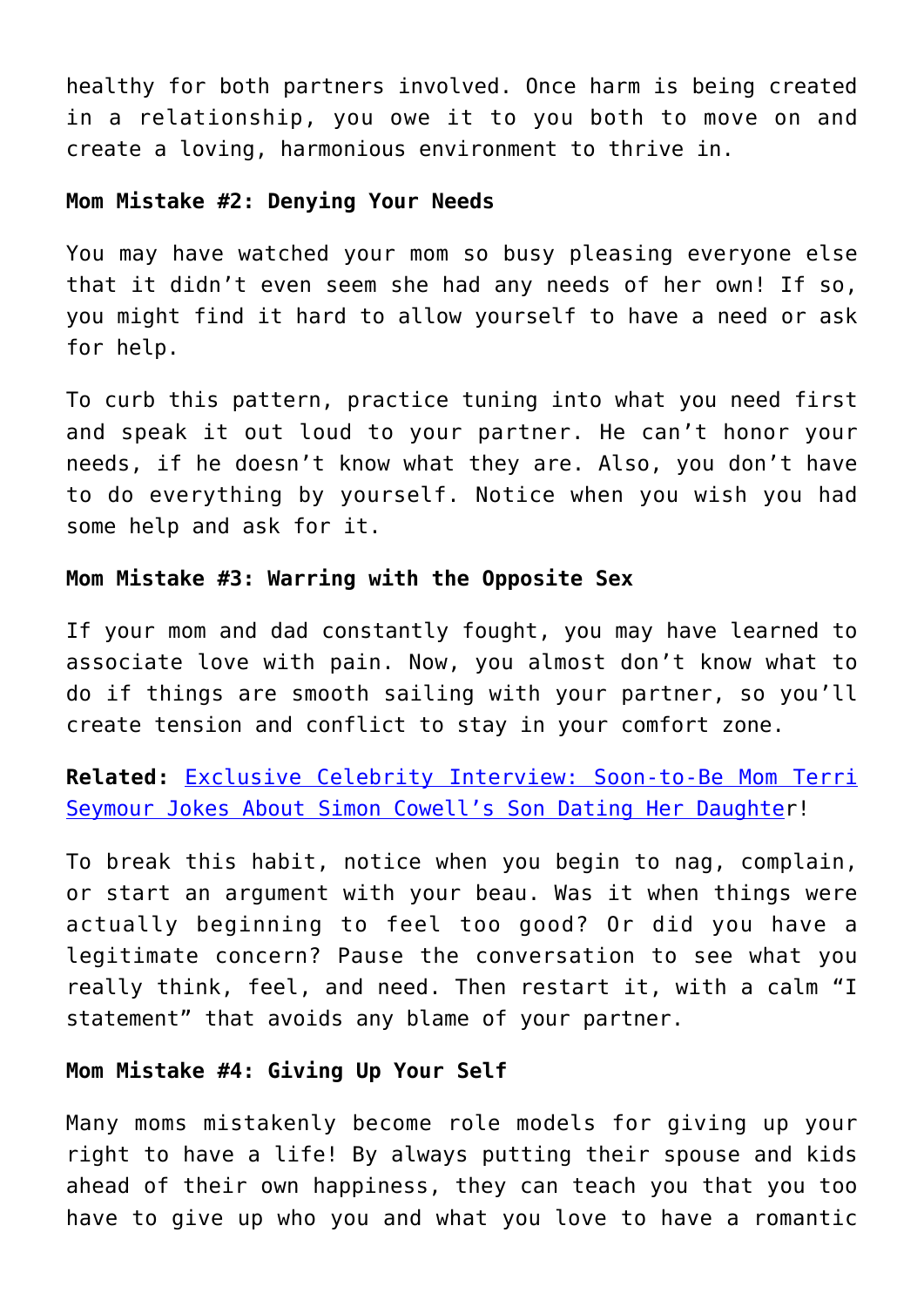relationship.

Ironically, you have the most to offer a relationship when you are fulfilled from within. So, even when you are in a relationship, be sure to take time out for your best friendships, your favorite hobbies, even alone time (a bath and a nap anyone?) that rejuvenates you.

#### **Mom Mistake #5: Constant Self Criticism**

Was your home filled with criticism? Maybe mom and dad berated each other, put you down, or were hard on themselves. If nothing was ever good enough for your mother, you might find you are just as hard on yourself as your mother ever was.

**Related:** [Dating Advice: Celebrate Your Moms](http://cupidspulse.com/81505/dating-advice-mothers-day/)

To move on, you'll need to begin offering yourself the kind of mothering nurturance you wish your mom had given you. Notice how you think about yourself and agree to never say anything to yourself that you wouldn't utter to your best friend.

By thanking your mother for all that she gave you that was good, and working on shifting anything you picked up that wasn't healthy, you can honor your relationship with your mother and ensure that her mistakes turn into wisdom well learned

**What did your mom teach you about relationships? Share your comments below.**

### **[Pros & Cons: Bonding With](https://cupidspulse.com/30378/pros-cons-bonding-mans-friends/)**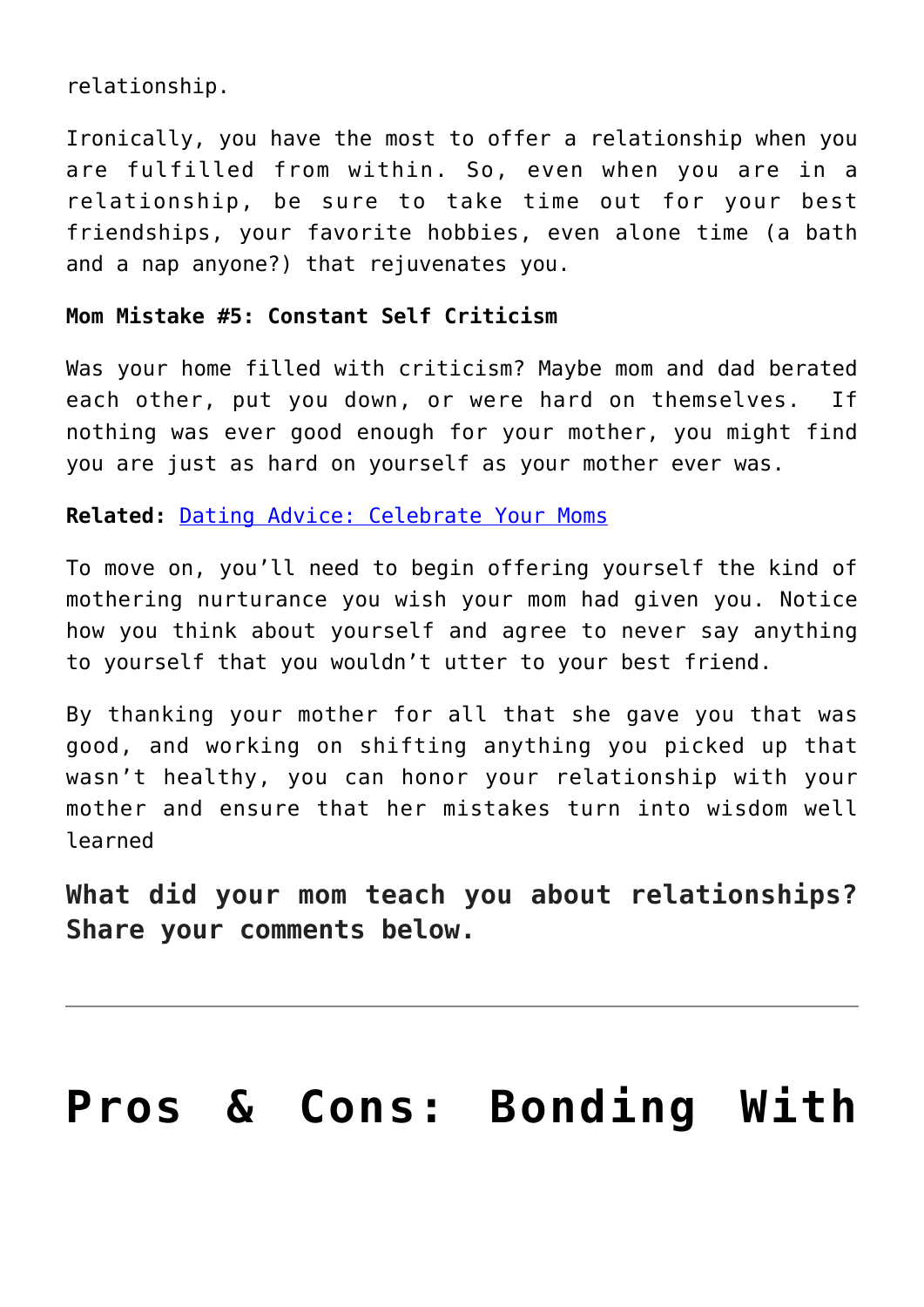## **[Your Man's Friends](https://cupidspulse.com/30378/pros-cons-bonding-mans-friends/)**

#### $\mathbf{R}$

### By [Whitney Baker](http://cupidspulse.com/search-results/?q=Whitney+Baker)

When you embark on a new relationship, you end up with more than just a great guy in your life. Soon enough, you will meet his friends, his family and his co-workers, and your social circle is immediately changed — for better or for worse. Some of these new friendships may come easy for you, while others may be a struggle. Either way, try your best to be openminded: don't make assumptions about his friends or their feelings towards you and always be yourself. Remember that there are pros and cons to bonding with his buddies. Here are a few things to consider before introducing yourself:

#### **Pros**

**1. Finding common ground with your man**: It's important to understand who your boyfriend was *before* he was your man. One of the best ways to do so is by bonding with his friends. Friendships often have a huge impact on people, and by growing closer to his friends, you're often able to deepen the love that you share for him. Plus, seeing you bond with his friends is sure to charm your beau even more.

**2. Going on fun group dates or vacations**: Having "couple friends" is a great way to strengthen your relationship, and the best way to meet couples is through your current group of friends. Sure, a date night or romantic getaway for two is great, but it's nice to have a group of friends for an impromptu party or weekend trip. The more, the merrier, right?

**Related Link:** [Relationship Advice: Marriage Survival Guide for](http://cupidspulse.com/100208/relationship-advice-marriage-survival-tough-times/) [Tough Times](http://cupidspulse.com/100208/relationship-advice-marriage-survival-tough-times/)

**3. Expanding your inner circle:** Thanks to your man's friends,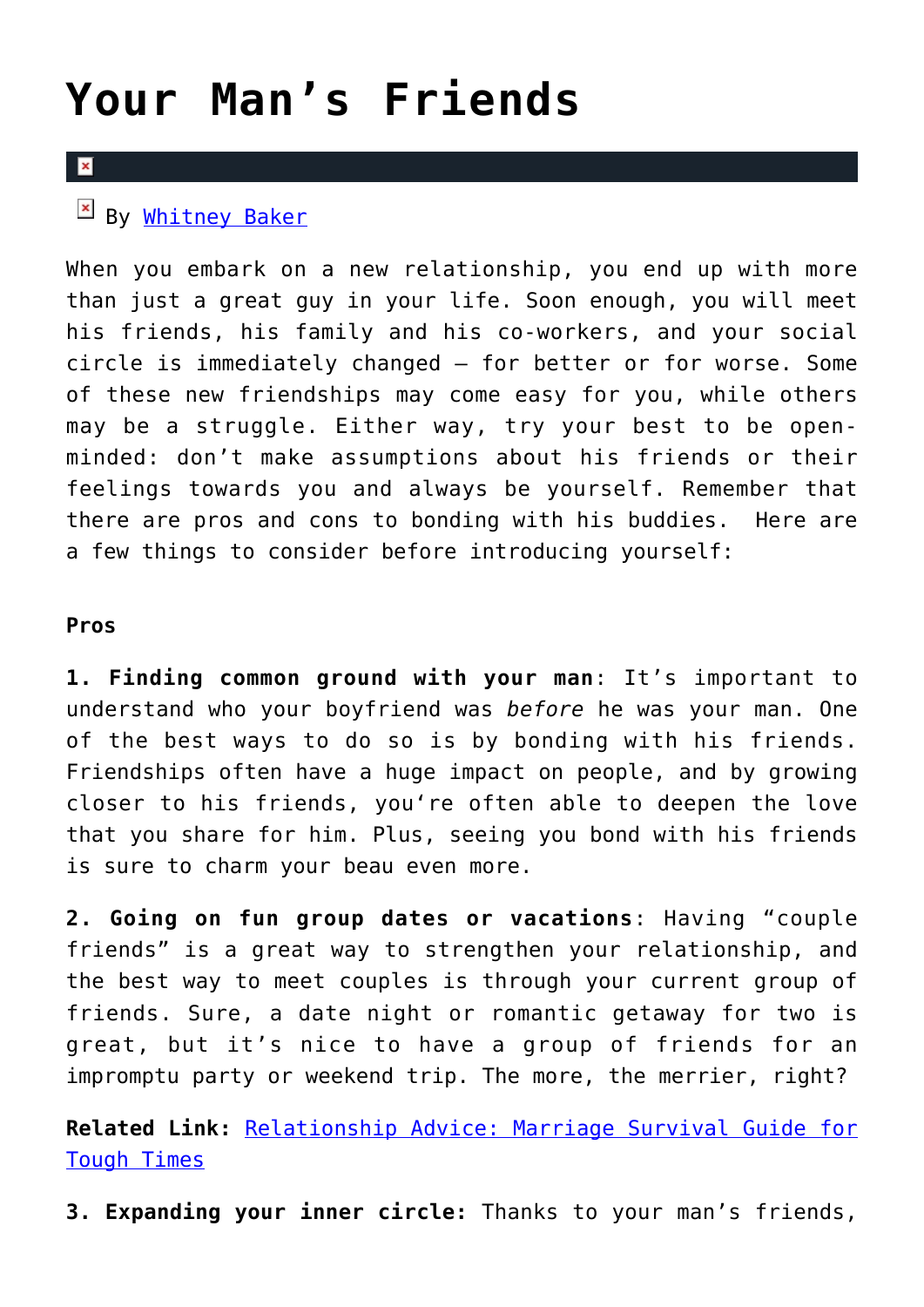you may meet a new girlfriend or two. These new friendships will enrich your life as well as your romantic relationship. Knowing that he introduced you to some new fun people is bound to make your boyfriend feel good.

#### **Cons**

**1. Acting like "one of the boys"**: Your interests most likely vary from your beau's, but when you're bonding with his male friends, you may start to act like one of the guys, making him see you differently. It's great that you enjoy hanging out with your boyfriend and his friends, but make sure to give your man some time alone with them. Give him a chance to miss you!

**2. Neglecting your girlfriends:** Bonding with your boyfriend's friends may keep you so busy that you forget about your girlfriends. Who are you going to call when the weekend rolls around and he decides to take a boys-only camping trip? Sometimes it's okay to do your own thing; having separate friends and interests will give you even more to talk about when you spend time together again.

**3. Causing unnecessary drama**: Your man may start to feel like you'd rather spend time with his BFF than with him; or, he may think that the two of you are moving forward with your friendship without him — even though he's the reason you're friends in the first place. Before you get too close to his buddies, check in with your boyfriend and make sure he's okay with your new friendships.

**When it comes to bonding with your man's friends, what has your experience been like? Share it with our readers by commenting below.**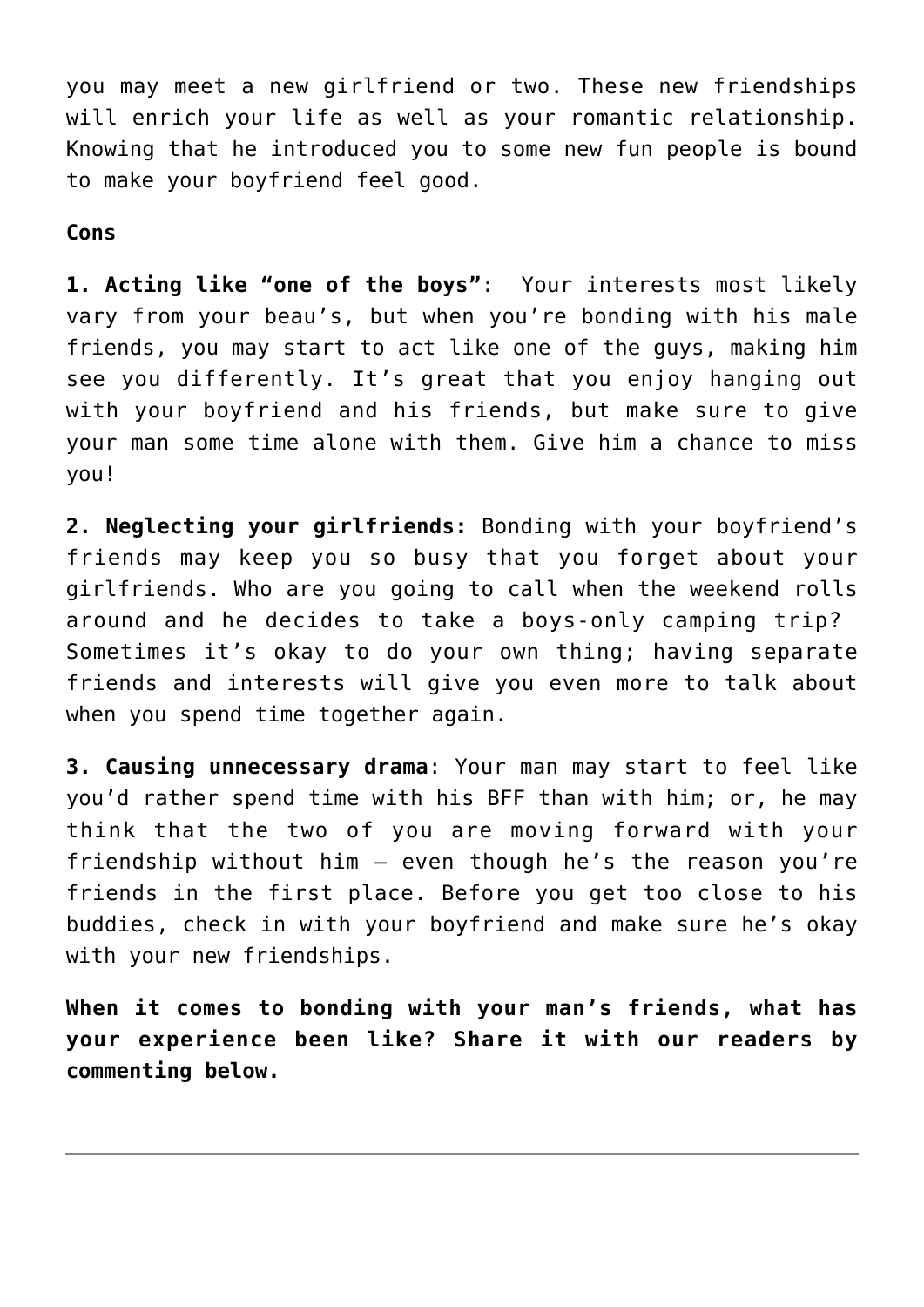### **[Why We're Wired to Sabotage](https://cupidspulse.com/30849/why-were-wired-sabotage-relationships/) [Our Relationships](https://cupidspulse.com/30849/why-were-wired-sabotage-relationships/)**

 $\pmb{\times}$ 

 $\boxed{\times}$  By Dr. Daniela Roher and Dr. Susan E. Schwartz

In any relationship, you are bound to encounter a few bumps in the road. When this happens, you may be tempted to point a finger at your partner, blaming him or her for your relationship woes. But years of study show that, more often than not, your partner isn't the reason you are at a crossroads. You are.

Your very own physiological wiring, biochemical makeup, and past childhood experiences can sabotage a relationship when you least expect it. And until you understand what's going on "under the hood"–what's triggering issues between the two of you–you'll end up repeating the same dysfunctional patterns over and over again.

There are three ways our minds and bodies work against us in relationships:

#### **Related**: [5 Ways to Stop Sabotaging Your Relationships](http://cupidspulse.com/5-tips-advic-bad-habits-sabotage-relationships-dating-advice/)

#### **1. Our bodies are wired for cruise control.**

Our conscious mind is only capable of processing 40 pieces of information each second, which means that more than *95 percent* of what goes on in our minds is outside of our awareness. This overflow of information is automatically handled by our body's limbic and hormonal systems. These systems control feelings of love and desire, whether we feel emotionally safe and happy in our relationships, and how bonded (or distant) we feel toward our partner. These systems also control what happens when a relationship heads south.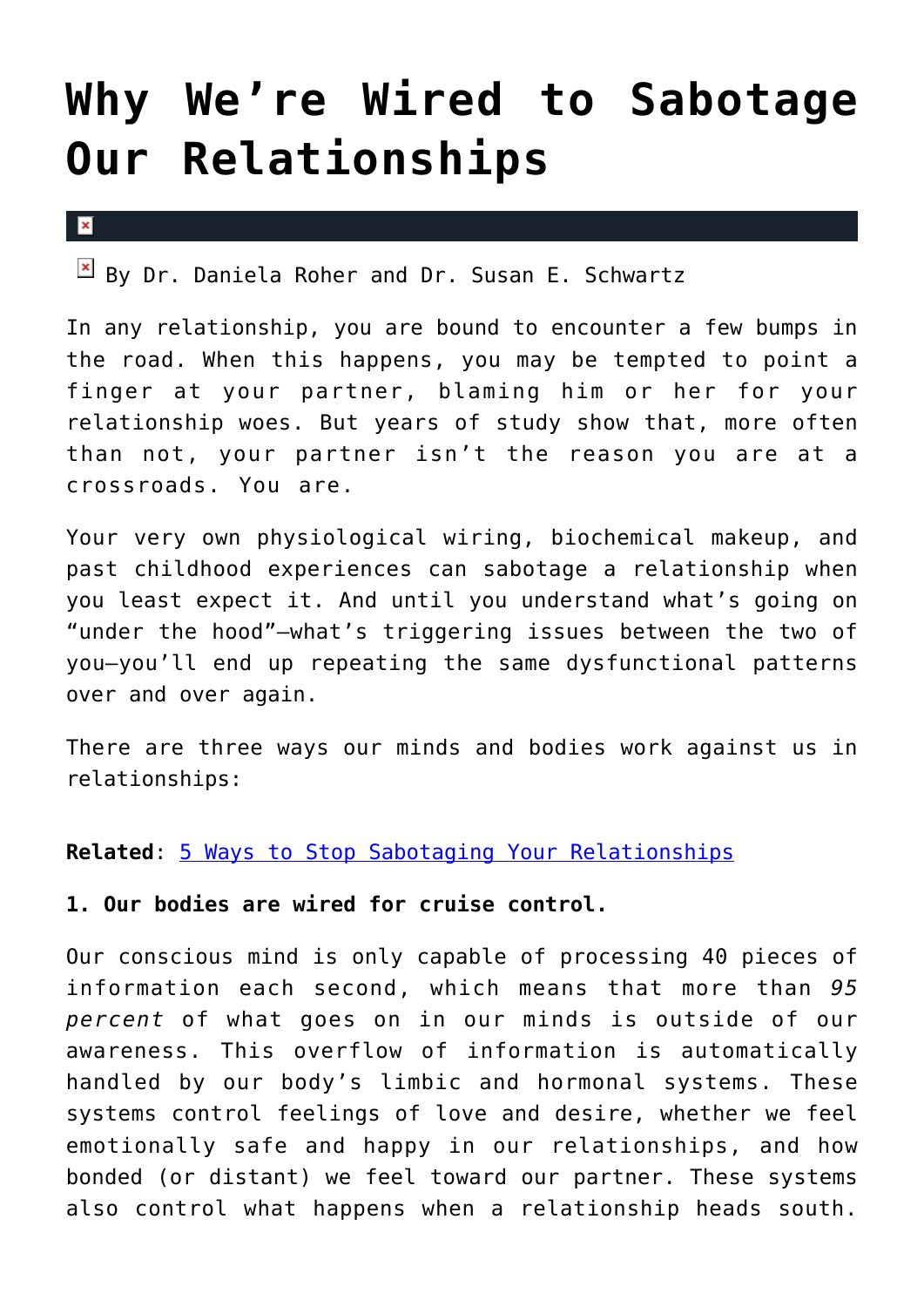When disagreements and arguments spike, the hormone cortisol spikes, too, creating high levels of stress and increased feelings of hesitation and doubt. Even after the two of you work things out, cortisol sticks around, leaving you to question the stability of your relationship, and where things are headed with your partner.

### **2. Our left brains meddle with right-brain emotions.**

The right hemisphere of our brain plays a central role in relationships: it processes unconscious and nonverbal socioemotional information, and it allows us to feel empathy for our partner. Two people in love communicate in a right-brainto-right-brain fashion: by gazing into each other's eyes, holding each other, and by touching–which is all more intuitive and emotional than logical.

**Related:** [How to Communicate to Get What You Need](http://cupidspulse.com/how-to-communicate-get-need-galtime-communication-boundaries/)

#### **3. We are wired to recreate the past.**

Our childhood experiences, including our relationship with our parents and their relationship with each other, create a scaffolding for how we experience love as adults. Adults long to recapture the love they felt (or the love they wished they'd felt) growing up, even if this fantasy doesn't reflect reality. For example, if you were raised by a single parent, and that parent was always preoccupied with work, you might easily spot and be turned off by partners who put their careers first. Finding a person who focuses selflessly on you, giving you the attention and love you've always craved, fills a personal void. However, if you don't become aware of this connection, you might unconsciously be attracted to people or experiences that recreate your past, even if your past was dysfunctional.

Understanding the connection between past and present not only explains who you are attracted to, it provides you with an opportunity to change. It's also a life preserver when your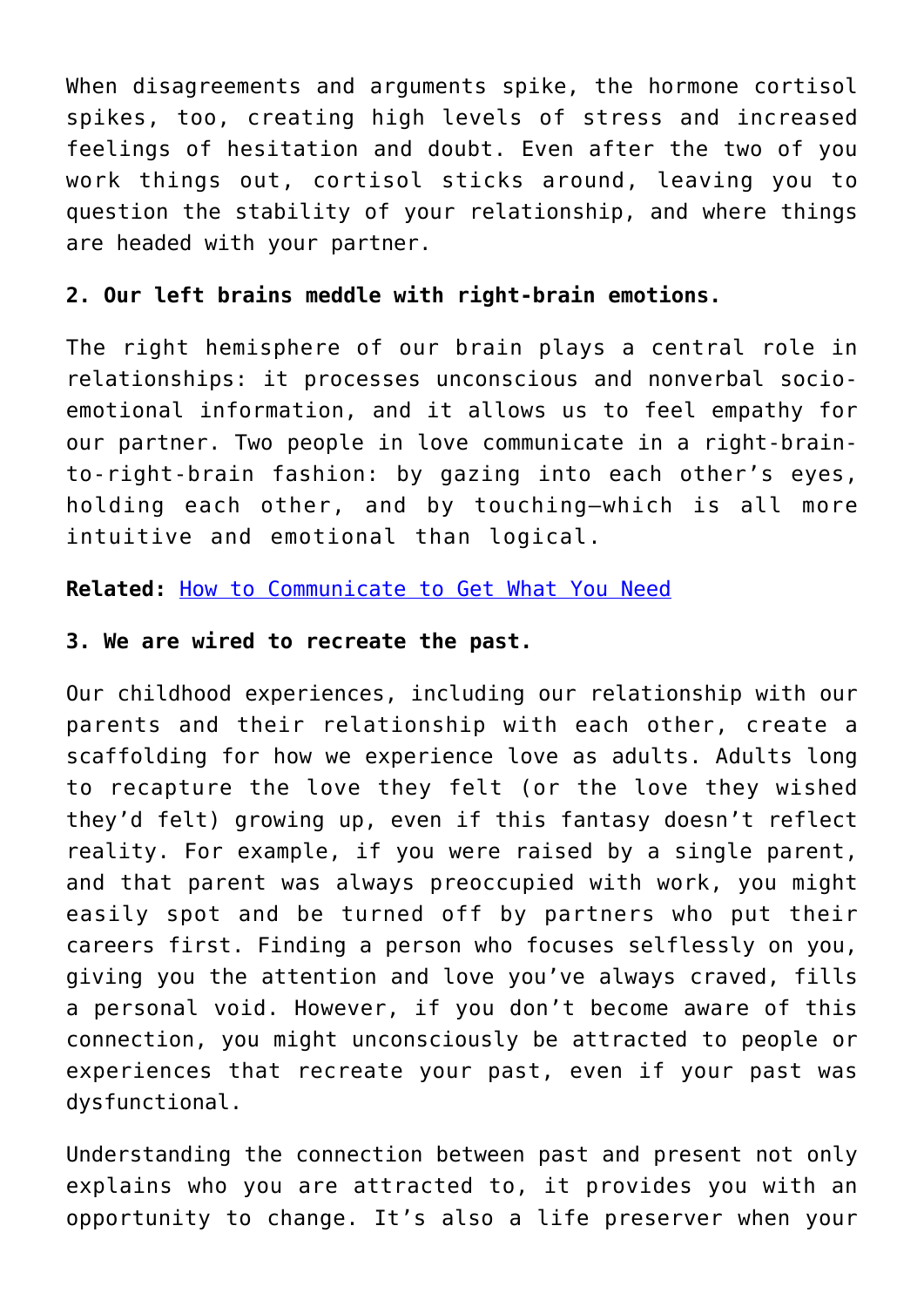relationship gets rocky, because it will help you to understand what you and your partner are feeling, where these feelings come from, what triggers them, and why.

*Dr. Daniela Roher is a psychoanalytic psychotherapist with nearly forty years in a career that has spanned three countries and two continents. Dr. Susan E. Schwartz is a Jungian analyst trained at the C.G. Jung Institute, who lectures worldwide. Together, they have co-authored the new book, Couples at the Crossroads: Five Steps to Finding Your Way Back to Love (January 2012). To learn more, visit www.CouplesAtTheCrossroads.com.*

# **[Kissing On Screen: Do](https://cupidspulse.com/30787/kissing-on-screen-celebrities-jealous/) [Celebrities Get Jealous?](https://cupidspulse.com/30787/kissing-on-screen-celebrities-jealous/)**

#### $\pmb{\times}$

 $\boxed{\times}$  By Che Blackwood

In the real world, most couples are uncomfortable with the idea of their partner locking lips with a co-worker. Since infidelity is one of the leading causes of divorce and emotional cheating is grounds for a split, it's hard to imagine anyone condoning an out-of-relationship make out session; that is, unless you're in Hollywood. Stars have contractual obligations to kiss their co-stars, and their partners have to be understanding in order for their relationship to work. To avoid jealous outbursts and maintain healthy and loving relationships, celebrity couples make sure to follow these simple tips:

**1. They work together:** Whether they met on or off screen,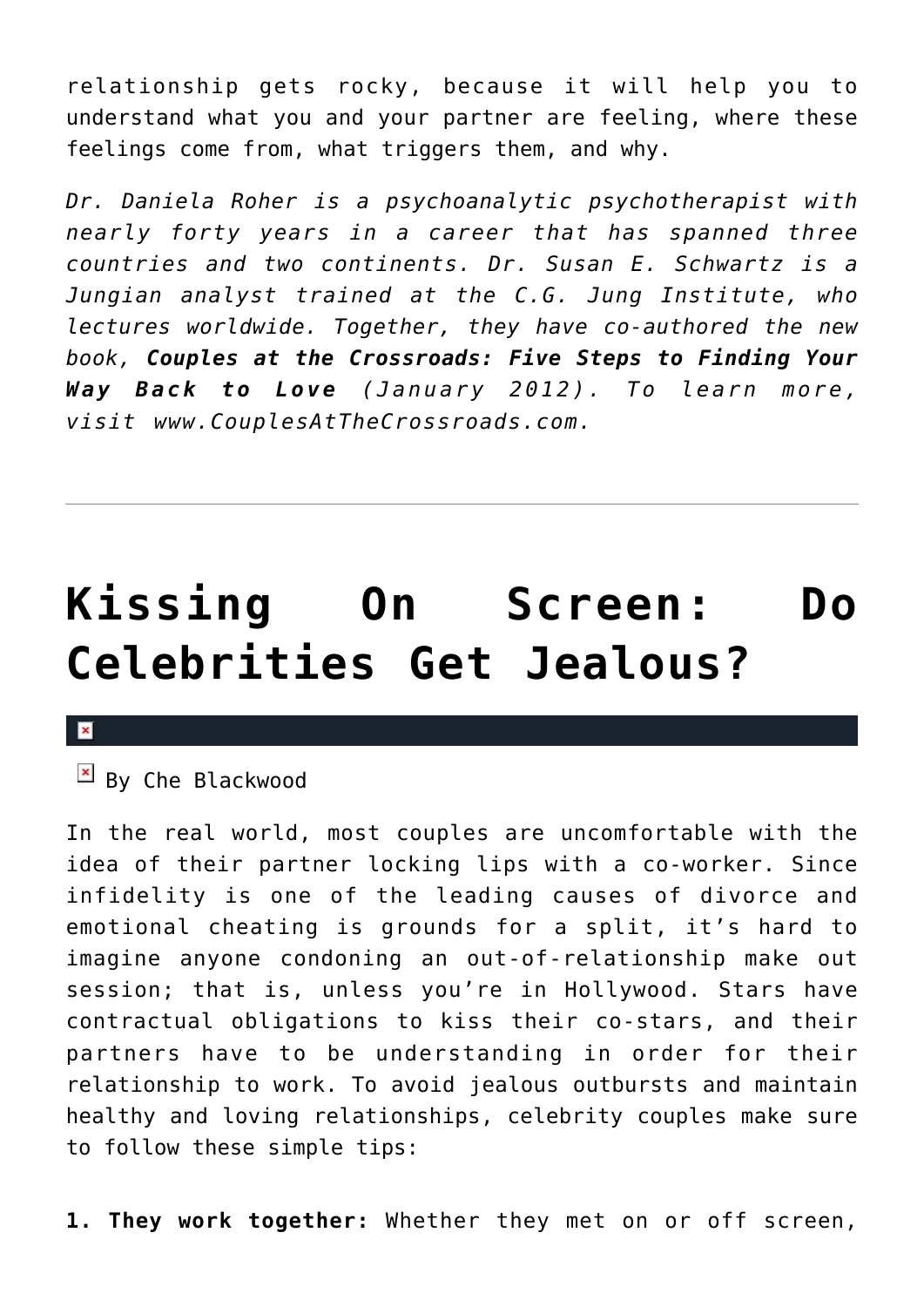famous couples like Kristen Stewart & Rob Pattinson and Olivia Wilde & Jason Sudeikis have managed to share the silver screen with their real life partners. Getting paid to kiss your romantic interest is a sure fire way to keep the jealousy tamed.

**Related:** [5 Ways Playing Hard to Get Can Damage Your Love Life](http://cupidspulse.com/5-ways-playing-hard-to-get-damage-love-life/)

**2. They visit each other on set:** While stars can often be away from their honeys for months at a time, the truly devoted grab every possible opportunity to see one another. Loving couples, like Shia LaBeouf and Karolyn Pho, know that absence can make the heart grow fonder … at first. But too much time apart is a relationship killer.

**Related:** [Four Ways to Make Your Long Distance Relationship](http://cupidspulse.com/ways-make-long-distance-relationship-work/) [Work](http://cupidspulse.com/ways-make-long-distance-relationship-work/)

**3. They're supportive:** You don't have to understand your partner's career, but the couples that last know that you *do* have to be supportive. By rehearsing together and staying connected through the ups and downs of stardom, Tinsletown twosomes are able to keep their love strong, regardless of occupation.

**4. They vacation together:** Couples that play together*,* stay together. After long stints of work, lasting duos like Prince William and Kate Middleton know the best way to keep the fire burning is to get away from whatever was blowing it out.

**5. They communicate**: By far one of the most important parts of a relationship is communication (or the lack thereof), and it can make or break a relationship. Kris Humphries and Kim Kardashian prove that without a healthy dose of conversation, busy and stressed stars won't get far in their quest for love. By staying open about their feelings with one another, the rich and famous can get rid of jealousy altogether. In the end, when you're with the right person, no amount of on-screen kissing will break your bond apart.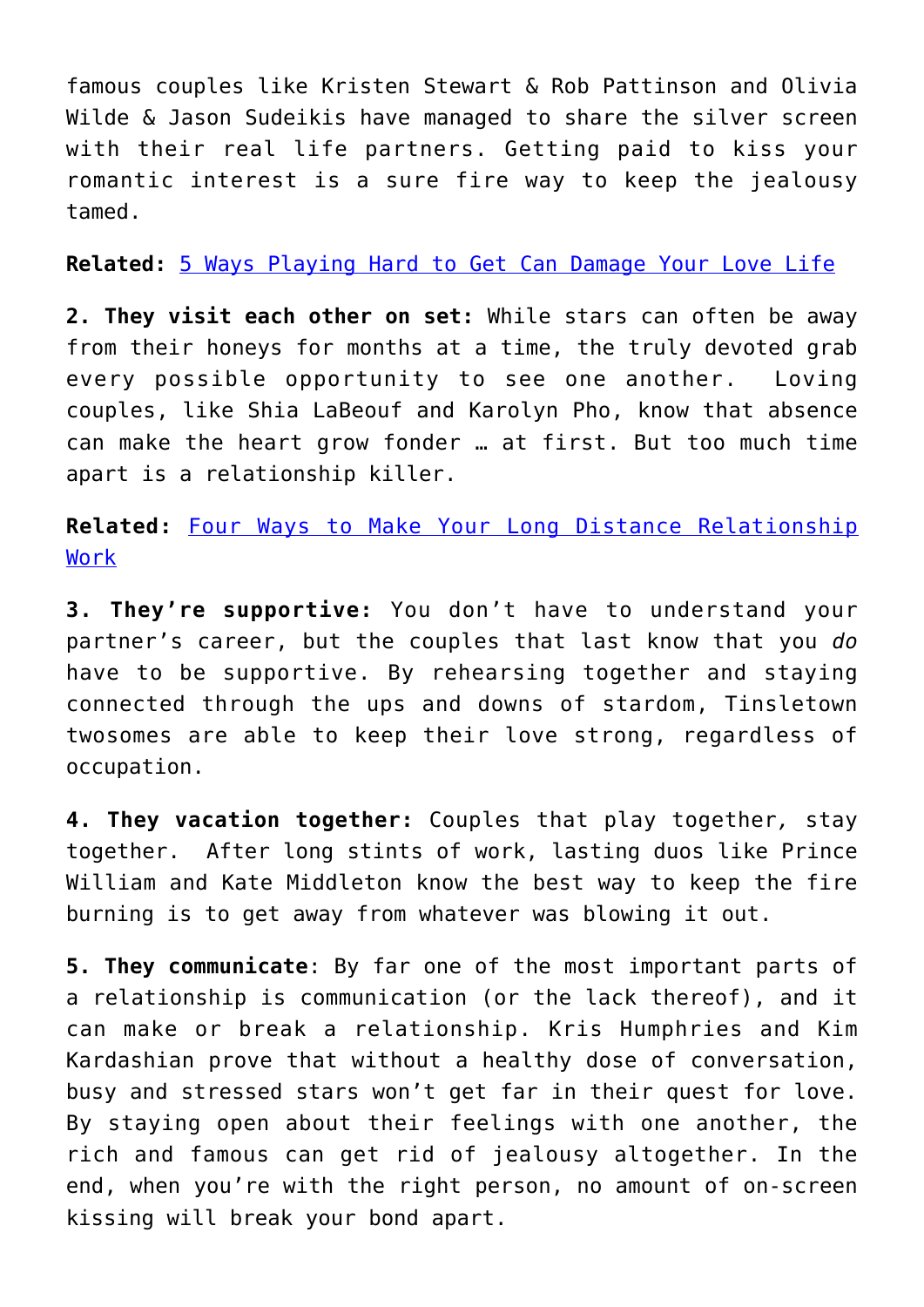**How do you and your beau ward of jealously? Leave your comments below.**

### **[Bachelorette Party Ideas on a](https://cupidspulse.com/25688/bachelorette-party-ideas-budget-cheap-inexpensive/) [Budget](https://cupidspulse.com/25688/bachelorette-party-ideas-budget-cheap-inexpensive/)**

#### $\pmb{\times}$

 $By$  Andrea Woroch

Most of us don't have the budget for a Parisian-themed blowout à la *Bridesmaids*, but that doesn't mean the bride-to-be should settle for the early bird special in the name of savings.

Though it may seem like bar-hopping at nearby watering holes is the cheapest way to go, money becomes no object once the booze start flowing. There are other ways to host a memorable ladies' night out sans the life-size cookie and gut-wrenching bar tab, so consider these six ideas before rounding up the girls:

#### **1. Get Out of Town:**

This is the ideal option but not always the most economical. There are ways to reduce the costs associated with an allgirls getaway, but be prepared to plan well in advance. First, consider a one-night stay somewhere nearby, or relatively close to attendees' respective homes. Once a location is established, let party-goers know the details so they can get booking. Find party accessories online for less, and outfit the bride in a little girl's tiara for up to 75 percent less than speciality retailers.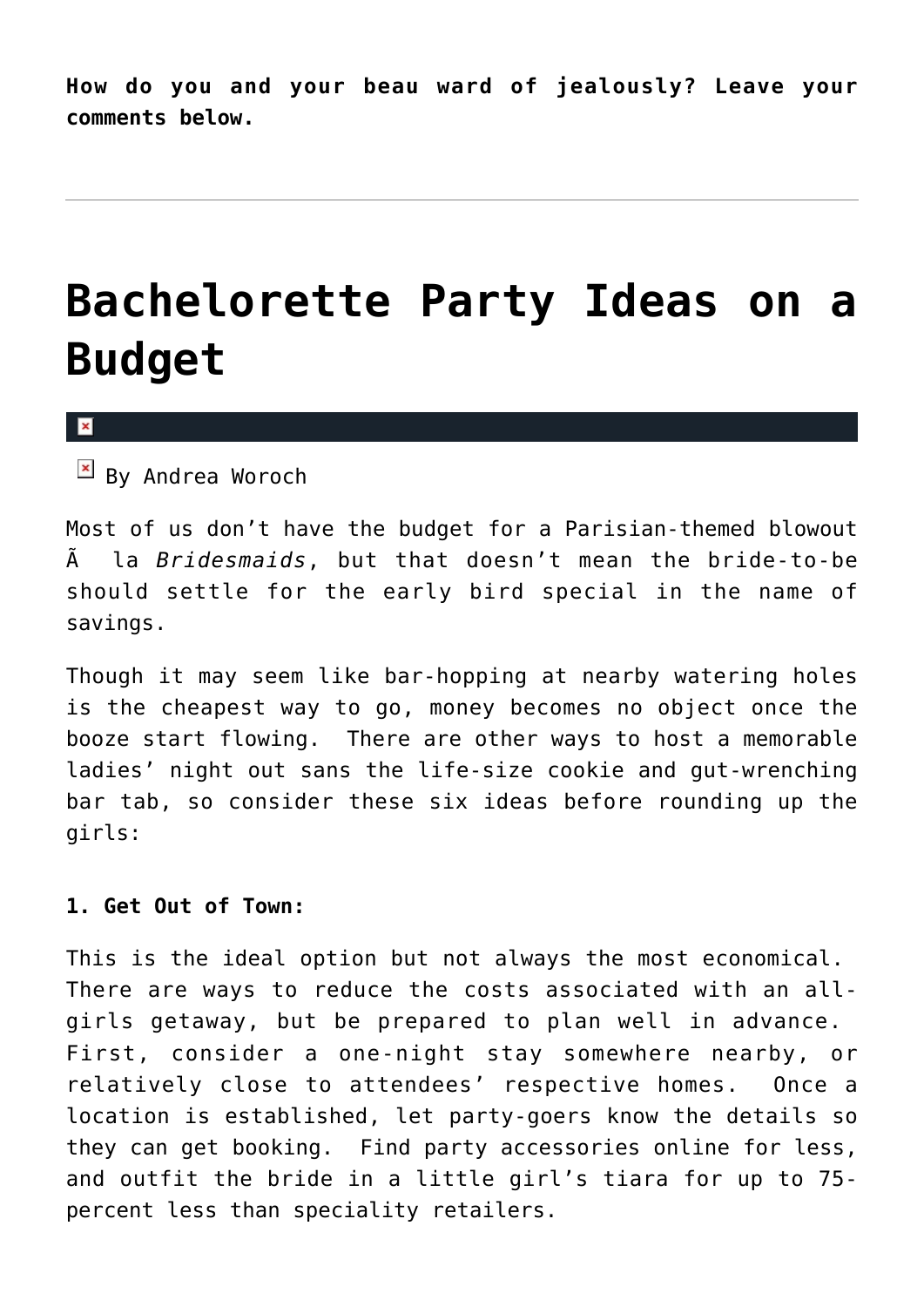**Related:** [Dating Advice: 7 Things All Healthy Relationships](http://cupidspulse.com/99296/dating-advice-things-healthy-relationships-require/) **[Require](http://cupidspulse.com/99296/dating-advice-things-healthy-relationships-require/)** 

#### **2. Scavenger Hunt:**

Channel your inner child and create a scavenger hunt for the bride, complete with challenges to solicit free drinks from strangers and requests for silly photos. If you live in a big city, check out StrayBoots for inexpensive packages tailored for bachelorette parties and be prepared to uncover unknowns in your hometown.

#### **3. At-home Wine Tasting:**

If the bride-to-be isn't into the bar-hopping-male-stripper scene, consider hosting an at-home wine tasting. Cut costs by asking attendees to bring a bottle of their favorite wine-andsnack duo. You'll need a wine glass for every attendee, plus water and bread to serve as palette cleansers. If you want to go all out, consult [this advice](http://www.realsimple.com/holidays-entertaining/entertaining/everyday-celebrations/host-wine-tasting-party-10000001667630/index.html) from Real Simple magazine.

**Related:** [Relationship Advice: Signs You Really Need Couples](http://cupidspulse.com/97222/relationship-advice-love-advice-couples-counseling/) [Counseling \(and Why It's Not a Bad Thing!\)](http://cupidspulse.com/97222/relationship-advice-love-advice-couples-counseling/)

#### **4. Lots of Laughs:**

The stress of wedding planning is likely getting to everyone, so a night full of laughter might just be what the doctor ordered. Check out your local comedy club and call ahead for front-row seating. Make yourselves known to the entertainers by ordering bachelorette-themed party wear online, making sure to grab free shipping codes from sites like FreeShipping.org to avoid delivery charges.

### **5. Paint & Sip:**

If you haven't yet taken advantage of the paint and sip trend, consider this your golden opportunity. What better way to celebrate the bride's pending nuptials than with a wine-laden arts and crafts session? Hit up Google for a nearby studio,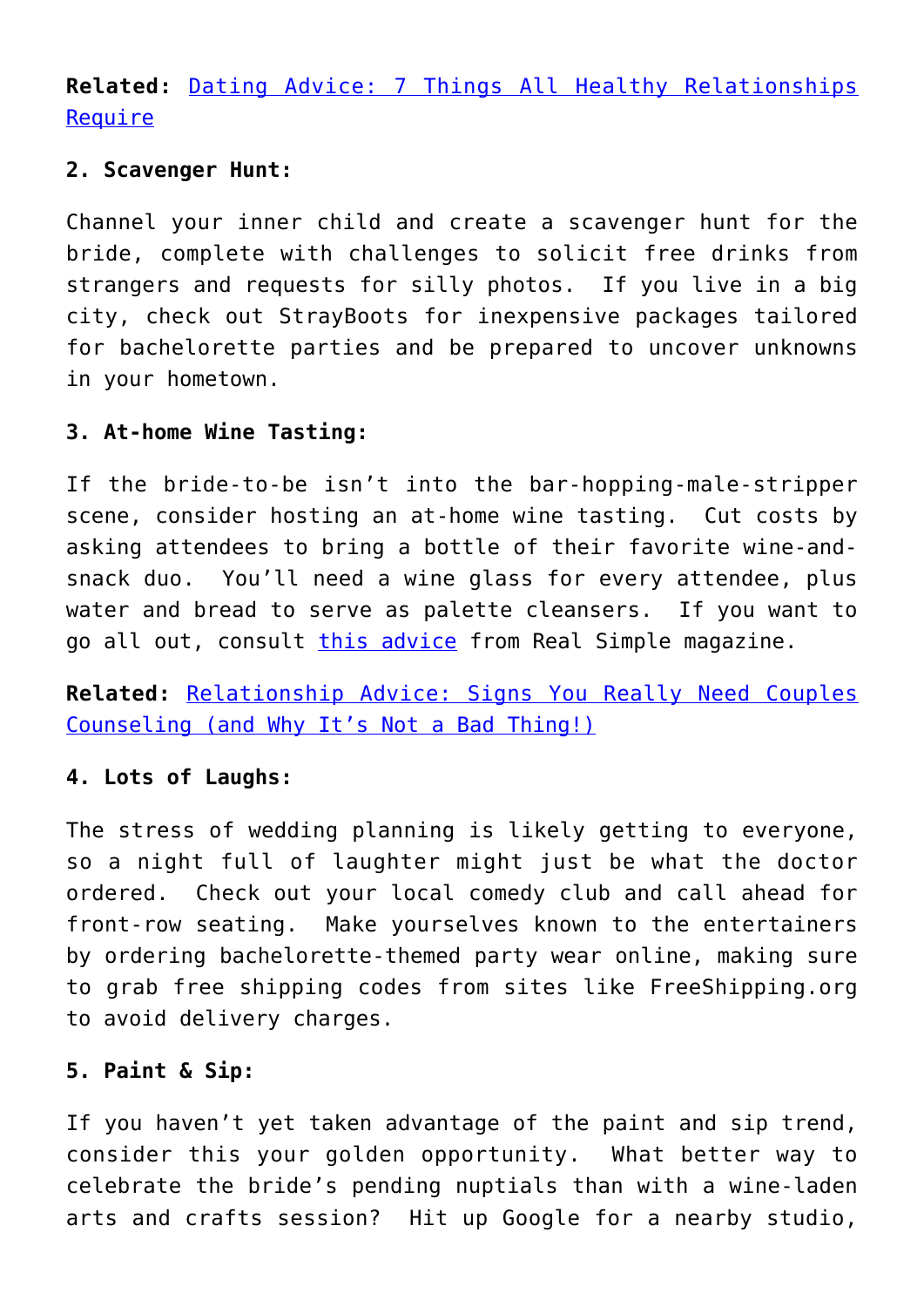or better yet, tap into a friend's artistic talent by having her lead the session at someone's home.

#### **6. Bridal Bowling:**

You'll get plenty of attention as a group of all-girls in a bowling alley, but consider taking it a step further by outfitting the bride and attendants in the worst available versions of thrift-store wedding attire. Call ahead to reserve a couple lanes and talk to the manager about available packages, including pre-ordered food and a personal attendant. Let the good times roll!

*Andrea Woroch is a consumer and money-saving expert for Kinoli Inc. She is available for in-studio, satellite or skype interviews and to write guest posts or articles. For more savings tips, follow Andrea on Facebook and Twitter.*

### **[4 Things Men Worry About](https://cupidspulse.com/30512/4-things-men-worry-about/)**

 $\pmb{\times}$ 

 $\mathbb{E}$  By SMF Marcus Osborne by GALTime

One of the fabrications in our culture that has always driven me bonkers is the myth that "real" men don't succumb to worry or stress. It's the idea is that guys are somehow genetically engineered to shake off the rigors of everyday life– that no guy should crack under pressure, fear or insecurity.

#### **Never let 'em see you sweat.**

We guys wish it were that easy. From an intellectual perspective, we all agree that this belief is silly.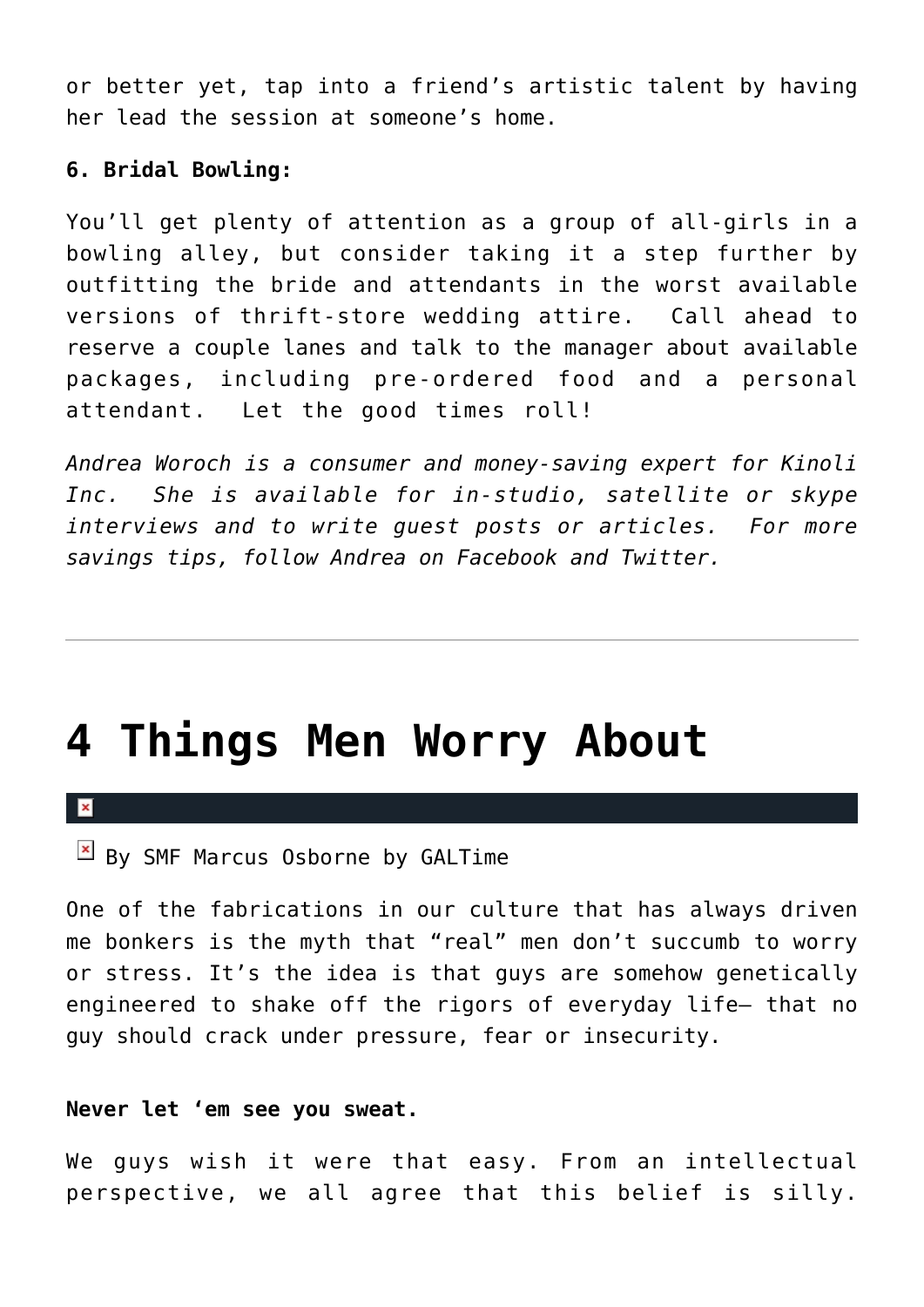Unfortunately, the gut reaction to actually *witnessing* a man's will being broken is generally something less than empathetic. So once and for all, men DO have their own insecurities — just as many as women — and I've listed below a few of the most common concerns that men feel:

**1. Making enough money:** This one has mass awareness. But the depth of the anguish men feel when confronted with the possibility of not being an adequate bread-winner can be unimaginable. We've all heard the stories about what many have resorted to when money problems become overwhelming. And yet most peoples' reaction is a less-than-understanding, "It couldn't have been that bad." Apparently it was.

**Related:** [Would You Date a Guy Who is Broke?](http://galtime.com)

**2.** *Age.* You think men age gracefully. We don't. Actually, for all the jokes and mythology about women getting older; for example, never asking them their age, facelifts, mom jeans soccer mom hair, etc., women actually seem to handle the transition overall a bit better than men. And of course, they seem to embrace their sexuality as the years tick by; for men, mid-life crisis is no joke! Men can feel frantic–trying to locate that lost hair-line, chasing the younger women, experiencing a dwindling sex-drive and becoming physically vulnerable to younger, stronger guys.

**3.** *Body Image*. Seems shallow and of course it is. But this is America…we're ALL about shallowness! Sure the typical belief is that because of a bombardment of media images and our society's focus physical beauty in women, that guys are immune to the insecurities that accompany a negative body image. WRONG. We hide it, but we're just as wrapped up in looking great in beachwear. And it's not just the ladies who are checking out the competition on the beach and at parties. Guys do it too.

**4.** *Intelligence.* The only thing guys respect more than money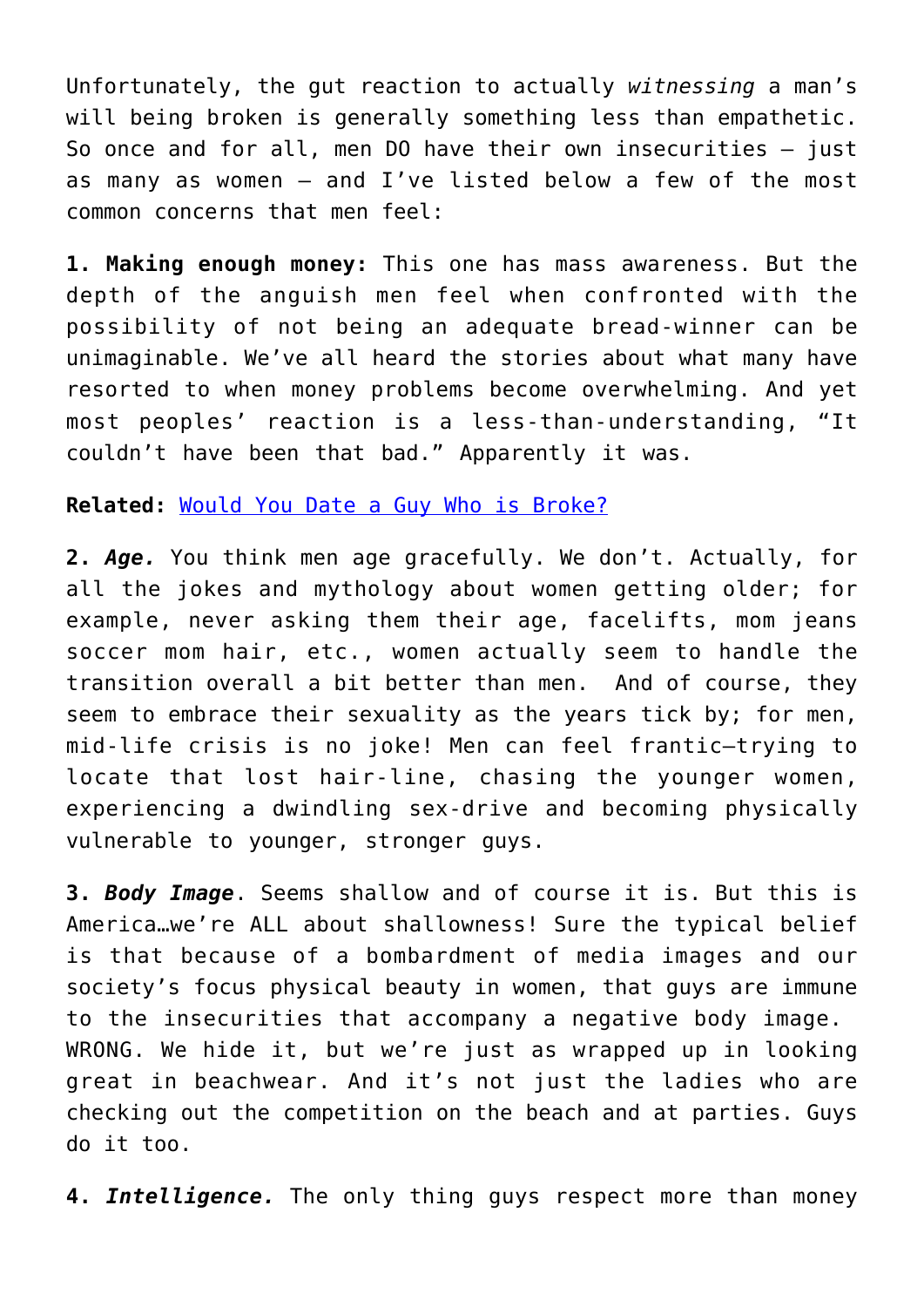is intelligence. More to the point, a man would rather be poor as dirt than to have the perception that he's an idiot engrained in people's mind. The guys who have it the worst? Jocks. Those dudes are fighting a lifelong battle attempting to prove that the sum of their parts is more than how fast they run or high they jump. But of course, some of them are actually idiots; but I digress*.* Intelligence, in spite of the conclusions you may have drawn from reality television, is a highly-valued commodity in our society. Guys want to be highly valued in our society. High value equals respect. Respect equals power. And we love power.

### **Related:** [Are Women Only into Good Looking Men?](http://galtime.com)

Now in the grand scheme of things, these can all seem like fairly harmless issues. But I promise you that these are things about which men are concerned. I'd suggest you talk to your guy and reassure him that you've got his back, you're there and willing to listen to whatever is on his mind. Being a guy, he may simply fire back that everything is fine — even when everything isn't fine. He's keeping it to imself because he doesn't want to seem in any way weak in your eyes. That's yet another concern of his – being strong for his partner. But he'll certainly appreciate your affirmation of support and may even eventually take you up on your offer of a supportive ear.

Keep at it.

# **[Three's a Crowd: Four Perfect](https://cupidspulse.com/30628/four-perfect-couples-holidays/) [Couples Holidays](https://cupidspulse.com/30628/four-perfect-couples-holidays/)**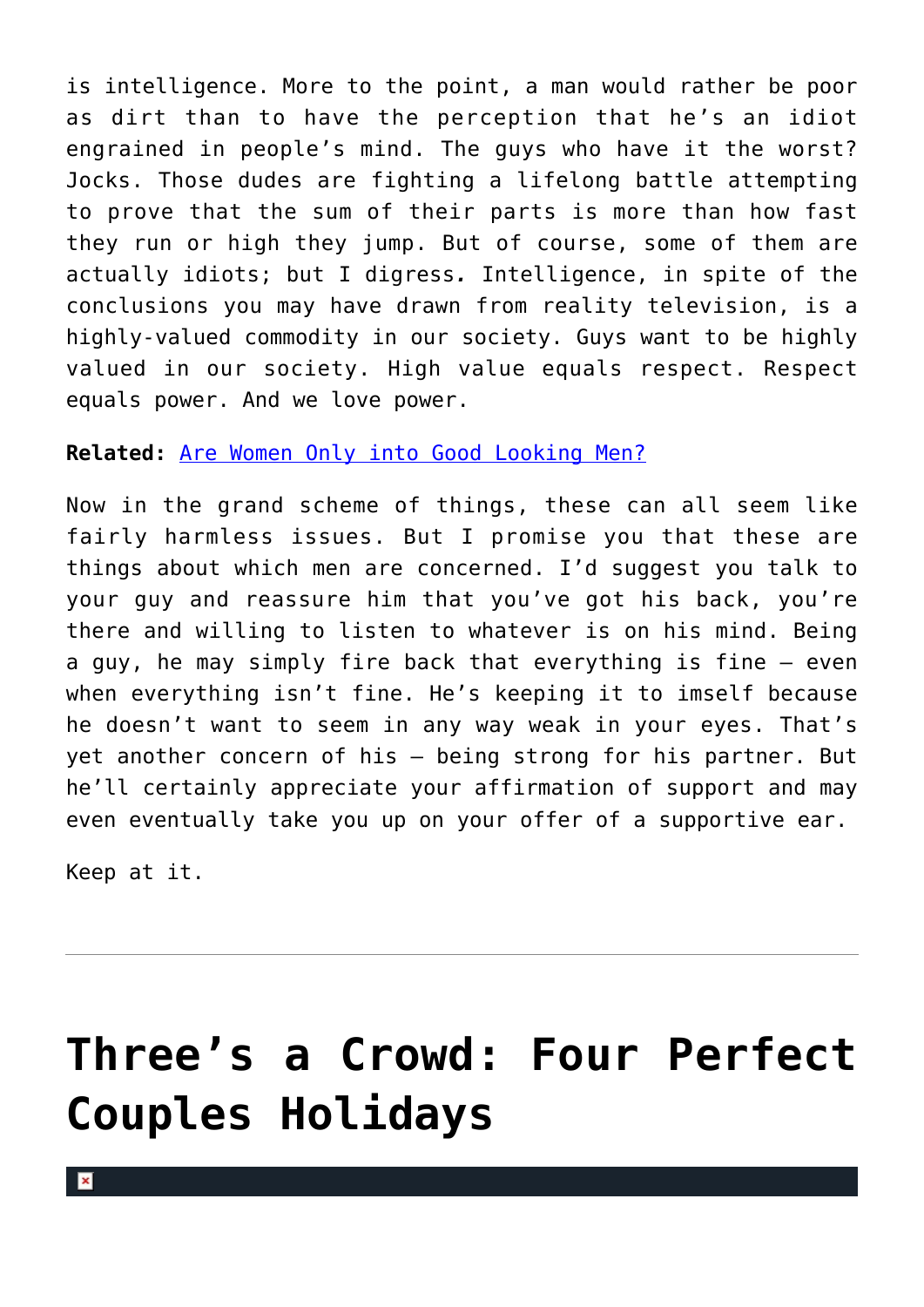### $\boxed{\times}$  By John of TUI Activity

Going on a break with a big group of friends can lead to some of the most exciting and memorable vacations you will ever take. Yet there comes a time when taking a break with that special someone beats out a messy jaunt to Ibiza with your pals. Here are four global holiday breaks that make for far better experiences when you're travelling as a couple, not as an extended entourage of troublemakers:

#### **Related:** [Top 5 Most Traveled Celebrity Couples](http://cupidspulse.com/top-five-most-traveled-celebrity-couples-ethan-zohn-miranda-kerr-orlando-bloom-jay-z-beyonce-prince-william-kate-middleton-eva-longoria-eduardo-cruz/)

#### **Route 66**

If you want to enjoy a holiday on the move, but prefer four wheels to two, it may be time to hit the great American road. There is no better place in the States to burn some rubber than to enjoy the historic motorway known world over as Route 66. Traversing some 2,451 miles from the Windy City, Chicago, to the home of Hollywood, Los Angeles, drivers get to sample some of the finest parts of the American West as well as enjoying authentic roadside diners and staying in traditional motels. Yet, as this is such an epic journey, with lots of ground to cover, you better make sure you do Route 66 with someone whose presence you enjoy. Being stuck in a car with a "third wheel" would just make for an uncomfortable adventure.

#### **St Lucia**

We've all seen the clichéd ads for romantic honeymoons in St Lucia and believe it or not the reality on this blissful Caribbean island really is exactly as the brochures describe. Idyllic, laid-back and sensual, St Lucia is home to some of the finest beach-side resorts in the world, perfect for romantic trysts and adults-only breaks in the sun. Cocktails under palm trees, coconut oil massages on the beach and moonlit meals overlooking the sea can all be part of a breathtaking holiday to St Lucia. What's more, many of the resorts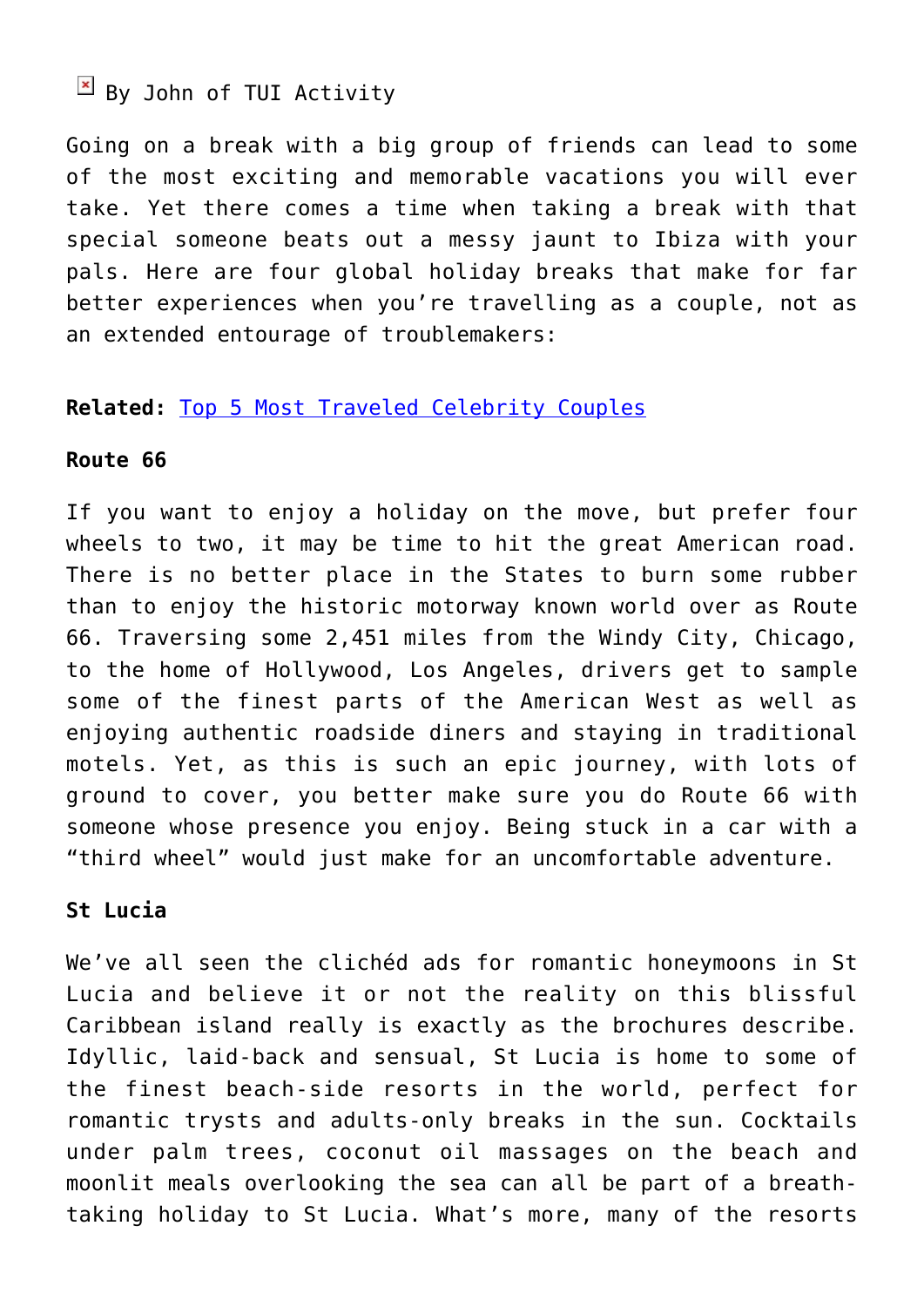here cater exclusively to couples, so you do not have to put up with boatloads of holidaymakers descending on your beach and causing havoc, or noisy kids running around and spoiling the tranquillity.

**Related:** [Take a Walk on the Wild Side of the Caribbean](http://cupidspulse.com/take-walk-on-wild-side-of-caribbean-singles-vacation-pirates-of-the-caribbean-getaway/)

### **Venice**

Let's face it – no-one wants to head to this shimmering lagoon city with kids in tow. People visit Venice as families when they have to, not because they want to. And just about the worst way to experience this city is to turn up on a tour bus with a coach load of other tourists all visiting the same places at the same time. No, the finest Venice holiday is to be had when you travel with your partner, getting lost down the narrow alleyways and haunting canals that mark this mysterious and captivating city out as one of the most romantic in the world. Avoid St Mark's Square and the Rialto Bridge and set out with your significant other to the far reaches of the islands, stopping for lunch at a local *osteria* or *bacaro*, and let the city guide you.

#### **Rural France**

Brits visit France more often than any other country, with the exception of Spain, and the most 'in-the-know' tourists eschew touristy Paris or over-exposed St Tropez and head into the glorious French countryside. From the shores of Normandy to the mountains of the Pyrenees, France offers rustic charms just about unmatched on the planet. Cycling holidays in France are a particularly wonderful way to re-connect with your beloved after months of the daily grind. Sample great wines at vineyards, picnic by beautiful rivers and enjoy the endless hospitality on offer at a wide range of well-equipped campsites and B&Bs. And with plenty of easy routes to take you do not have to be a Tour de France rider to embark on a rewarding and romantic cycling holiday.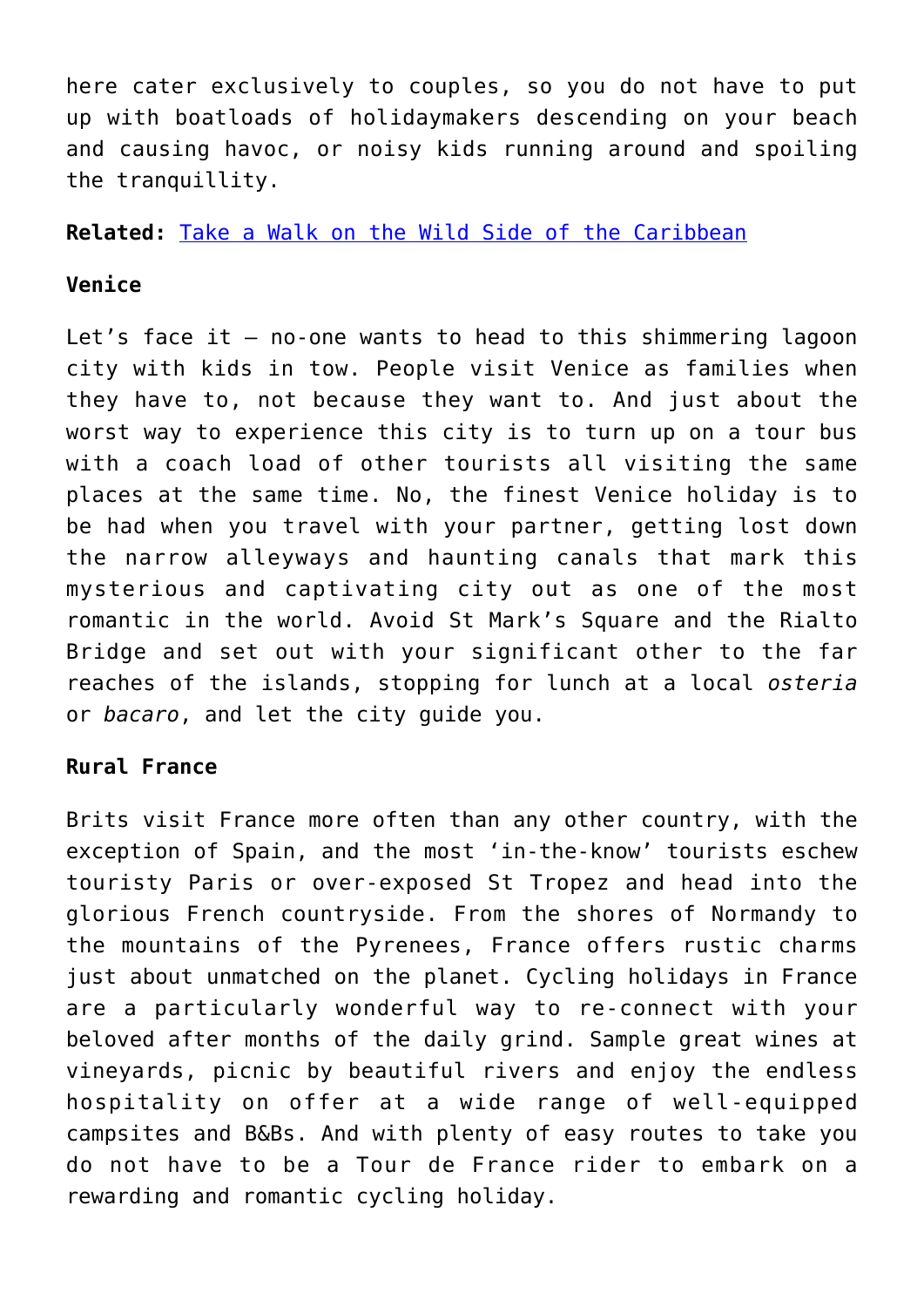*John is a travel writer who has written on topics from the best cycling holidays in France to the most unusual local delicacies on the planet.*

# **[3 Times in Your Relationship](https://cupidspulse.com/30623/3-times-relationship-better-safe-than-sorry/) [When It's Better to Be Safe](https://cupidspulse.com/30623/3-times-relationship-better-safe-than-sorry/) [Than Sorry](https://cupidspulse.com/30623/3-times-relationship-better-safe-than-sorry/)**

#### $\mathbf{R}$

 $\mathbb{F}$  By Amy Osmond Cook, Ph.D.

Zac Efron's well-publicized condom drop on the red carpet sparked Matt Lauer to comment, "Better to be safe than sorry, right?" Zac chuckled, "That's a great message to add to the many messages in the film."

Well, it turns out that "better to be safe than sorry" is a great message that applies not just to condoms, but also to relationships in general. Here are three times when it really IS better to be safe than sorry:

#### **1. You suspect that your partner is cheating.**

Barring a traumatic past relationship, people want to trust their partners. So if you keep having that nagging feeling that he's cheating, it's better to look into the possibility than to turn a blind eye. Hopefully, your worry is unfounded. But, unfortunately, each of my friends who suspected her partner was cheating really did have something to worry about. Consider the words of Ronald Reagan when discussing his relationship with the Soviet Union: "Trust. But verify."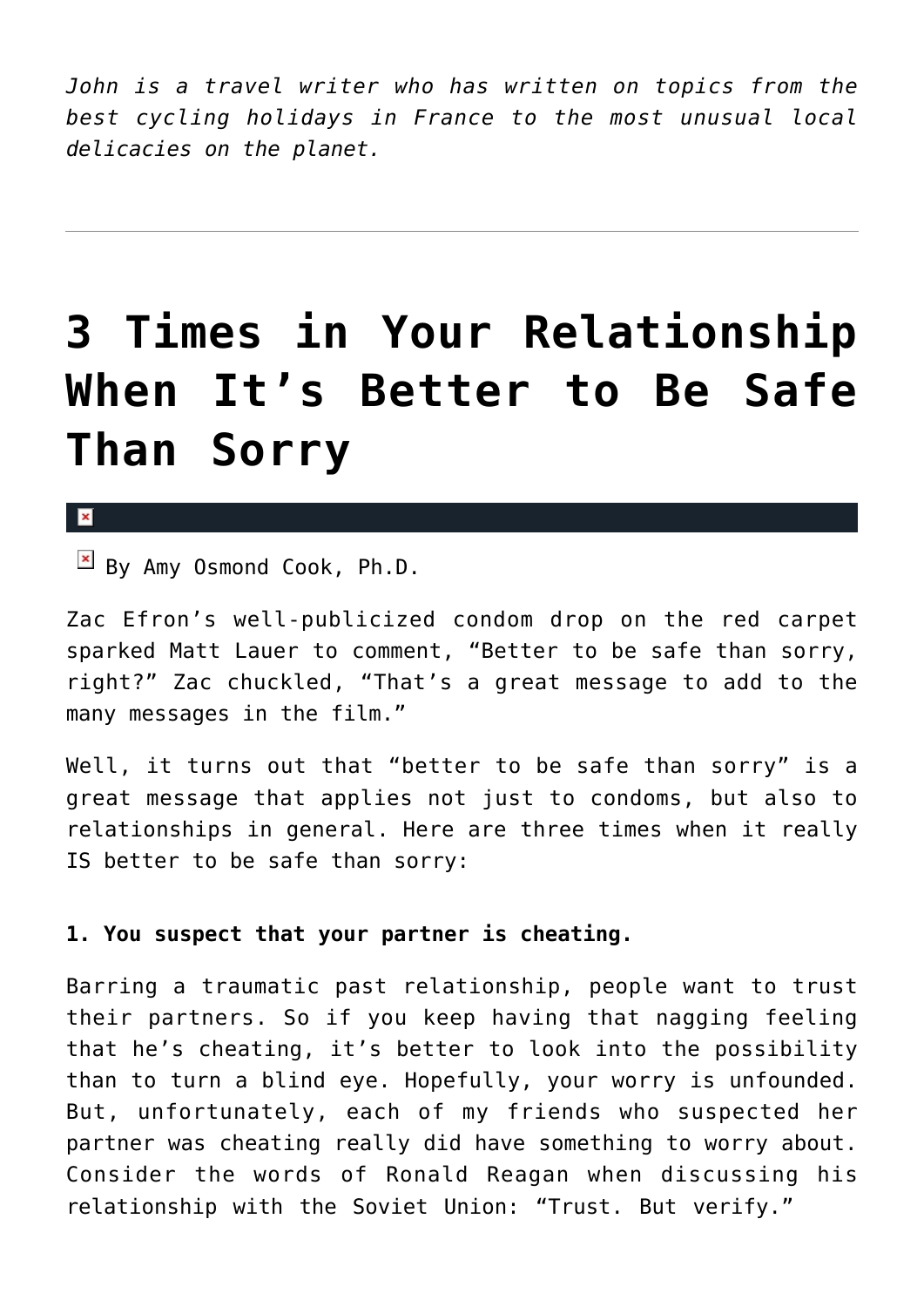**Related:** [You've Cheated, So Now What?](http://cupidspulse.com/youve-cheated-what-now-unfaithful/)

### **2. You see a mean streak in your partner . . . but only with the guys.**

No matter how nice your partner is to you right now, his true colors will shine through eventually. If you see him losing it on some guy at the bar, you can bet that given enough time, you'll be on the receiving end of the dude gone postal. And don't think that his gallant desire to protect the "weaker" sex will prevent an eventual outburst: a large majority of women who suffer from domestic violence were hit the first time while they were pregnant. Don't mess with a nasty temper. It will always come back to haunt you.

**Related:** [Hollywood Portrayals of Domestic Violence](http://cupidspulse.com/hollywood-portrayals-of-domestic-violence/)

#### **3. You get cold feet before the wedding.**

Stories of commitment phobes and runaway brides who left their partners at the altar abound. It is often assumed that "cold feet" before a wedding is normal. While it may be common, anxiety before marriage is nothing to sweep under the rug–it's a manifestation that something isn't right about the relationship. Maybe it really is as simple as a commitment problem, and you need to get some tips from a professional about how to manage your impulse to run. But it's something that has to be worked out before the wedding, not afterwards. Just remember, an embarrassing day is much better than a life of misery or a divorce down the road.

Most of the time, it's best to give your partner the benefit of the doubt. But when you encounter a cheating heart, a bad temper, or feelings of anxiety, it's better to be safe than sorry.

*Amy Osmond Cook, Ph.D. is a faculty associate at Arizona State University, where she teaches Communication and English classes. She is the publisher of Sourced Media Books and co-*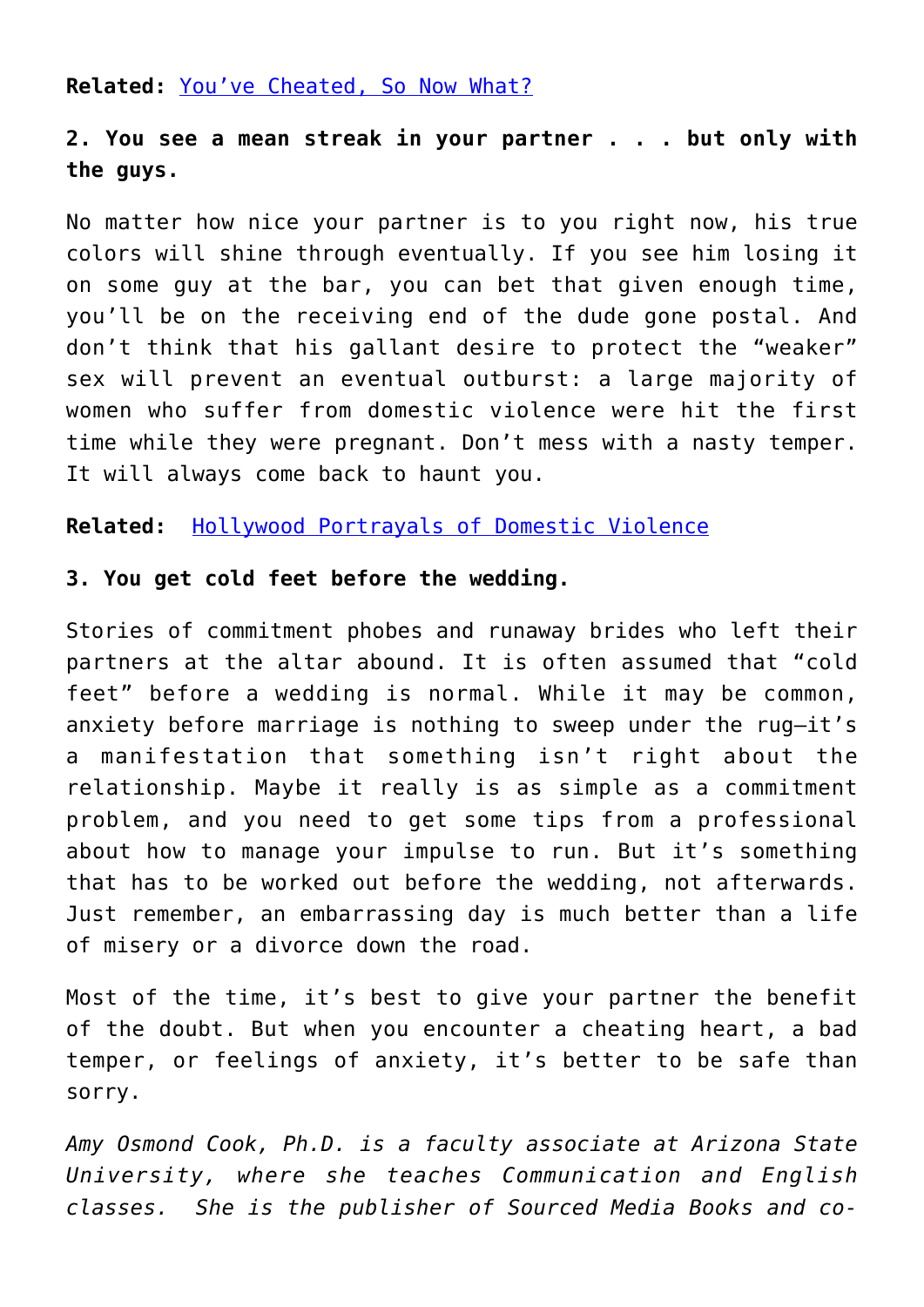*author of* Hope After Divorce *and* Full Bloom: Cultivating Success*. Amy and her husband, Jeff, have five children and look forward to welcoming baby #6 in April 2012. For more information about Amy, please visit amyosmondcook.com.*

## **['American Guns' meets 'The](https://cupidspulse.com/30553/american-guns-the-bachelor-discovery-channel-rich-wyatt-jesse-csincsak/) [Bachelor' in Season Two](https://cupidspulse.com/30553/american-guns-the-bachelor-discovery-channel-rich-wyatt-jesse-csincsak/)**

### By [Whitney Baker](http://cupidspulse.com/search-results/?q=Whitney+Baker)

Tonight, the Discovery Channel reloads for sixteen episodes in season two of *American Guns*. This reality television show features Rich Wyatt, a gun master and retired police officer with over 20 years of experience, and his family as they work at Gunsmoke Guns. Located in Wheat Ridge, Colorado, just outside of Denver, Gunsmoke Guns specializes in gun manufacture, trade and customization. Additionally, Wyatt, along with his son Kurt and a number of trained instructors, teach numerous shooting classes as well as a three-day selfdefense course.

Jesse and Ann Csincsak, both of *The Bachelor* fame, learned firsthand the importance of taking such a self-defense class. Prior to signing up for the class, they both agreed that they needed to learn the necessary skills to protect their family. However, they disagreed about having weapons in the house: Jesse was comfortable with the idea, while Ann was against it. Jesse reached out to Wyatt, who recommended that they sign up for the course and said that he'd refund their money if Ann didn't have a change of heart.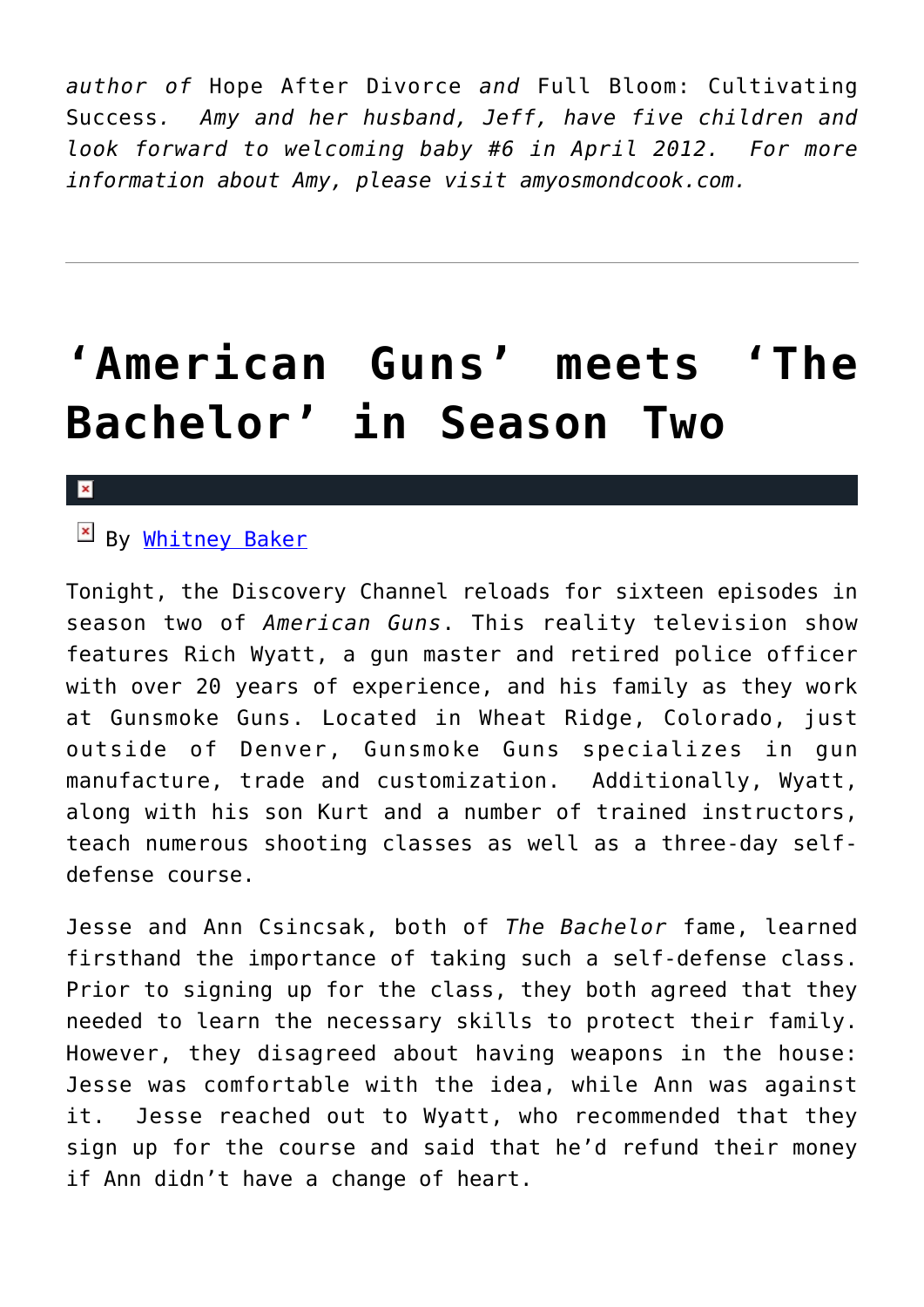Of the experience, Jesse shares, "The class teaches you that a gun is a tool. If you pull your gun and you own it, the bad guy is going to run in the other direction nine times out of ten. You have to present with self-confidence."

As for Ann? "My wife had the fastest draw and shoot in the class!," Jesse says.



Be sure to tune in to the premiere of the second season of *American Guns* tonight at 10 PM ET/9 PM CT on the Discovery Channel. Keep your eyes open for Jesse and Ann's experience as well, which will be featured later in the season.

# **[On & Off: When Celebrities](https://cupidspulse.com/29099/reasons-celebrity-couples-should-break-up-split/) [Should Call it Quits](https://cupidspulse.com/29099/reasons-celebrity-couples-should-break-up-split/)**

#### $\mathbf{x}$

 $\overline{B}$  By Daniela Agurcia

With fame comes glamour and wealth. These are things everyone wants, but they can also take a toll on a relationship. With a celebrity's busy schedule and a seemingly bottomless bank account, it's hard to make time and decisions for things other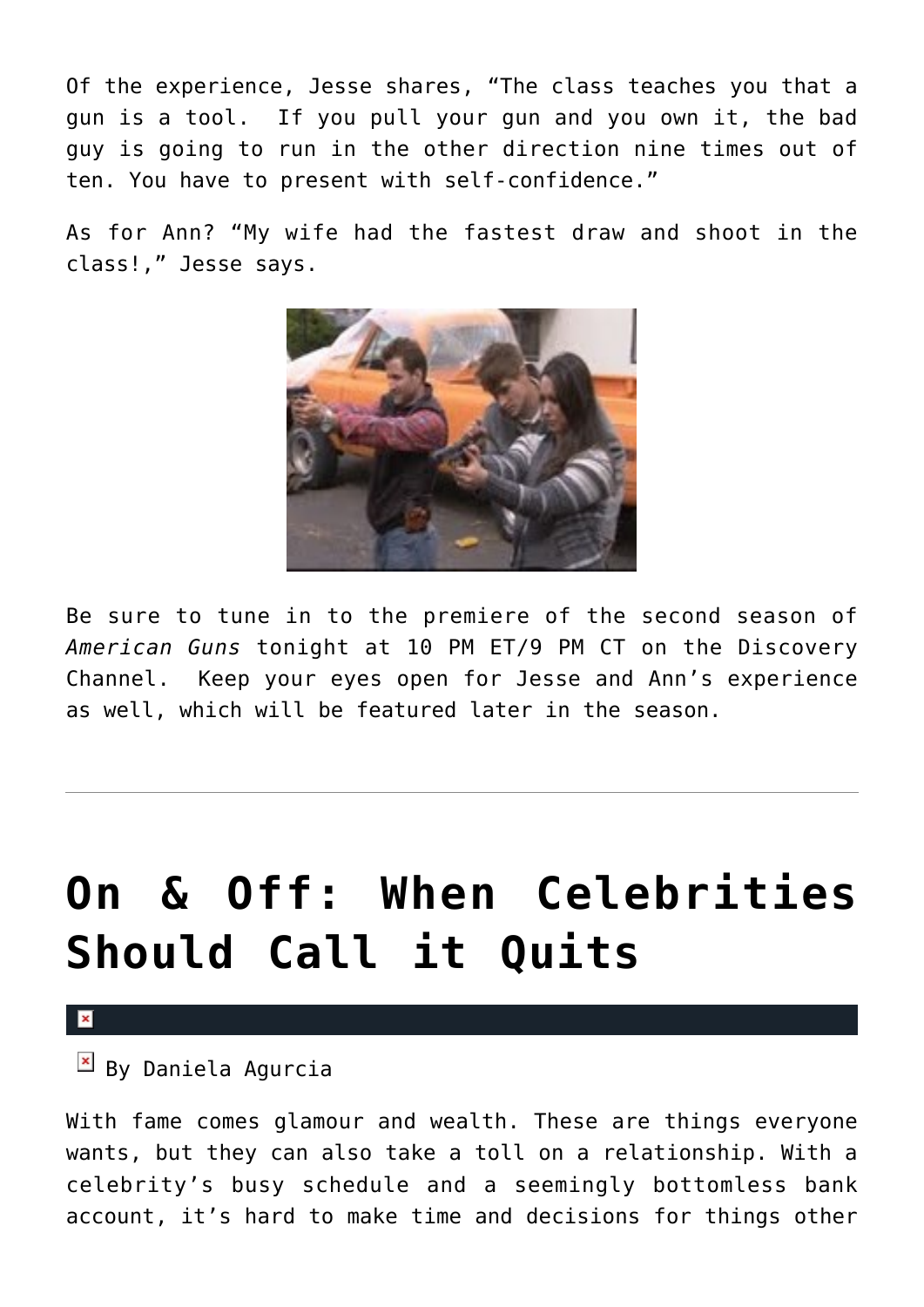than themselves. The fact of the matter is that there's only so much a relationship can take before the best decision is to just call it quits. Here are some of the issues that can ultimately break up a celebrity couple:

#### **Related:** [How to Master Being in a Relationship](http://cupidspulse.com/how-master-being-relationship-nan-obrien-guest-emotionally-available-dating-advice/)

**1. Your age becomes an issue:** There are many celebrity couples whose age difference is more than a couple of years and this starts to become a problem. Demi Moore and Ashton Kutcher seemed madly in love and happy to be with each other, until the issue of their ages caught up with them and they realized they both wanted different things in life. When your age difference is significant and you both have a different mindset, this will catch up with your relationship, causing a split. When you're young, you want to continue experiencing life, while when you're older, you're usually ready to settle down .

**2. Distance:** The life of a celebrity can be hectic. Hollywood stars such as Katy Perry and Russell Brand have crazy schedules that barely give them time to relax and spend time with each other. Celebrities get caught up in everything they have to do and eventually the growing emotional distance between the couples becomes inevitable on both ends. There are only so many times you can Skype before you both realize it's just not enough. If you realize that you're only seeing your beau a couple of times a month, you're not ready to settle down with each other just yet.

#### **Related:** [4 Ways to Make Long Distance Work](http://cupidspulse.com/ways-make-long-distance-relationship-work/)

**3. There's someone else in the picture:** Celebrities are constantly on tour or on set with many different people so they're bound to meet someone who they have a lot in common with. When celebrities work apart from their partner, they sometimes get lonely and end up finding that missing company and comfort in someone other than who they're in a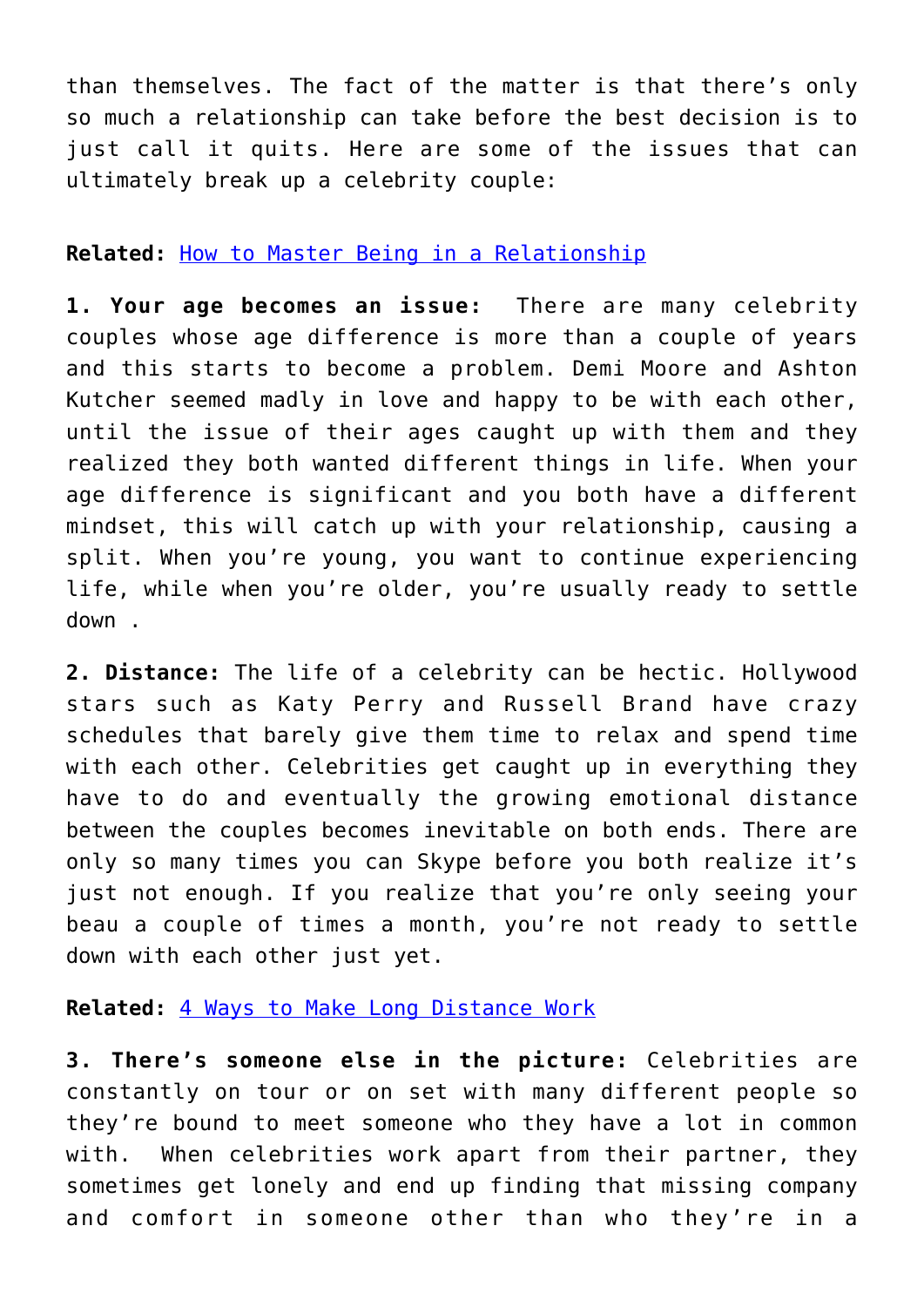relationship with. How can you avoid falling in love with someone like Robert Pattinson when you're cast to play Bella Swan? Sometimes things just happen.

**4. Fame and Money:** A lot of fame and money can get to some people's heads, and problems for celebrities are easily solved with having both, allowing them to avoid making rational decisions. With a lot of money, celebrities can make a quick escape out of a marriage or relationship, and it ends up being a trend in Hollywood to change your mind last minute about a huge decision, just like Kim Kardashian's 72-day marriage. If you notice a pattern in someone's love life that seems too fast paced, stay away!

**How do you know when it's time to call it quits in a relationship? Share your comments below.**

# **[Top 5 Don't Tips for](https://cupidspulse.com/30480/dont-tips-interracial-dating/) [Interracial Dating](https://cupidspulse.com/30480/dont-tips-interracial-dating/)**

 $\mathbf{\mathbf{x}}$ 

### $\mathbb{F}$  By Rachel Khona

She's hot. She's cute. And she just so happens to be of another race. These days, dating someone outside of your own culture is hardly taboo, particularly if you live in a major city. But potential family issues aside, interracial dating can provide its own set of minefields, particularly when it comes to the initial pickup. Here are some handy tips:

**1. Don't use her race as a pickup line**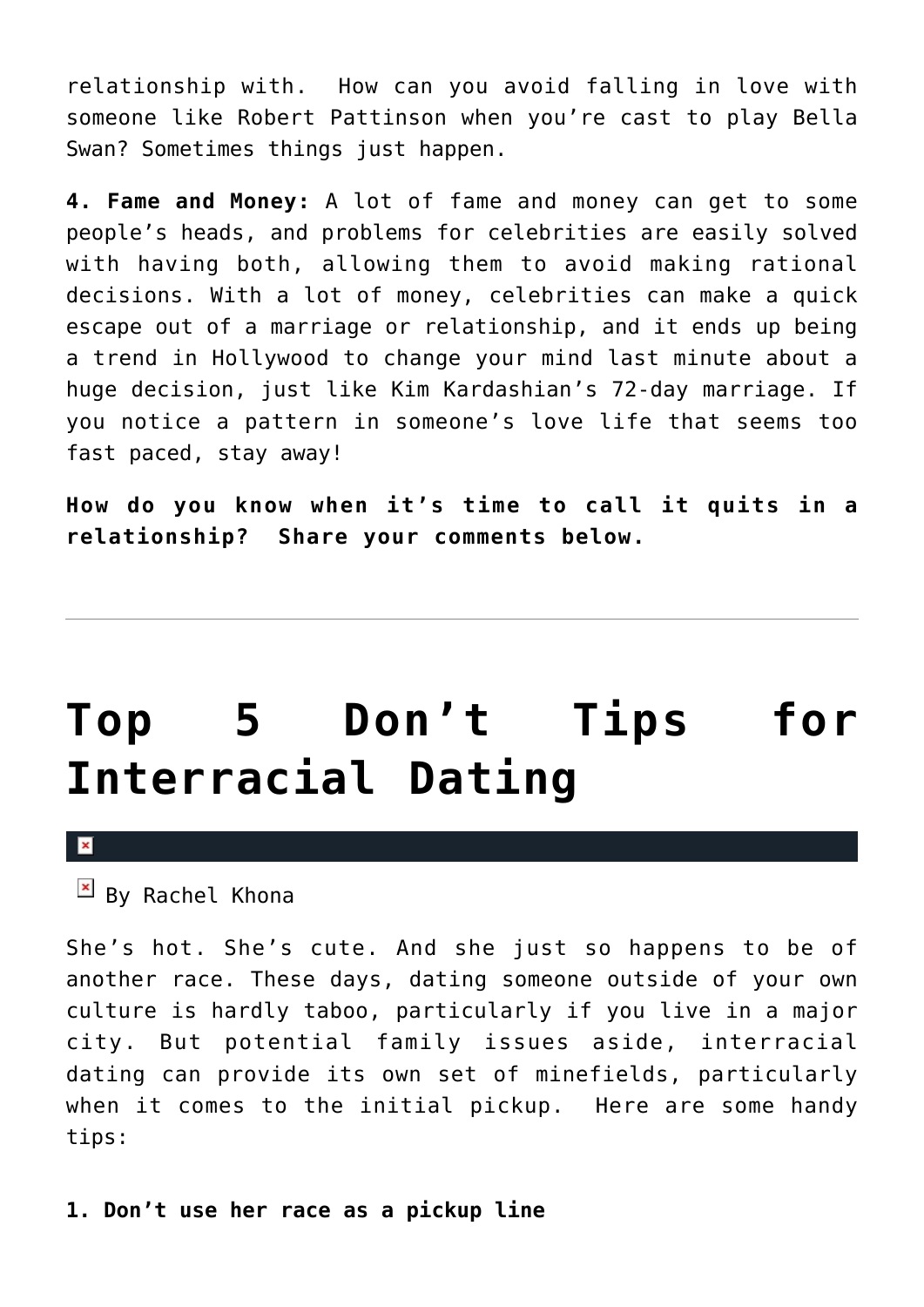As a minority, I've encountered my fair share of men who think the easiest way into my pants is to use my ethnicity as a pickup line. The numerous times men have resorted to racial stereotypes to pick me up are endless. The problem is, while these men may have good intentions, their execution is poor. They forget to take into account that women of other races are people, too — people who don't necessarily walk around thinking about their ethnicity or nationality all day.

**Related:** [What Does Your Date's Drink Say About Him?](http://cupidspulse.com/what-does-dates-drink-say-about-him-bartender-love-beer-wine-liquor/)

#### **2. Don't assume you know what her race is**

As an added twist, no one really seems to know what I am. Guys try to discern what my ethnic makeup is, and my friends even take bets on what he's going to guess. Usually it's some form of Latina, often Mexican or Puerto Rican, but sometimes men branch out to Columbian or Chilean.

Alas, I'm none of the above. I'm Indian.

But that doesn't stop men from walking up to me in bars and saying "Hola!" or "Como esta?" Failing to relate to me as a person, they immediately use race as a cheap tactic to start a conversation. One man even went so far as to say I'm sassy because of all that Latin blood running through me. I am sassy, but being Latina has nothing to do with it.

**Related:** [Five Conversations to Avoid on the First Date](http://cupidspulse.com/five-conversations-to-avoid-on-first-date/)

**3. Don't act as though she's not American, Canadian, Australian…**

Not all of these men are uneducated, dumb or otherwise ignorant. Everyone from lawyers, businessmen, police officers and artists have asked me where I'm from, seemingly perplexed when I respond "New Jersey," as if that couldn't possibly be the right answer. "No, where are you really from?" they ask again. When I once told a man I was Indian, he responded by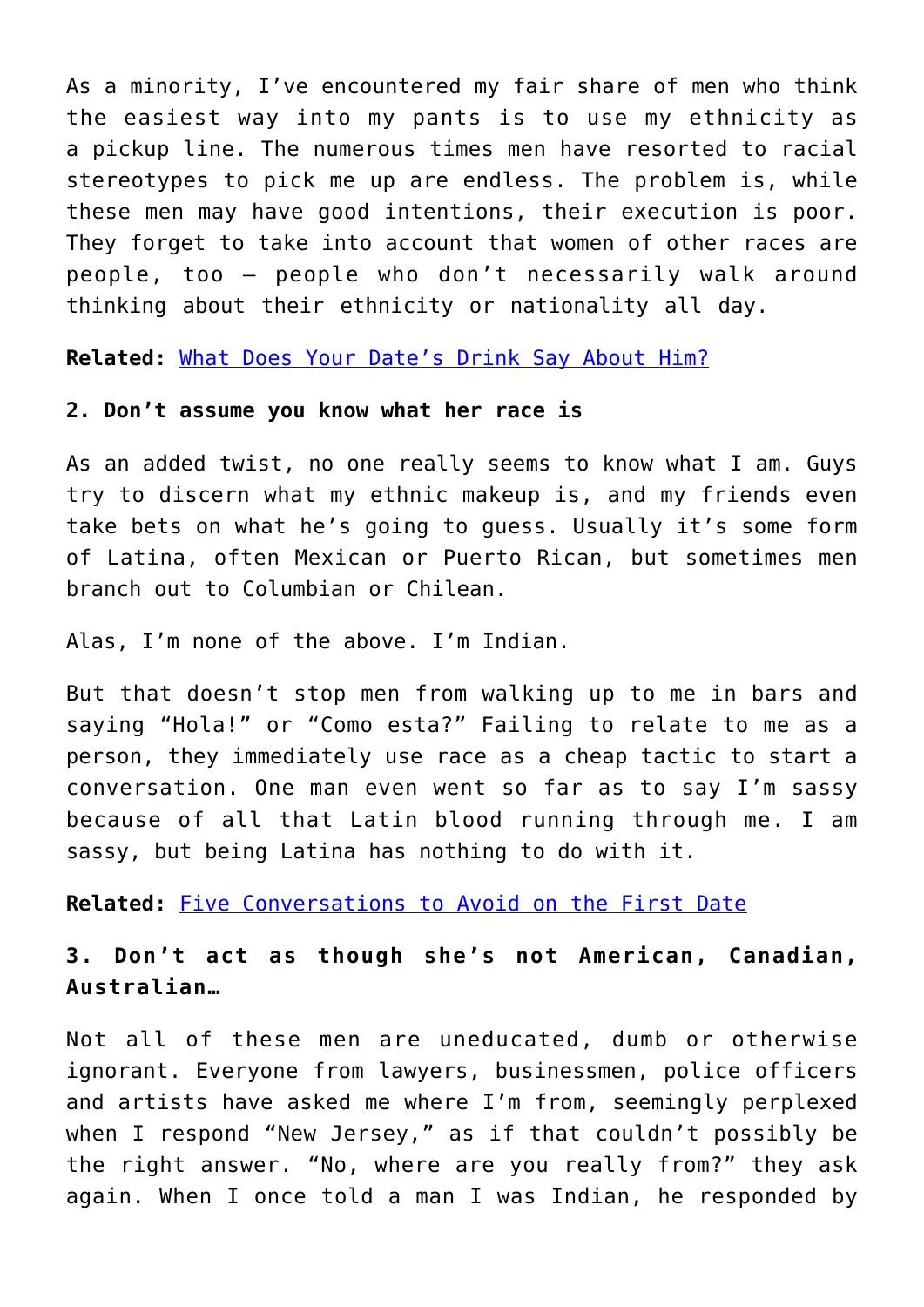saying, "You're not all Ganesh and stuff."

He was right. Funnily enough, I didn't have eight arms or walk around in a sari. I was raised in New Jersey. I pepper my sentences with "like" and "omigod." I have a predilection for classic rock, going to the shore and dive bars. My life is not a Bollywood movie. I am more likely to be found joining every other red-blooded American singing "Don't Stop Believing" at a bar than dancing to Bhangra music. For all intents and purposes, I am as American as anyone else. Yes, I am of Indian heritage and proud of it, but that's hardly all there is to me.

#### **4. Don't pretend to be culturally enlightened**

Some men attempt to use race as a way to prove how culturally enlightened they are. Case in point: As I was writing this article at an airport bar, the bartender asked me what ethnicity I was. When I told him I'm Indian, he responded by saying, "That's what I thought. I've traveled to India quite a bit, so I could tell."

I didn't believe him, of course, as even Indian people often don't know that I'm Indian. What I believed is that he was attempting to impress me with his worldliness. I imagine I could have said Brazil, Italy or Iran, and he probably would have said the same thing. When I expressed my surprise, he continued by telling me most people are ignorant for assuming I'm Latina.

Even one of my closest Indian friends thought I was Puerto Rican upon first meeting me. I hardly consider my friend to be ignorant. In dissing everyone else who thought differently, it's as if he sought to show me how culturally enlightened he was. Not only did he assume that everyone else is just an unintelligent a-hole, he made the dire mistake of behaving like a know-it-all.

He then dropped the fact that he used to date an Indian girl.